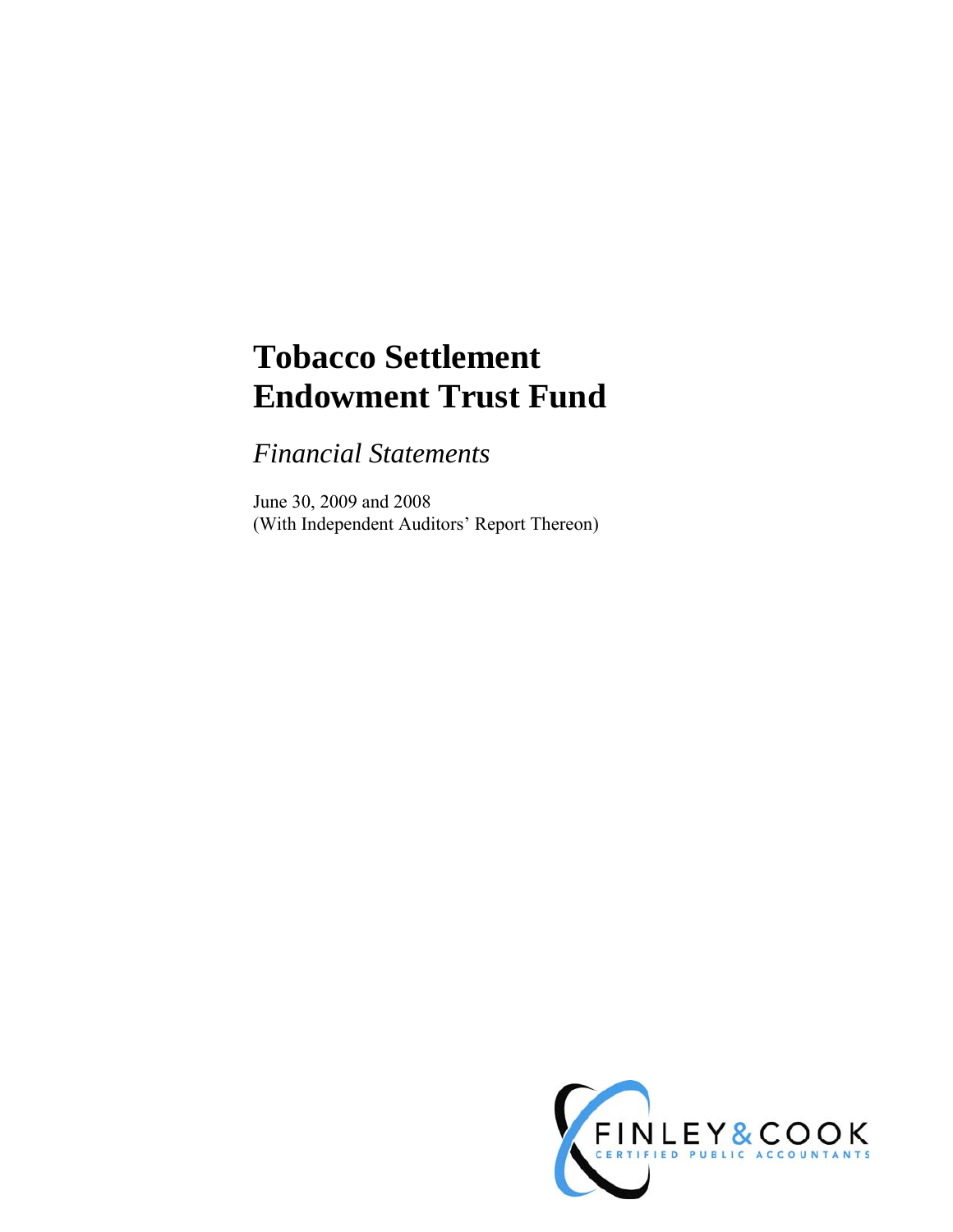# **FINANCIAL STATEMENTS**

*Table of Contents* 

|                                                                                                                                                      | Page         |
|------------------------------------------------------------------------------------------------------------------------------------------------------|--------------|
|                                                                                                                                                      | $\mathbf{I}$ |
|                                                                                                                                                      | $I-1$        |
| <b>Financial Statements</b>                                                                                                                          |              |
|                                                                                                                                                      | 3            |
|                                                                                                                                                      | 4            |
|                                                                                                                                                      | 5            |
| Reconciliation of the Balance Sheets—Permanent Fund to                                                                                               | 6            |
| Statements of Revenues, Expenditures, and                                                                                                            | 7            |
| Reconciliation of the Statements of Revenues, Expenditures, and<br>Changes in Fund Balances-Permanent Fund to                                        | 8            |
|                                                                                                                                                      | 9            |
| Report on Internal Control Over Financial Reporting and<br>on Compliance and Other Matters Based on<br>an Audit of Financial Statements Performed in |              |
|                                                                                                                                                      | 31           |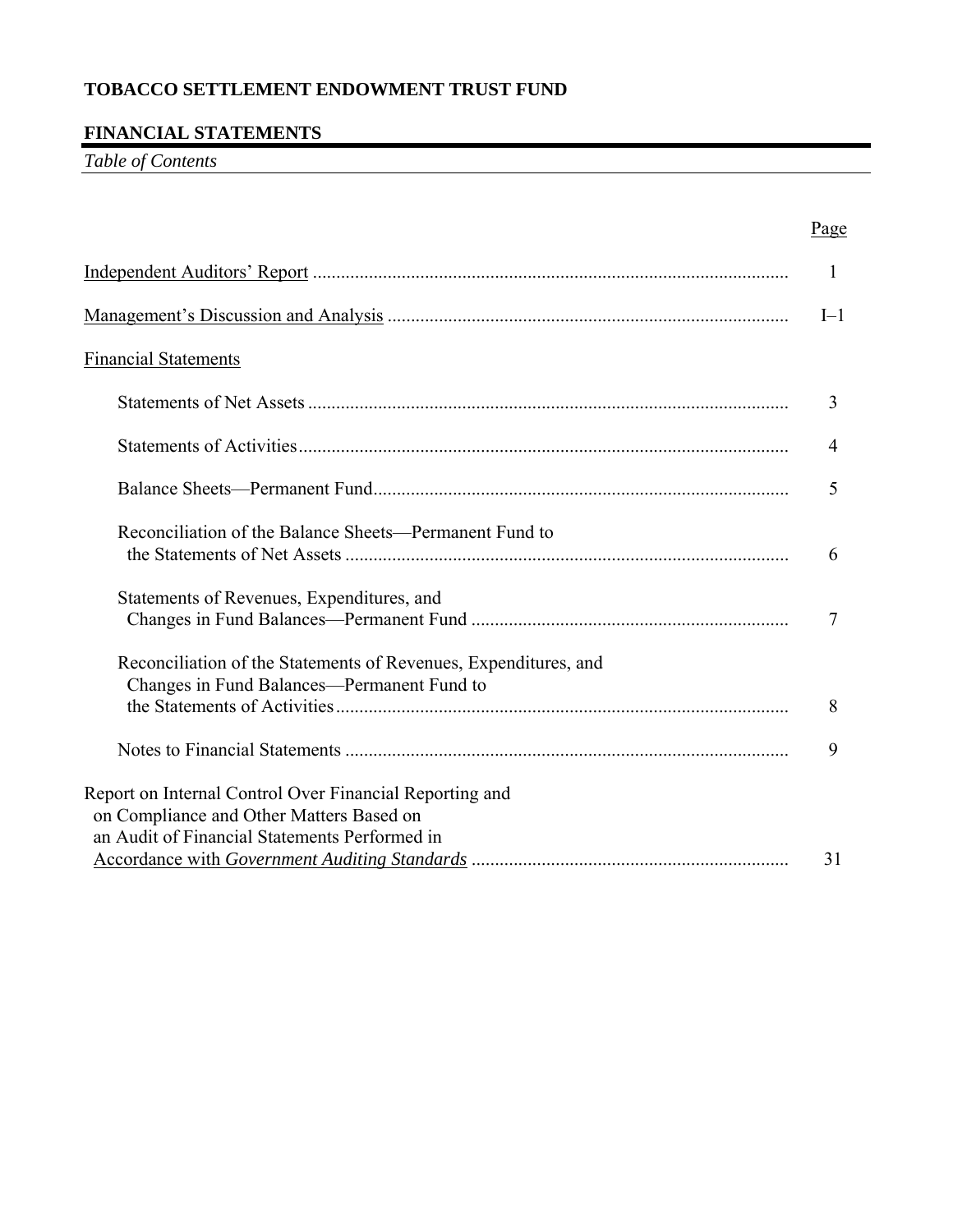

#### **INDEPENDENT AUDITORS' REPORT**

Board of Directors and Board of Investors Tobacco Settlement Endowment Trust Fund

We have audited the accompanying financial statements of the governmental activities and the permanent fund of the Tobacco Settlement Endowment Trust Fund (the "Fund") as of and for the years ended June 30, 2009 and 2008, which collectively comprise the Fund's basic financial statements as listed in the table of contents. The Fund is a part of the reporting entity of the State of Oklahoma. These financial statements are the responsibility of the Fund's management. Our responsibility is to express opinions on these financial statements based on our audits.

We conducted our audits in accordance with auditing standards generally accepted in the United States and the standards applicable to financial audits contained in *Government Auditing Standards*, issued by the Comptroller General of the United States. Those standards require that we plan and perform the audit to obtain reasonable assurance about whether the financial statements are free of material misstatement. An audit includes examining, on a test basis, evidence supporting the amounts and disclosures in the financial statements. An audit also includes assessing the accounting principles used and significant estimates made by management, as well as evaluating the overall financial statement presentation. We believe that our audits provide a reasonable basis for our opinions.

As discussed in Note 1, the financial statements of the Fund, a permanent fund of the State of Oklahoma, are intended to present the financial position and the changes in financial position of only that portion of the governmental activities and governmental funds of the State of Oklahoma that is attributable to the transactions of the Fund. They do not purport to, and do not, present fairly the financial position of the State of Oklahoma as of June 30, 2009 and 2008, and the changes in its financial position or, where applicable, its cash flows for the years then ended in conformity with accounting principles generally accepted in the United States.

In our opinion, the financial statements referred to above present fairly, in all material respects, the respective financial position of the governmental activities and the permanent fund of the Fund as of June 30, 2009 and 2008, and the respective changes in financial position thereof for the years then ended in conformity with accounting principles generally accepted in the United States.

(Continued)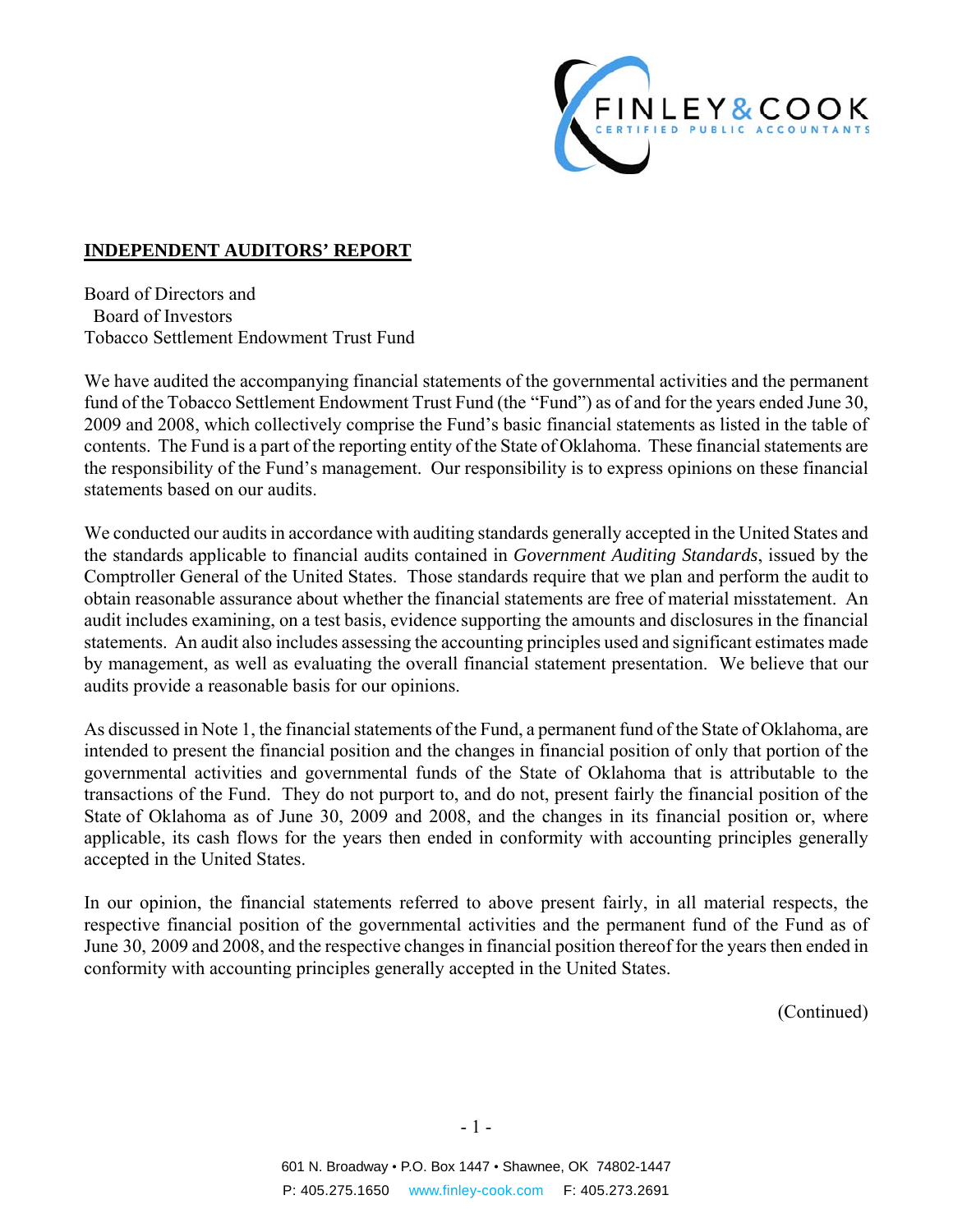### **INDEPENDENT AUDITORS' REPORT, CONTINUED**

Our audit was made for the purpose of forming opinions on the financial statements taken as a whole. The required supplementary information contained in the Management's Discussion and Analysis is not a required part of the financial statements but is supplementary information required by the Governmental Accounting Standards Board. We have applied certain limited procedures, which consisted primarily of inquiries of management regarding the methods of measurement and presentation of the supplementary information. However, we did not audit the information and do not express an opinion on it.

In accordance with *Government Auditing Standards*, we have also issued a report dated September 29, 2009, on our consideration of the Fund's internal control over financial reporting and on our tests of its compliance with certain provisions of laws, regulations, contracts, and grant agreements and other matters. The purpose of that report is to describe the scope of our testing of internal control over financial reporting and compliance and the results of that testing, and not to provide an opinion on the internal control over financial reporting or on compliance. That report is an integral part of an audit performed in accordance with *Government Auditing Standards* and should be considered in assessing the results of our audit.

Finley + Cook, PLLC

Shawnee, Oklahoma September 29, 2009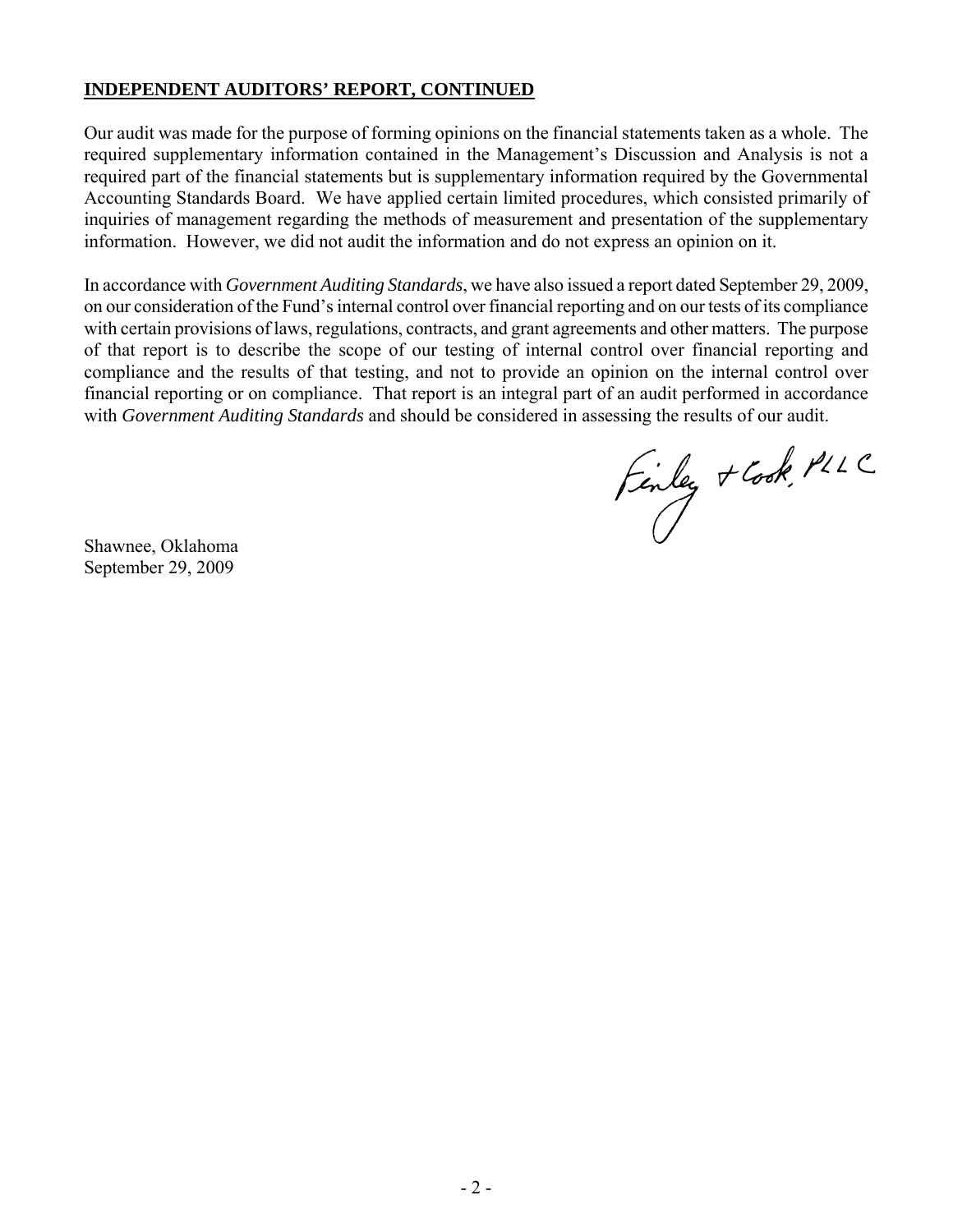# **MANAGEMENT'S DISCUSSION AND ANALYSIS (MD&A)**

# **June 30, 2009 and 2008**

The Management's Discussion and Analysis (MD&A) of the Tobacco Settlement Endowment Trust Fund (the "Fund") provides an overview and overall review of the Fund's financial activities for the fiscal years ended June 30, 2009 and 2008. The intent of the MD&A is to look at the Fund's financial performance as a whole. It should, therefore, be read in conjunction with the Fund's financial statements and the notes thereto.

The Fund was established pursuant to the Constitution of the State of Oklahoma. The Fund's principal was established with funds received by the State of Oklahoma (the "State") on or after July 1, 2001, pursuant to any settlement with or judgment against any tobacco companies. The principal funds are invested, and the dividends and interest, less fees to manage the Fund, may be expended for operations; tobacco prevention and cessation programs; research and treatment efforts in Oklahoma to prevent and combat cancer and other tobacco-related diseases; and programs to maintain or improve the health of Oklahomans or to enhance health care services provided to Oklahomans, with a particular emphasis on children and senior adults.

A Board of Investors was created to manage the investment of the Fund and to annually certify the earnings that are available for program expenditures. A Board of Directors was created to oversee Fund operating and program expenditures.

#### **USING THIS ANNUAL REPORT**

The basic financial statements presented in the annual report include both government-wide and fund financial statements.

*Government-Wide Statements:* Government-wide statements include statements of net assets and statements of activities. These statements display information about the Fund as a whole. The governmentwide financial statements of the Fund are presented on a full accrual economic resource basis, which includes all assets and liabilities whether current or noncurrent. These statements provide both short-term and long-term information about the Fund's overall financial status.

*Fund Statements:* The fund financial statements include the governmental fund's balance sheets and statements of revenues, expenditures, and changes in fund balance. In the fund financial statements, the revenues and expenditures of the Fund are presented using the current financial resources measurement focus and the modified accrual basis of accounting. Under these accounting methods, revenues and assets are recognized when they become both measurable and available, and expenditures and liabilities are recognized when obligations are incurred as a result of the receipt of goods or services.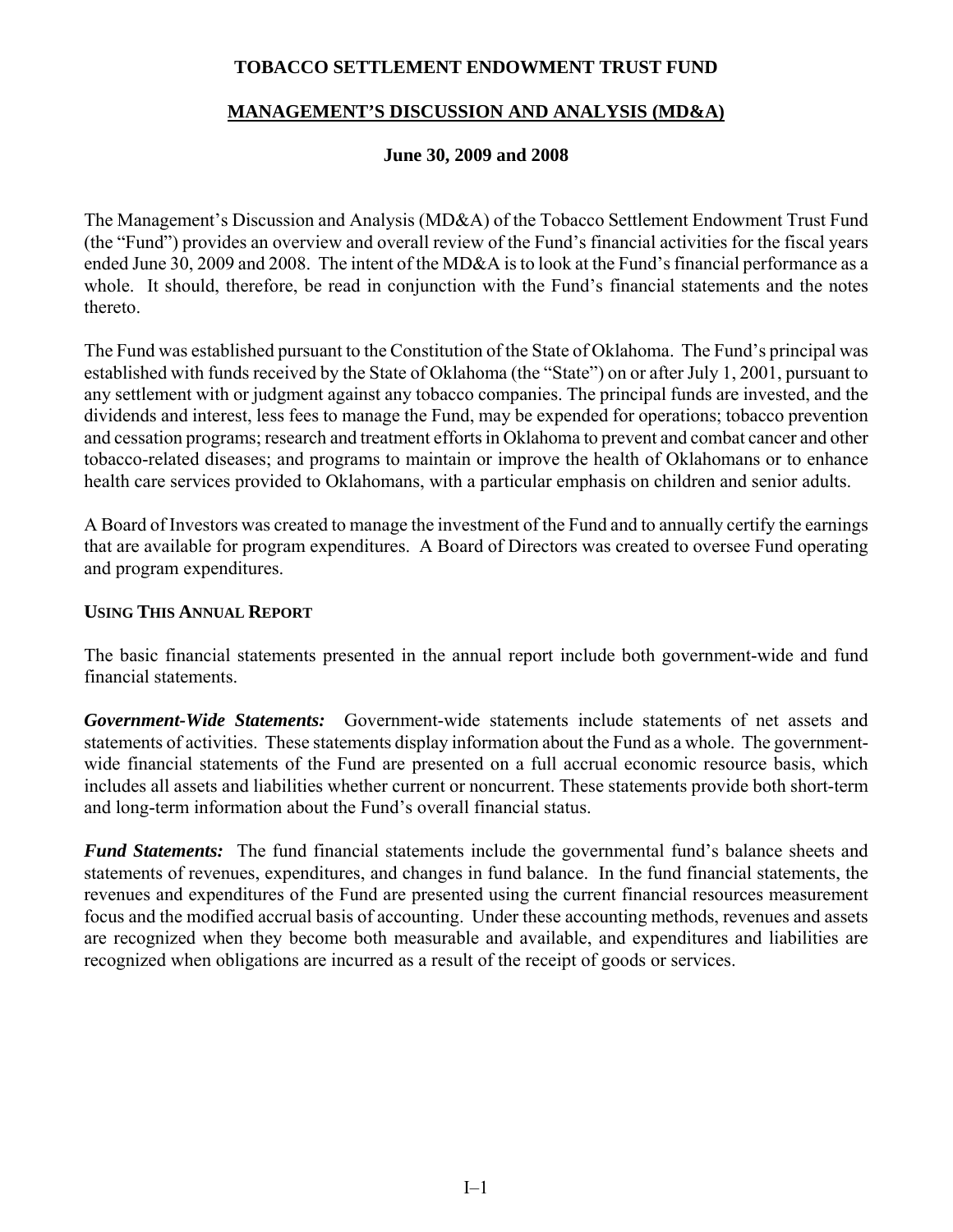#### **MANAGEMENT'S DISCUSSION AND ANALYSIS (MD&A), CONTINUED**

#### **June 30, 2009 and 2008**

#### **FINANCIAL HIGHLIGHTS**

#### **Statements of Net Assets**

The statements of net assets provide an indication of the Fund's financial condition at the end of the 2009 and 2008 fiscal years; the statements report all assets and liabilities using the accrual basis of accounting.

| 2009                | 2008          |
|---------------------|---------------|
|                     |               |
| \$<br>82,550,070    | 102, 173, 153 |
| 405,890,246         | 390,291,116   |
| 45,581              | 31,605        |
| 488, 485, 897       | 492,495,874   |
|                     |               |
| 3,211,844           | 27,838,977    |
| 56,888,947          | 49,067,239    |
| 27,616              | 27,851        |
| 60,128,407          | 76,934,067    |
|                     |               |
| 45,581              | 31,605        |
| 406, 342, 739       | 397, 567, 206 |
| 21,969,170          | 17,962,996    |
| 428, 357, 490<br>\$ | 415,561,807   |
|                     |               |

### **Tobacco Settlement Endowment Trust Fund Statements of Net Assets**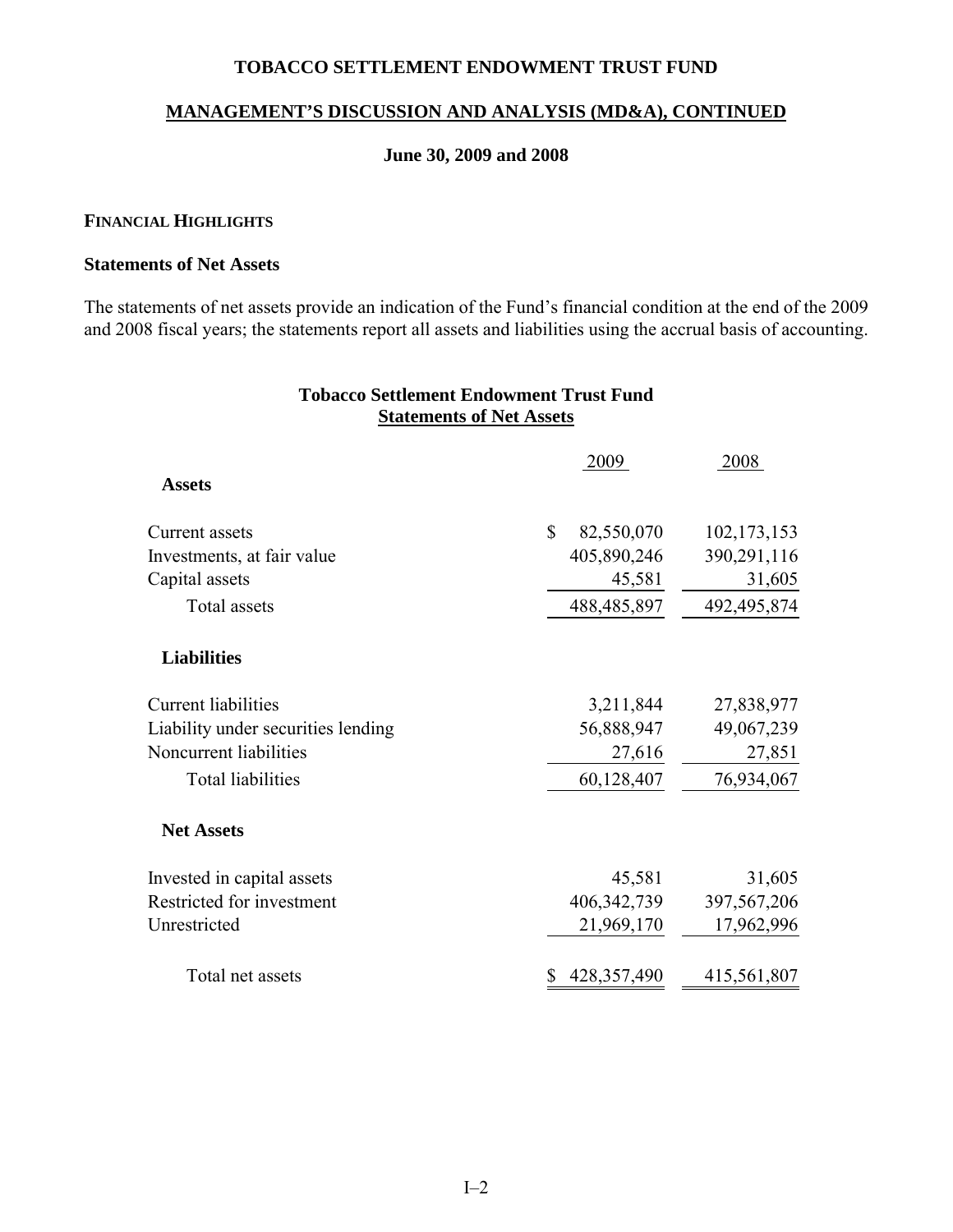#### **MANAGEMENT'S DISCUSSION AND ANALYSIS (MD&A), CONTINUED**

#### **June 30, 2009 and 2008**

#### **FINANCIAL HIGHLIGHTS, CONTINUED**

#### **Statements of Net Assets, Continued**

The Fund's total net assets increased \$12.8 million during the year, as the Fund invested an additional \$72.1 million in settlement receipts, recognized a loss of \$45.4 million as net investment income, and expended \$15.3 million on programs and operations. Total investments increased from \$390.3 million at the beginning of the year to \$405.9 million as of year-end, as the Board of Investors invested cash and cash equivalents held at the beginning of the year and additional settlement receipts were deposited during the year. The Fund recognized \$63.4 million from the net depreciation of the fair value of the portfolio and earned \$18.0 million in interest and dividends, net of investment management fees which were certified by the Board of Investors for FY2010 funding. The Fund's investment policy establishes investment goals and objectives and provides specific investment guidelines for investment managers, including a prohibition from investing in securities issued by companies engaged in the manufacture of tobacco products.

Cash balances also include restricted cash in excess of \$56 million which represents cash collateral presented to the Fund by security borrowers through the Board of Investors' securities lending effort. Use of this cash is restricted unless the borrowers were to default in the return of the securities borrowed.

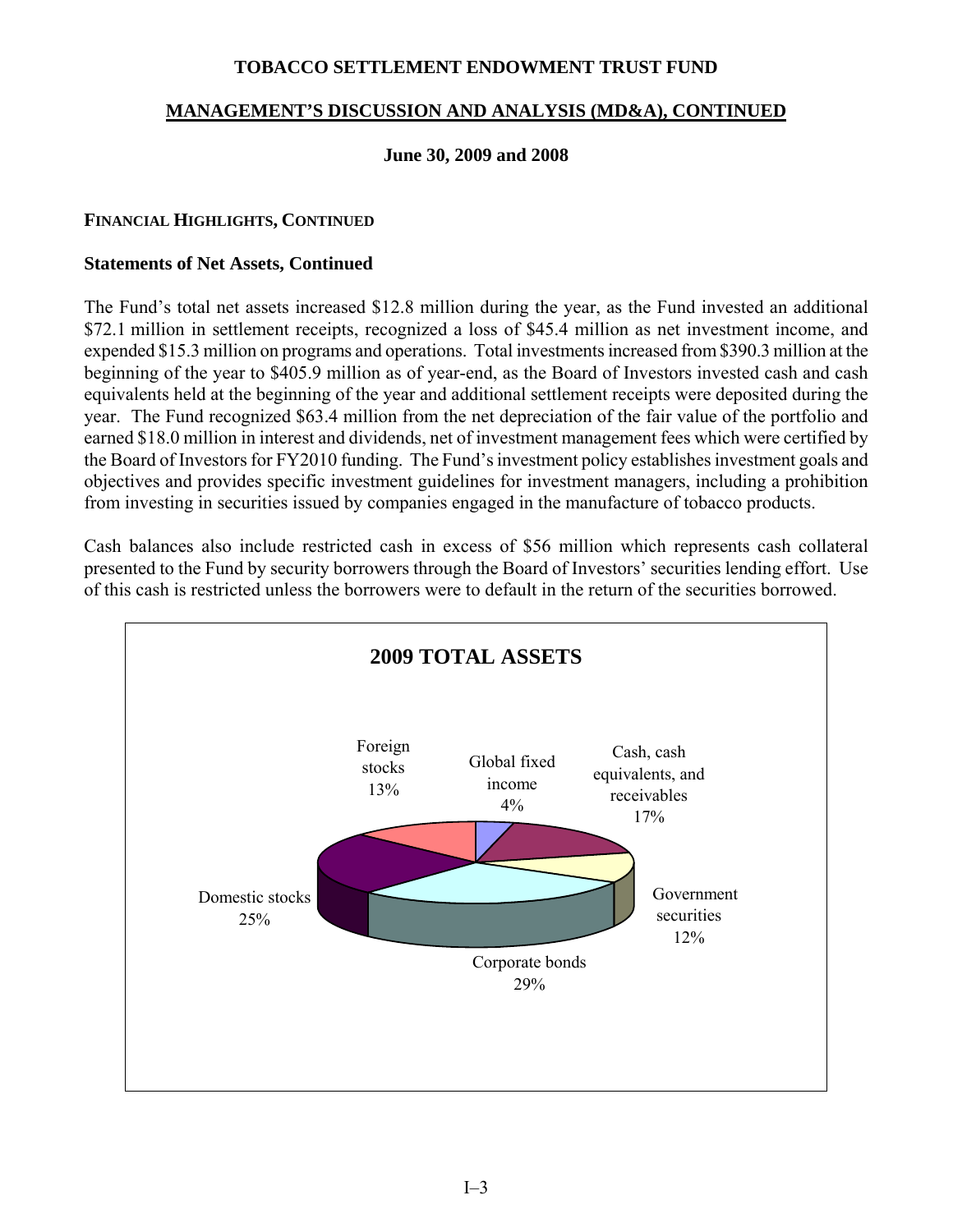# **MANAGEMENT'S DISCUSSION AND ANALYSIS (MD&A), CONTINUED**

#### **June 30, 2009 and 2008**

#### **FINANCIAL HIGHLIGHTS, CONTINUED**

#### **Statements of Net Assets, Continued**

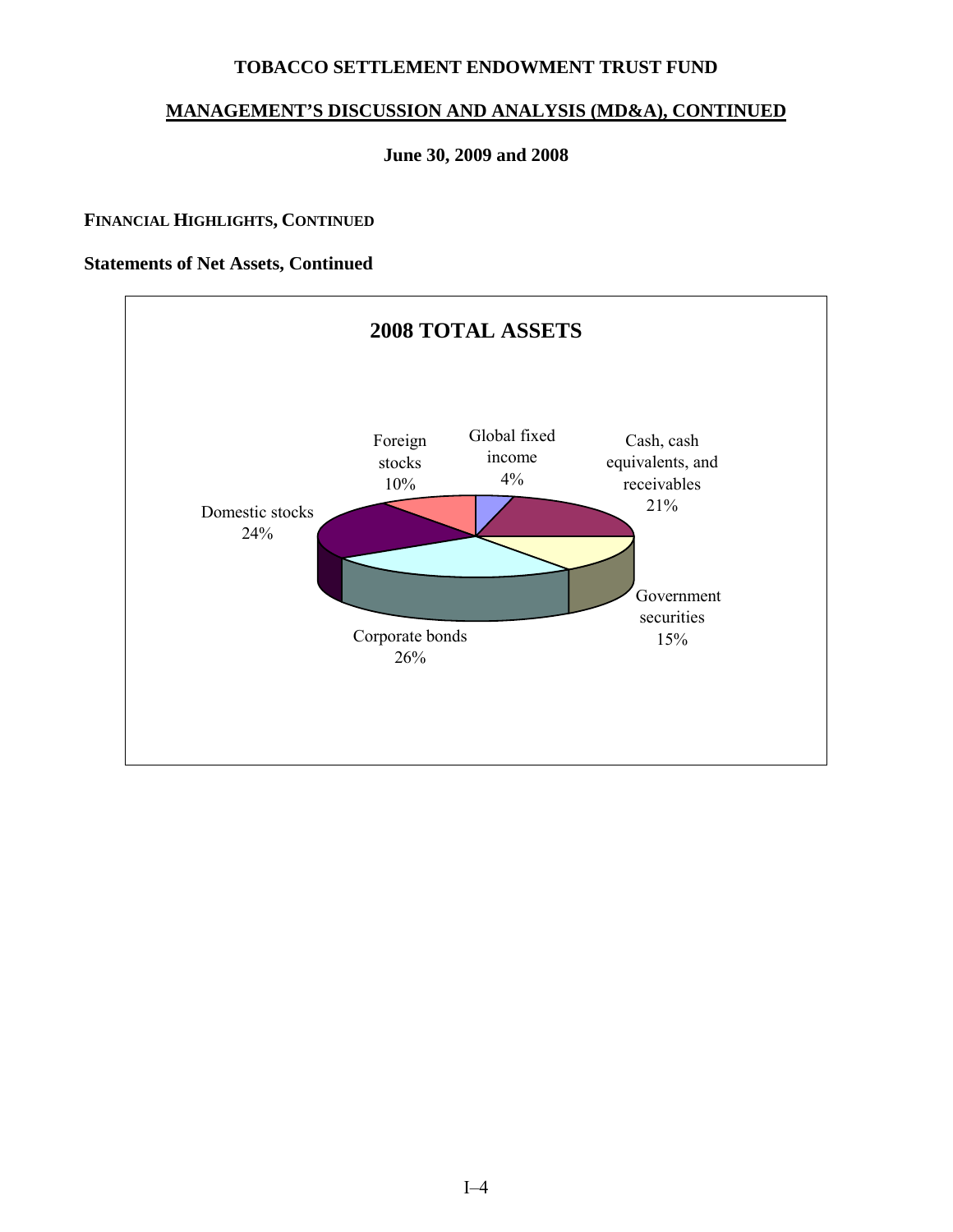# **MANAGEMENT'S DISCUSSION AND ANALYSIS (MD&A), CONTINUED**

#### **June 30, 2009 and 2008**

#### **FINANCIAL HIGHLIGHTS, CONTINUED**

### **Statements of Activities—Income and Expenses**

The statements of activities report all of the income and expenses during the time periods indicated.

|                                               | 2009             | 2008           |
|-----------------------------------------------|------------------|----------------|
| <b>Investment income (loss):</b>              |                  |                |
| Interest and dividend income                  | \$<br>19,087,471 | 16,791,746     |
| Securities lending income                     | 403,341          | 349,284        |
| Net depreciation in fair value of investments | (63, 433, 606)   | (32, 455, 219) |
| Total investment loss                         | (43, 942, 794)   | (15,314,189)   |
| Investment expenses                           | (1,468,031)      | (1,610,209)    |
| Net investment loss                           | (45, 410, 825)   | (16, 924, 398) |
| Other income:                                 |                  |                |
| Contract income                               | 1,338,730        | 1,270,452      |
| Miscellaneous income                          | 75,981           | 20,518         |
| Total other income                            | 1,414,711        | 1,290,970      |
| <b>Expenses:</b>                              |                  |                |
| Program                                       | 14,542,917       | 11,357,363     |
| Operating                                     | 798,444          | 455,549        |
| Total expenses                                | 15,341,361       | 11,812,912     |
| Decrease in net assets before                 |                  |                |
| settlement receipts                           | (59, 337, 475)   | (27, 446, 340) |
| Contribution to fund principal:               |                  |                |
| Settlement receipts                           | 72,133,158       | 66,726,460     |
| Increase in net assets                        | 12,795,683       | 39,280,120     |
| Net assets, beginning of year                 | 415,561,807      | 376,281,687    |
| Net assets, end of year                       | \$428,357,490    | 415,561,807    |

## **Tobacco Settlement Endowment Trust Fund Statements of Activities**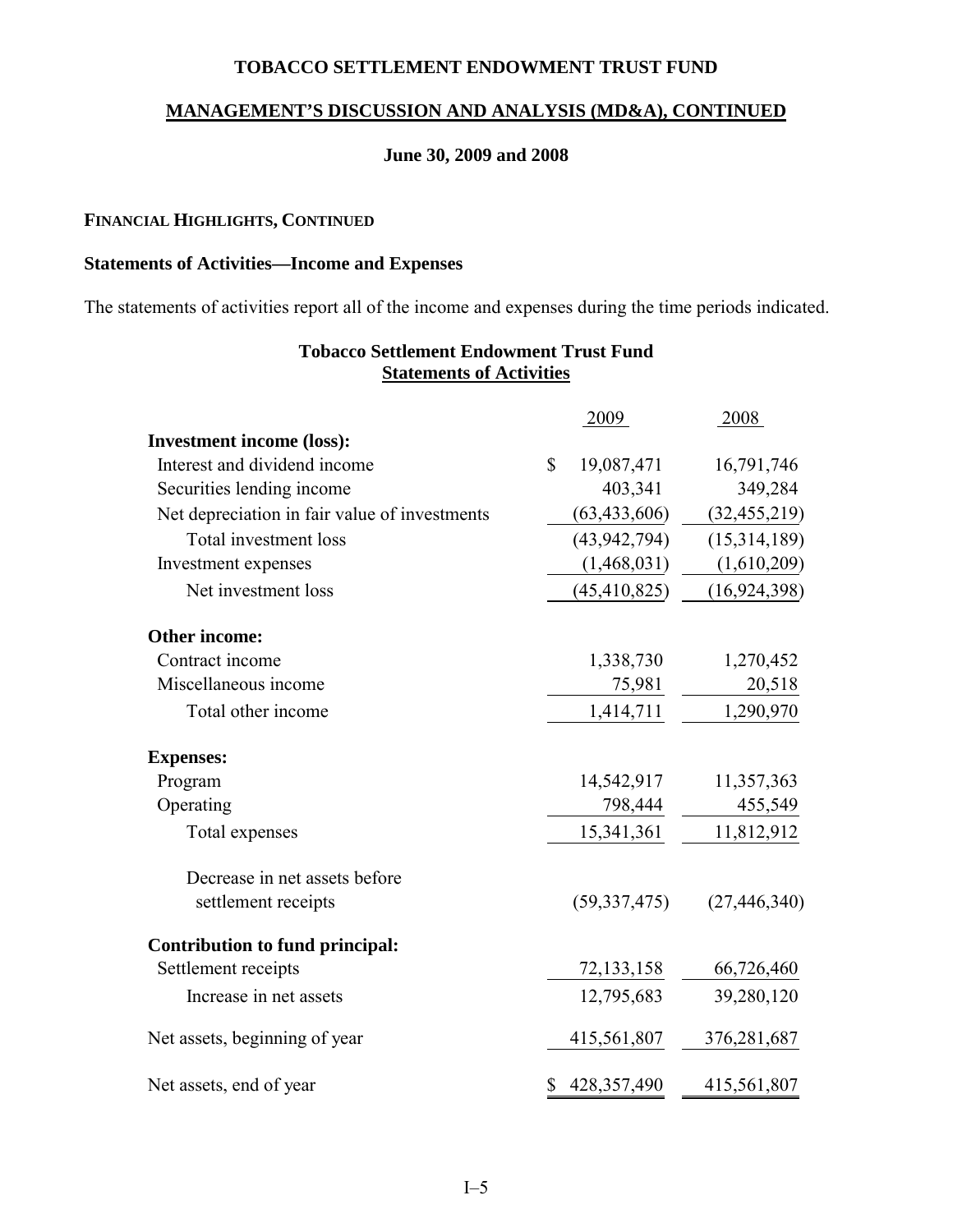### **MANAGEMENT'S DISCUSSION AND ANALYSIS (MD&A), CONTINUED**

### **June 30, 2009 and 2008**

#### **FINANCIAL HIGHLIGHTS, CONTINUED**

#### **Statements of Activities—Income and Expenses, Continued**

Revenues continue to be dominated by settlement receipts which are restricted for investment purposes. During the fiscal years ended June 30, 2009 and 2008, 75% of settlement receipts paid to the State were deposited by the State into the Fund. The percentage of the State's settlement receipts to be received by the Fund increased by 5% annually until it reached 75% during the fiscal year ending June 30, 2007, where it remains. As reflected below, settlement receipts deposited by the Fund increased by \$5,406,698 from 2008.



There are no guarantees regarding the State's continued receipt of funds in the settlement of claims against the tobacco companies. The amount received by the State can be attributed to several factors. An independent auditor calculates and determines the amount of all payments based in part on the market share of tobacco consumption.

Previous studies of tobacco consumption reported by the National Association of Attorneys General showed a continued long-term decline in cigarette sales in the United States since the state Attorneys General negotiated the Tobacco Master Settlement Agreement in 1998. A downward trend in consumption was reported through 2005. The Centers for Disease Control and Prevention states that recent research indicates that the more spent on comprehensive tobacco control programs, the greater the reduction in smoking. However, recent surveys indicate that the rate of decline may have stalled in youth and adults, due in large part to the fact that only three states are funding tobacco prevention programs at the minimum levels recommended by the CDC.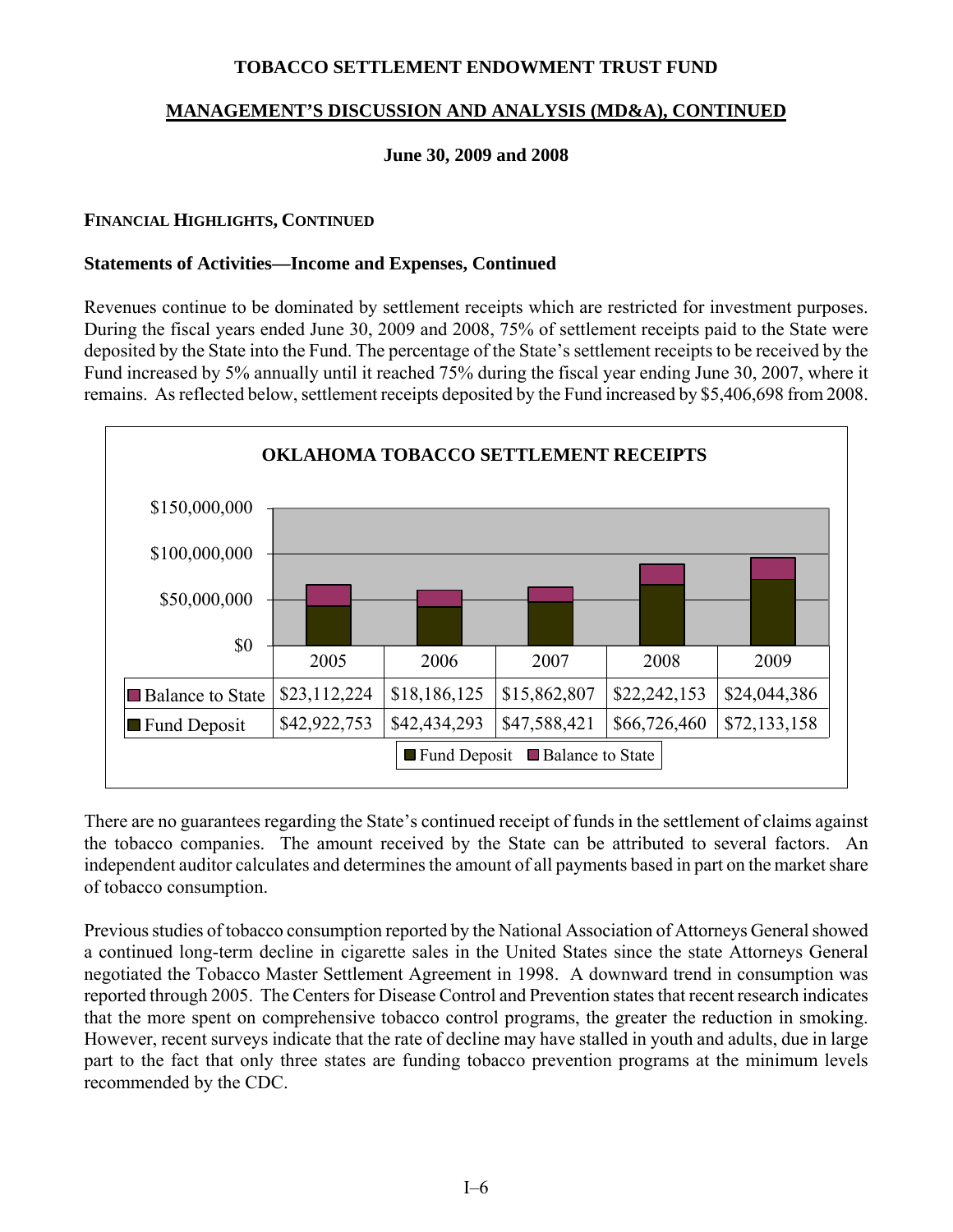#### **MANAGEMENT'S DISCUSSION AND ANALYSIS (MD&A), CONTINUED**

#### **June 30, 2009 and 2008**

#### **FINANCIAL HIGHLIGHTS, CONTINUED**

#### **Statements of Activities—Income and Expenses, Continued**

Since 1998, increasing numbers of new tobacco manufacturers, not participating in the Master Settlement Agreement, have entered the market. These new tobacco manufacturers impact the market share of the participating manufacturers and this, in turn, reduces the amount of the settlement payments to the states. As shown below, a significant amount of the payment from the April 15, 2009, calculation was not received by the settling states and has been deposited in disputed accounts.

|                                               |               | $FY-2009$     |              |               |              | $FY-2008$     |              |                      |
|-----------------------------------------------|---------------|---------------|--------------|---------------|--------------|---------------|--------------|----------------------|
|                                               | Final         |               | Deposit to   |               | Final        |               | Deposit to   |                      |
| Independent<br>Auditor's<br>Oklahoma<br>Final | Calculation   | $\frac{0}{0}$ | Trust $-75%$ | $\frac{0}{0}$ | Calculation  | $\frac{0}{0}$ | Trust $-75%$ | $\frac{0}{0}$        |
| Calculation                                   | \$101,662,042 | 100.00%       | 76,246,532   | 100.00%       | 95, 207, 523 | 100.00%       | 71,405,642   | 100.00%              |
| Received<br><b>Amount Not</b>                 | 96,177,544    | 94.61%        | 72,133,158   | 94.61%        | 88,968,613   | 93.45%        | 66,726,460   | 93.45%               |
| Received                                      | 5,484,498     | 5.39%         | 4,113,374    | 5.39%         | 6,238,910    | $6.55\%$      | 4,679,182    | $\underline{6.55\%}$ |
|                                               |               | $FY-2007$     |              |               |              | FY-2006       |              |                      |

|                                               |              | 1 Y – 2007    |               |               |             | 1° 1′ 1″ 1″ 1″ 1″ 1″ 1″ |                |               |
|-----------------------------------------------|--------------|---------------|---------------|---------------|-------------|-------------------------|----------------|---------------|
|                                               | Final        |               | Deposit to    |               | Final       |                         | Deposit to     |               |
|                                               | Calculation  | $\frac{0}{0}$ | Trust— $75\%$ | $\frac{0}{0}$ | Calculation | $\frac{0}{0}$           | $Trust - 70\%$ | $\frac{0}{0}$ |
| Independent<br>Auditor's<br>Oklahoma<br>Final |              |               |               |               |             |                         |                |               |
| Calculation                                   | \$69.930.243 | 100.00%       | 52,447,682    | 100.00%       | 68,149,565  | 100.00%                 | 47,704,695     | 100.00%       |
| Received<br><b>Amount Not</b>                 | 63,451,228   | 90.74%        | 47,588,421    | 90.74%        | 59,878,586  | 87.86%                  | 41,915,010     | 87.86%        |
| Received                                      | 6,479,015    | 9.26%         | 4,859,261     | 9.26%         | 8,270,979   | 12.14%                  | 5,789,685      | 12.14%        |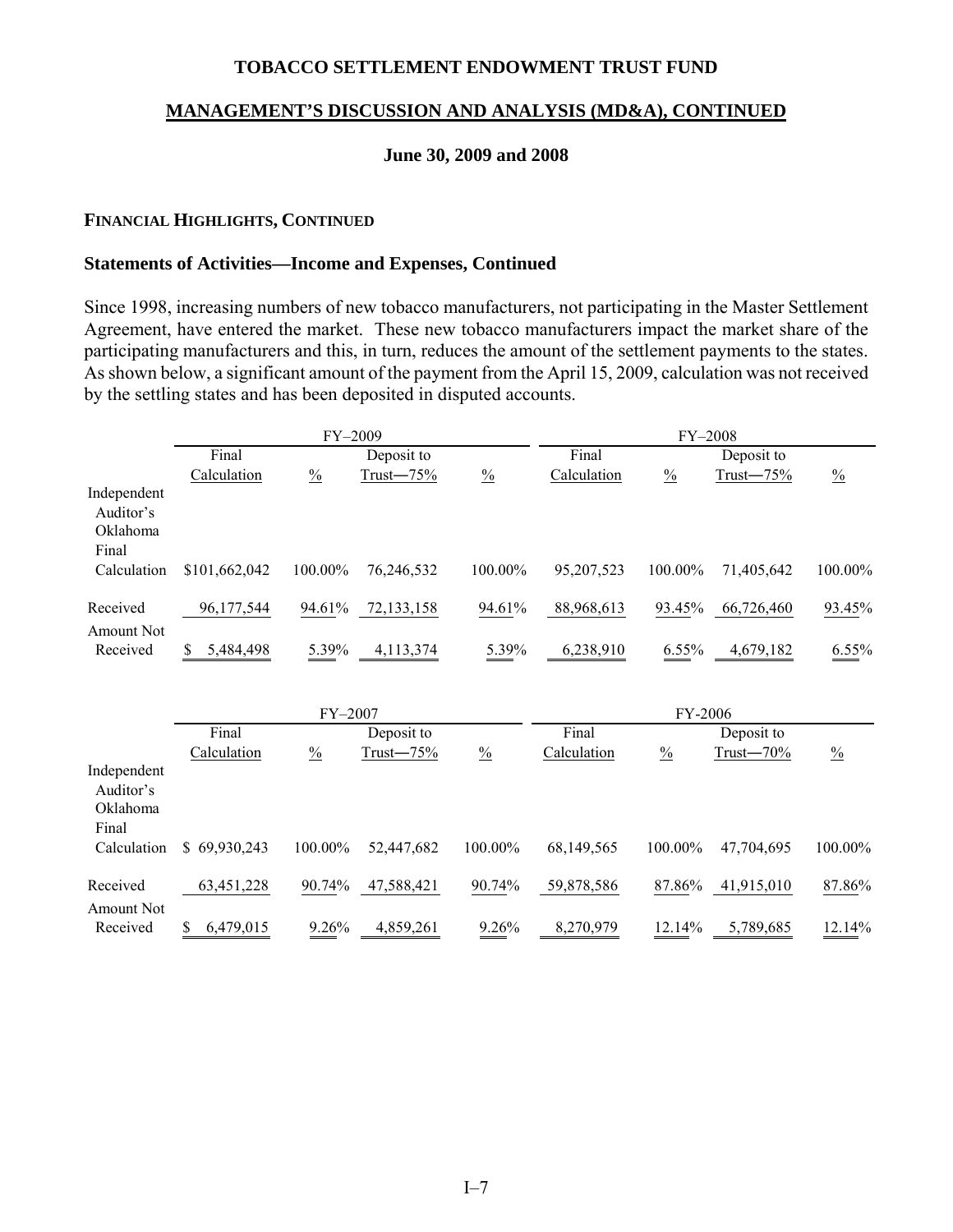#### **MANAGEMENT'S DISCUSSION AND ANALYSIS (MD&A), CONTINUED**

#### **June 30, 2009 and 2008**

#### **FINANCIAL HIGHLIGHTS, CONTINUED**

#### **Statements of Activities—Income and Expenses, Continued**

A participating manufacturer who disputes the final calculation may pay the disputed amount into the disputed payments accounts to avoid any accrual of interest until the issue is resolved. Noted disputes during the FY2009 calculation include various computation interpretations and completeness or accuracy of data; however, significant disputes involve the application of the non-participating manufacturer adjustment in 2003 and 2004. Subsequent disputes are anticipated for the 2005, 2006, 2007, 2008, and probably the 2009 calculation. These participating manufacturers maintain that they are entitled to withhold, whether by means of offset or otherwise, from their 2009 payment or to place in the disputed payments account the amount attributable to the nonparticipating manufacturers adjustment for the year disputed. The settling states do not agree with this position and litigation is pending in this matter.

As settlement receipts were deposited and invested and the portfolio was diversified during the fiscal year ended June 30, 2009, net investment income decreased by \$28.5 million over the \$17 million loss recognized during the 2008 fiscal year. Interest and dividend income increased \$2.3 million while the net depreciation of investment in the Funds' portfolio increased \$31 million. Fees paid to investment managers, consultants, and custodians decreased \$142 thousand.

As previously noted, the Fund's principal is restricted for investment purposes only. The dividends and interest income earned, less the fees spent to manage the Fund, may be expended for operations; tobacco use prevention and cessation programs; research and treatment efforts in Oklahoma to prevent and combat cancer and other tobacco-related diseases; and other programs to maintain or improve the health of Oklahomans, with a particular emphasis on children and senior adults. The Board of Directors has adopted a strategic plan to maximize the impact of the limited earnings available in the early years by focusing on reducing tobacco use in Oklahoma.

During the fiscal year ended June 30, 2009, the Board of Directors increased program funding by more than \$3.2 million. Additional funding was provided for the Oklahoma Tobacco Helpline, a toll-free statewide phone line, 1-800-QUIT-NOW, to meet the growing demand for telephone-based tobacco cessation counseling, particularly as a result of the tobacco industry price increase and federal tobacco tax increase in March and April 2009. Over 13,000 Oklahomans called the Helpline within that 2-month period alone.

In FY2009, the Board of Directors continued an agreement with the Oklahoma State Department of Health (OSDH) to provide additional funding to meet the increasing demand for the statewide telephone-based Oklahoma Tobacco Helpline. According to the terms of the contract, OSDH agrees to pay the Board of Directors at the beginning of the contract period up to 31 days of estimated Helpline costs, and reimburse additional Helpline expenses paid out of the beginning deposit throughout the year. Total revenue from this contract was \$1,338,730 for 2009 and \$1,270,452 for 2008. Adjustment to the cash balance is requested by the Board of Directors through pro forma invoices monthly. These funds are restricted for the purpose of the Helpline.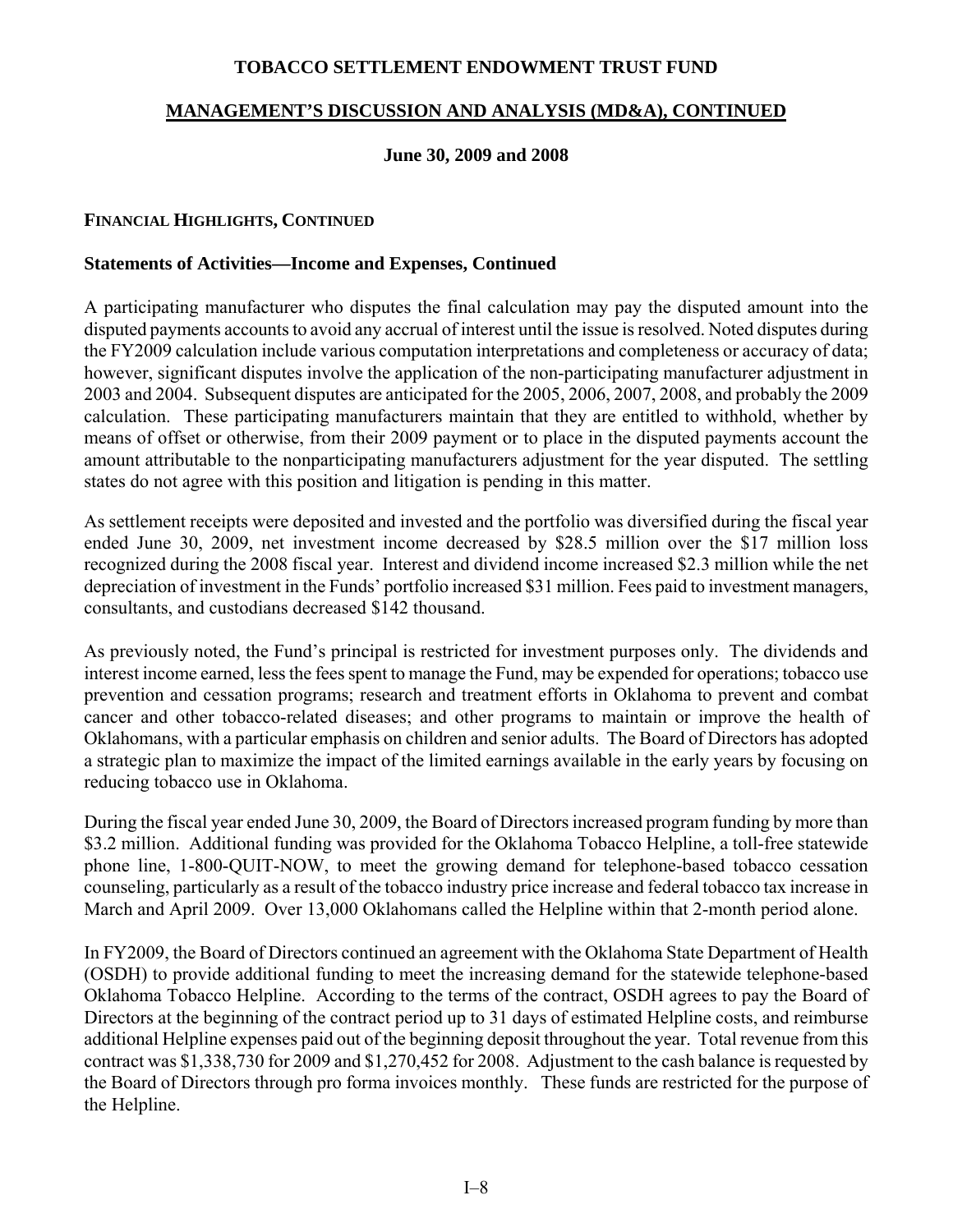#### **MANAGEMENT'S DISCUSSION AND ANALYSIS (MD&A), CONTINUED**

#### **June 30, 2009 and 2008**

#### **FINANCIAL HIGHLIGHTS, CONTINUED**

#### **Statements of Activities—Income and Expenses, Continued**

The Board of Directors also expanded health communications funding to continue the "Tobacco Stops With Me" campaign addressing secondhand smoke and prevention for youth and young adults, and a separate campaign to promote the Oklahoma Tobacco Helpline and "Become an Ex" web-based cessation program.

During 2009, the Board of Directors also expanded funding for comprehensive community-based programs across the state of Oklahoma to implement programs to prevent initiation to tobacco products among youth, to promote quitting among youth and adults, to reduce exposure to secondhand smoke, and to reduce tobacco-related health disparities. Through FY2009, 38 counties and 3 tribal nations were served under the comprehensive community grants program.

The "Addressing Tobacco in Specific Populations" program was initiated in FY2007 and continued in FY2009. Four grantees were awarded funding to plan and implement programs to reduce and prevent tobacco use among the low socioeconomic status, deaf and hard of hearing, college-age, and rural youth populations.

In addition, in FY2009 the Board of Directors continued funding for the Oklahoma Tobacco Research Center (OTRC), a program of the OU Cancer Center Institute. The purpose of the OTRC is to reduce the burden of tobacco-related health problems in Oklahoma by stimulating the generation and dissemination of knowledge and the implementation and diffusion of effective practices. Over the course of the 5-year grant, the OTRC is expected to fund research projects and obtain additional research funding from the National Cancer Institute and other federal, state, and private resources.

The Board of Directors funded its first unsolicited proposal in FY2009. Under this new grant initiative, organizations may submit a proactive application for funding instead of reactively applying for funding in response to a Request for Proposals. The first unsolicited proposal to receive funding is a 3-year program designed to improve fitness and nutrition using an evidence-based program (Coordinated Approach to Child Health – CATCH) in 12 elementary schools in Tulsa County. A special emphasis was placed on serving schools with a higher population of American Indian students from lower income families.

During the fiscal years ended June 30, 2008 and 2009, operating expenses increased by \$342,895 from \$455,549 to \$798,444. Personnel, accounting, and other office-related operating expenses were incurred for a full 12-month period during the fiscal year ended June 30, 2009. Effective July 1, 2008, the Office of the State Treasurer requested, and both Boards approved, that \$93,000 be provided to the State Treasurer as funding for staff support to the Board of Investors for FY2009. Operating expenses include some staff salaries, travel, and other operating expenses of the Board of Directors and the Board of Investors. During 2007, the maximum amount allowed for operating expenses was changed from \$500,000 to 15% of certified earnings in any fiscal year.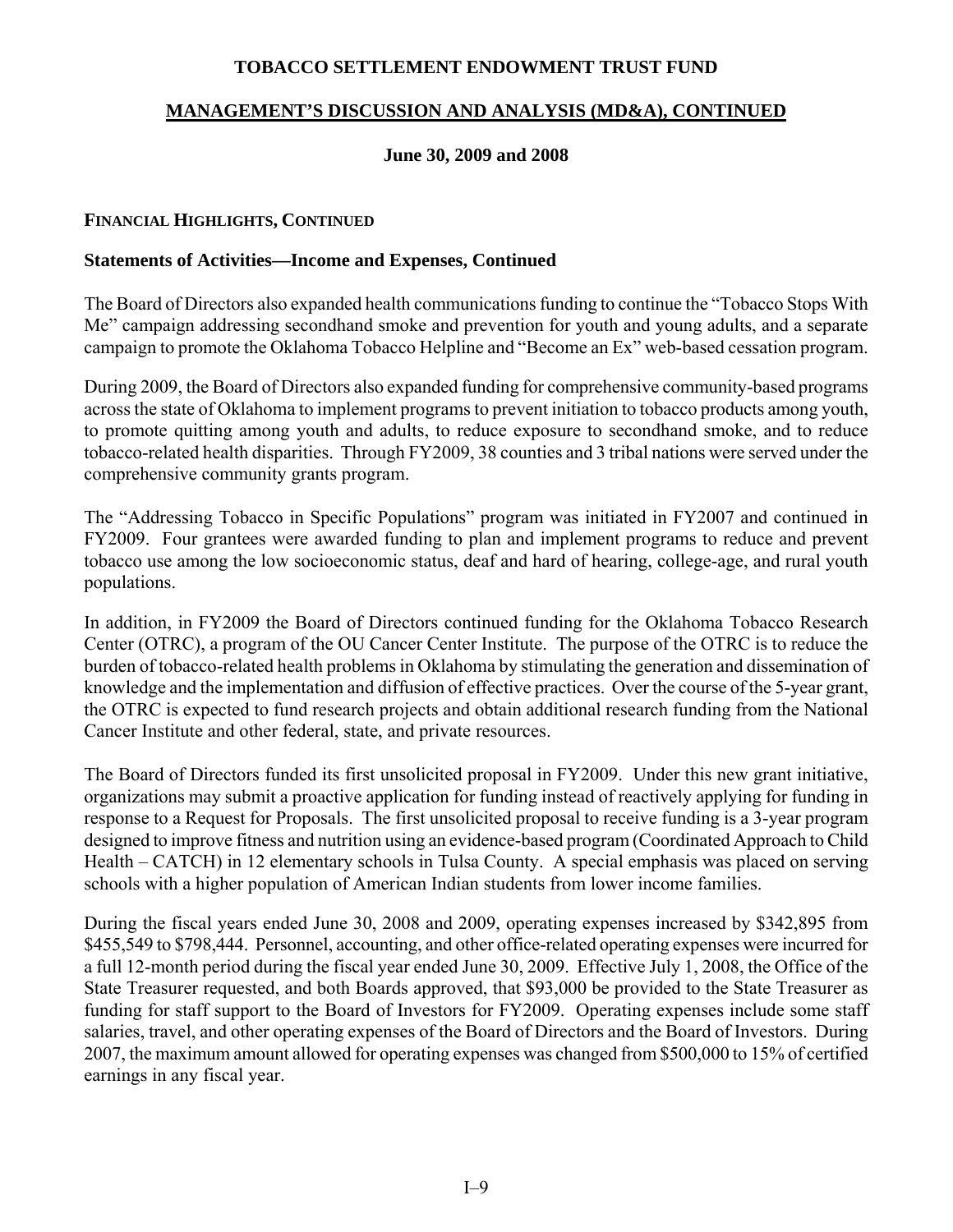#### **MANAGEMENT'S DISCUSSION AND ANALYSIS (MD&A), CONTINUED**

#### **June 30, 2009 and 2008**

#### **FUND HIGHLIGHTS**

#### **Governmental Fund—Balance Sheets**

The Fund is classified as a permanent fund, as the principal funds are restricted by law for investment purposes only. The dividend and interest earnings, less fees to manage the Fund, may be expended for operations; tobacco prevention and cessation programs; research and treatment efforts in Oklahoma to prevent and combat cancer and other tobacco-related diseases; and other programs to maintain or improve the health of Oklahomans or to enhance health care services provided to Oklahomans, with a particular emphasis on children and senior adults. Accordingly, the fund balance at year-end includes balances which are reserved for investment purposes and balances which are unreserved that are expendable for operations and programs of the Fund.

### **Tobacco Settlement Endowment Trust Fund Balance Sheets—Permanent Fund**

|                                     | 2009               | 2008          |
|-------------------------------------|--------------------|---------------|
| <b>Assets:</b>                      |                    |               |
| Cash and cash equivalents           | \$<br>78, 723, 145 | 98,936,162    |
| Interest and dividends receivable   | 3,493,577          | 3,188,699     |
| Contract receivable                 | 126,047            | 20,452        |
| Net receivable from brokers         | 182,800            |               |
| Securities lending receivable       | 24,501             | 27,840        |
| Investments at fair value           | 405,890,246        | 390,291,116   |
| Total assets                        | \$<br>488,440,316  | 492,464,269   |
| <b>Liabilities:</b>                 |                    |               |
| Net payable to brokers              | \$                 | 23,445,497    |
| Accounts payable                    | 3, 193, 434        | 4,374,913     |
| Liability under securities lending  | 56,888,947         | 49,067,239    |
| <b>Total liabilities</b>            | 60,082,381         | 76,887,649    |
| <b>Fund Balances:</b>               |                    |               |
| Reserved for investment             | 406, 342, 739      | 397, 567, 206 |
| Unreserved                          | 22,015,196         | 18,009,414    |
| Total fund balances                 | 428, 357, 935      | 415,576,620   |
| Total liabilities and fund balances | \$<br>488,440,316  | 492,464,269   |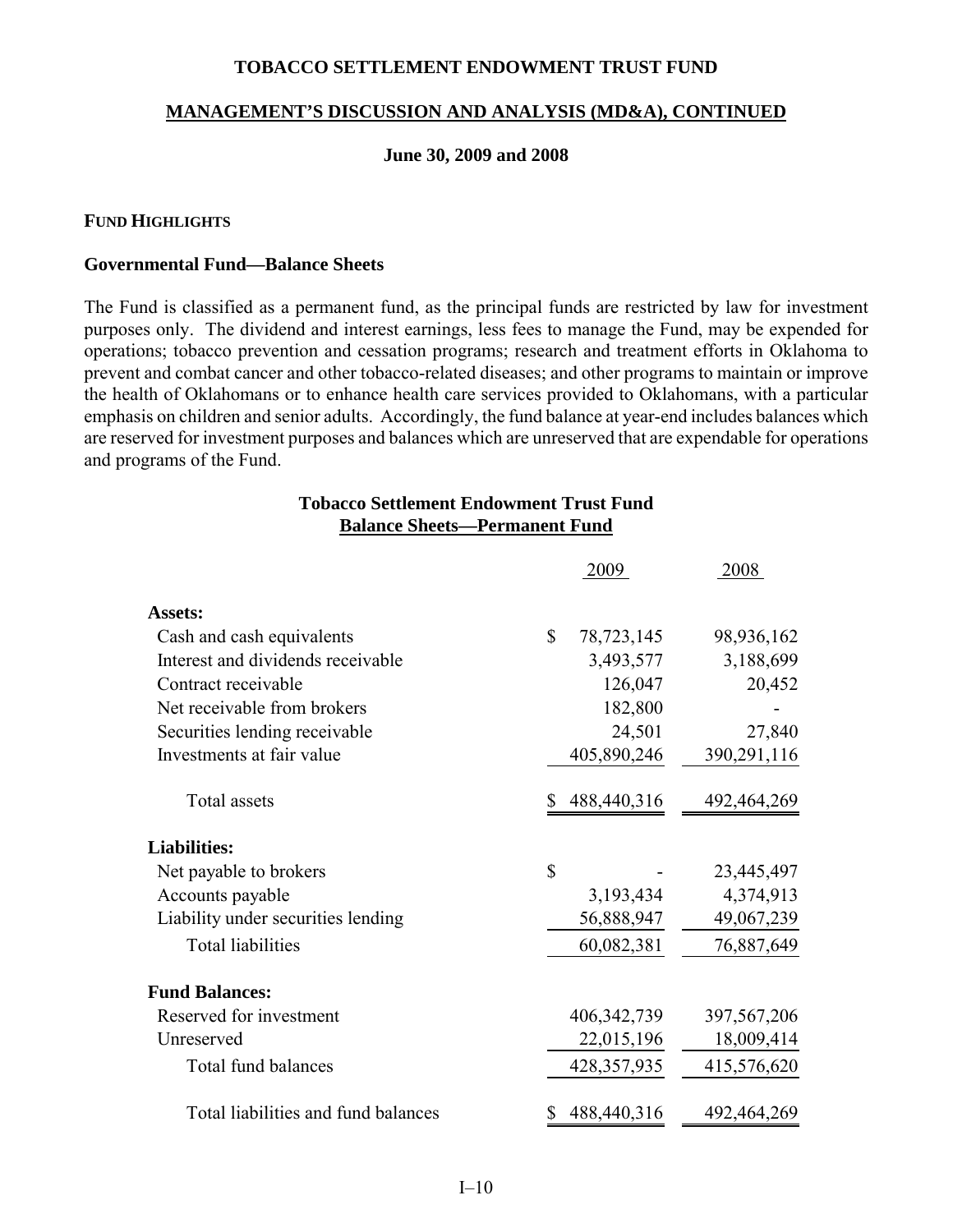### **MANAGEMENT'S DISCUSSION AND ANALYSIS (MD&A), CONTINUED**

#### **June 30, 2009 and 2008**

#### **FUND HIGHLIGHTS, CONTINUED**

### **Governmental Fund—Revenues, Expenditures, and Changes in Fund Balances**

#### **Tobacco Settlement Endowment Trust Fund Revenues, Expenditures, and Changes in Fund Balances—Permanent Fund**

|                                               | 2009                 | 2008           |
|-----------------------------------------------|----------------------|----------------|
| <b>Revenues:</b>                              |                      |                |
| Restricted:                                   |                      |                |
| Net depreciation in fair value of investments | \$<br>(63, 433, 606) | (32, 455, 219) |
| Settlement receipts                           | 72,133,158           | 66,726,460     |
| Miscellaneous income                          | 75,981               | 20,518         |
| Total restricted revenues                     | 8,775,533            | 34,291,759     |
| Interest and dividend income                  | 19,087,471           | 16,791,746     |
| Contract income                               | 1,338,730            | 1,270,452      |
| Securities lending income                     | 403,341              | 349,284        |
| Total revenues                                | 29,605,075           | 52,703,241     |
| <b>Expenditures:</b>                          |                      |                |
| Personnel and administrative                  | 723,222              | 373,166        |
| Health communication and program promotion    | 9,067,083            | 7,020,909      |
| Community programs                            | 4,362,298            | 3,443,913      |
| <b>Evaluation services</b>                    | 606,838              | 674,943        |
| Research                                      | 506,698              | 217,598        |
| Investment management fees                    | 1,468,031            | 1,610,209      |
| Equipment                                     | 29,073               | 11,901         |
| Other                                         | 60,517               | 55,960         |
| Total expenditures                            | 16,823,760           | 13,408,599     |
| Net changes in fund balances                  | 12,781,315           | 39,294,642     |
| Fund balances, beginning of year              | 415,576,620          | 376,281,978    |
| Fund balances, end of year                    | \$428,357,935        | 415,576,620    |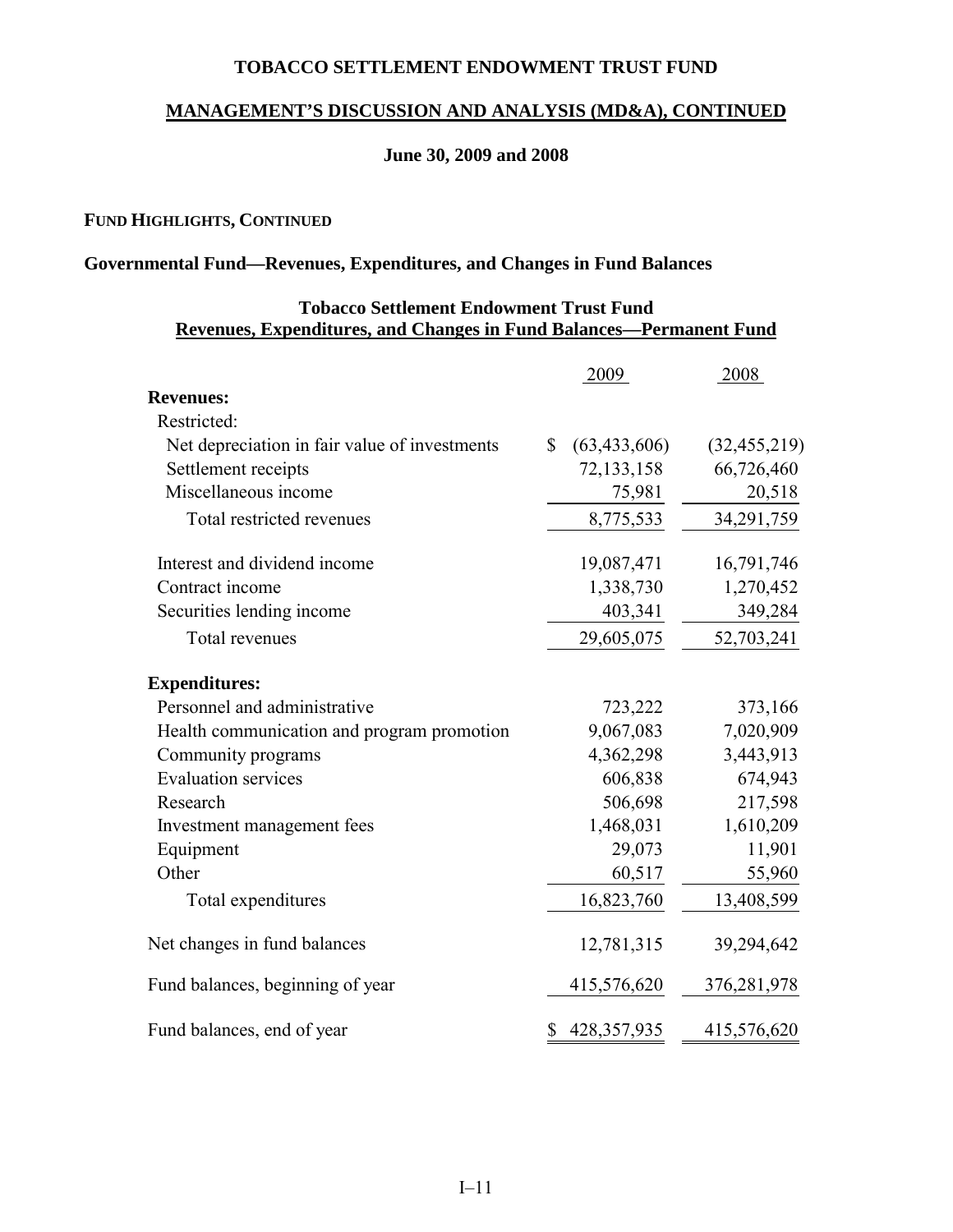#### **MANAGEMENT'S DISCUSSION AND ANALYSIS (MD&A), CONTINUED**

#### **June 30, 2009 and 2008**

#### **REQUESTS FOR INFORMATION**

This financial report is designed to provide a general overview of the Fund's finances for all those with an interest. Questions concerning any of the information provided in this report or requests for additional financial information should be addressed to Mr. Travis Monroe, Director of Agency Services, Office of the Oklahoma State Treasurer, 2300 North Lincoln Boulevard, Room 217, Oklahoma City, Oklahoma 73105- 4895.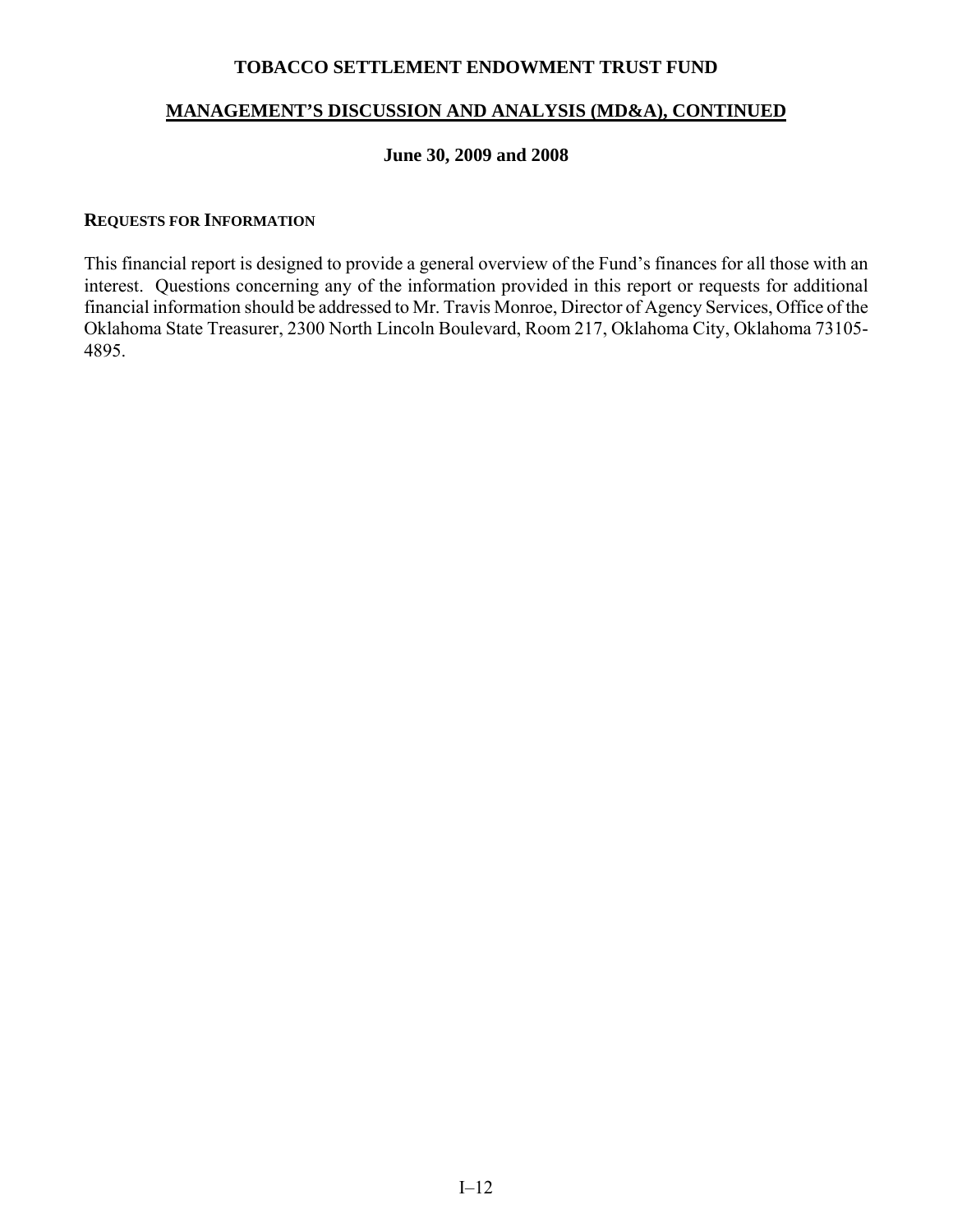### **STATEMENTS OF NET ASSETS**

| <i>June 30,</i>                                             | 2009                | 2008          |
|-------------------------------------------------------------|---------------------|---------------|
| <b>Assets</b>                                               |                     |               |
| Cash and cash equivalents:                                  |                     |               |
| Unrestricted cash                                           | \$<br>21,834,198    | 49,868,923    |
| Securities lending collateral—restricted cash               | 56,888,947          | 49,067,239    |
| Total cash and cash equivalents                             | 78,723,145          | 98,936,162    |
| Receivables:                                                |                     |               |
| Interest and dividends                                      | 3,493,577           | 3,188,699     |
| Contract receivable                                         | 126,047             | 20,452        |
| Net receivable from brokers                                 | 182,800             |               |
| Securities lending receivable                               | 24,501              | 27,840        |
| Total receivables                                           | 3,826,925           | 3,236,991     |
| Investments, at fair value:                                 |                     |               |
| U.S. government securities                                  | 55,825,943          | 73,330,944    |
| Foreign government securities                               | 4,271,571           | 3,994,193     |
| Domestic corporate bonds                                    | 142,227,921         | 125,962,041   |
| Foreign corporate bonds                                     | 14,537,817          | 19,704,161    |
| Domestic stocks                                             | 123,668,356         | 119,809,381   |
| Foreign stocks                                              | 65,358,638          | 47,490,396    |
| Total investments, at fair value                            | 405,890,246         | 390,291,116   |
| Capital assets, net of accumulated depreciation of \$35,940 |                     |               |
| and \$30,662 as of June 30, 2009 and 2008, respectively.    | 45,581              | 31,605        |
| Total assets                                                | 488, 485, 897       | 492, 495, 874 |
| <b>Liabilities</b>                                          |                     |               |
| Net payable to brokers                                      |                     | 23,445,497    |
| Accounts payable                                            | 3,193,434           | 4,374,913     |
| Liability under securities lending                          | 56,888,947          | 49,067,239    |
| Compensated absences:                                       |                     |               |
| Payable within 1 year                                       | 18,410              | 18,567        |
| Payable after 1 year                                        | 27,616              | 27,851        |
| <b>Total liabilities</b>                                    | 60,128,407          | 76,934,067    |
| <b>Net Assets</b>                                           |                     |               |
| Invested in capital assets                                  | 45,581              | 31,605        |
| Restricted for investment                                   | 406, 342, 739       | 397,567,206   |
| Unrestricted                                                | 21,969,170          | 17,962,996    |
| Total net assets                                            | \$<br>428, 357, 490 | 415,561,807   |
| See Independent Auditors' Report.                           |                     |               |

See accompanying notes to financial statements.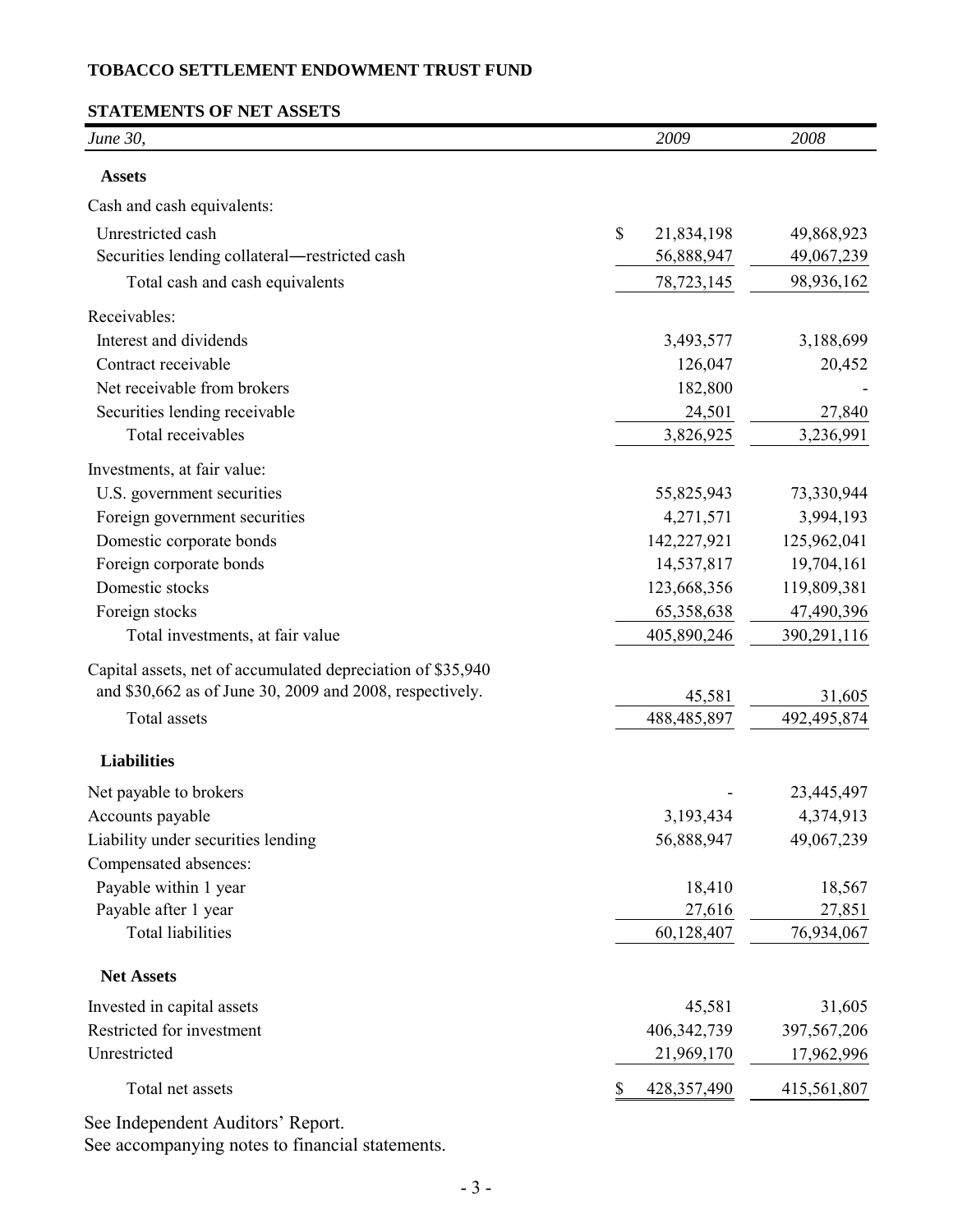# **STATEMENTS OF ACTIVITIES**

| Years Ended June 30,                          | 2009            | 2008           |
|-----------------------------------------------|-----------------|----------------|
|                                               |                 |                |
| <b>Expenses:</b><br>Program:                  |                 |                |
| Health communication and program promotion    | \$<br>9,067,083 | 7,020,909      |
| Community programs                            | 4,362,298       | 3,443,913      |
| <b>Evaluation services</b>                    | 606,838         | 674,943        |
| Research                                      | 506,698         | 217,598        |
| Total program expenses                        | 14,542,917      | 11,357,363     |
| Operating:                                    |                 |                |
| Personnel and administrative                  | 722,830         | 390,156        |
| Other                                         | 70,336          | 58,267         |
| Depreciation                                  | 5,278           | 7,126          |
| Total operating expenses                      | 798,444         | 455,549        |
| Total expenses                                | 15,341,361      | 11,812,912     |
| <b>Investment income (loss):</b>              |                 |                |
| Interest income                               | 14,933,845      | 12,508,145     |
| Dividend income                               | 4,153,626       | 4,283,601      |
| Securities lending income                     | 403,341         | 349,284        |
| Net depreciation in fair value of investments | (63, 433, 606)  | (32, 455, 219) |
| Total investment loss                         | (43, 942, 794)  | (15,314,189)   |
| Investment expenses                           | (1,468,031)     | (1,610,209)    |
| Net investment loss                           | (45, 410, 825)  | (16, 924, 398) |
| <b>Other income:</b>                          |                 |                |
| Contract income                               | 1,338,730       | 1,270,452      |
| Miscellaneous income                          | 75,981          | 20,518         |
| Total other income                            | 1,414,711       | 1,290,970      |
| Contribution to fund principal:               |                 |                |
| Settlement receipts                           | 72,133,158      | 66,726,460     |
| Changes in net assets                         | 12,795,683      | 39,280,120     |
| Net assets, beginning of year                 | 415,561,807     | 376,281,687    |
| Net assets, end of year                       | 428,357,490     | 415,561,807    |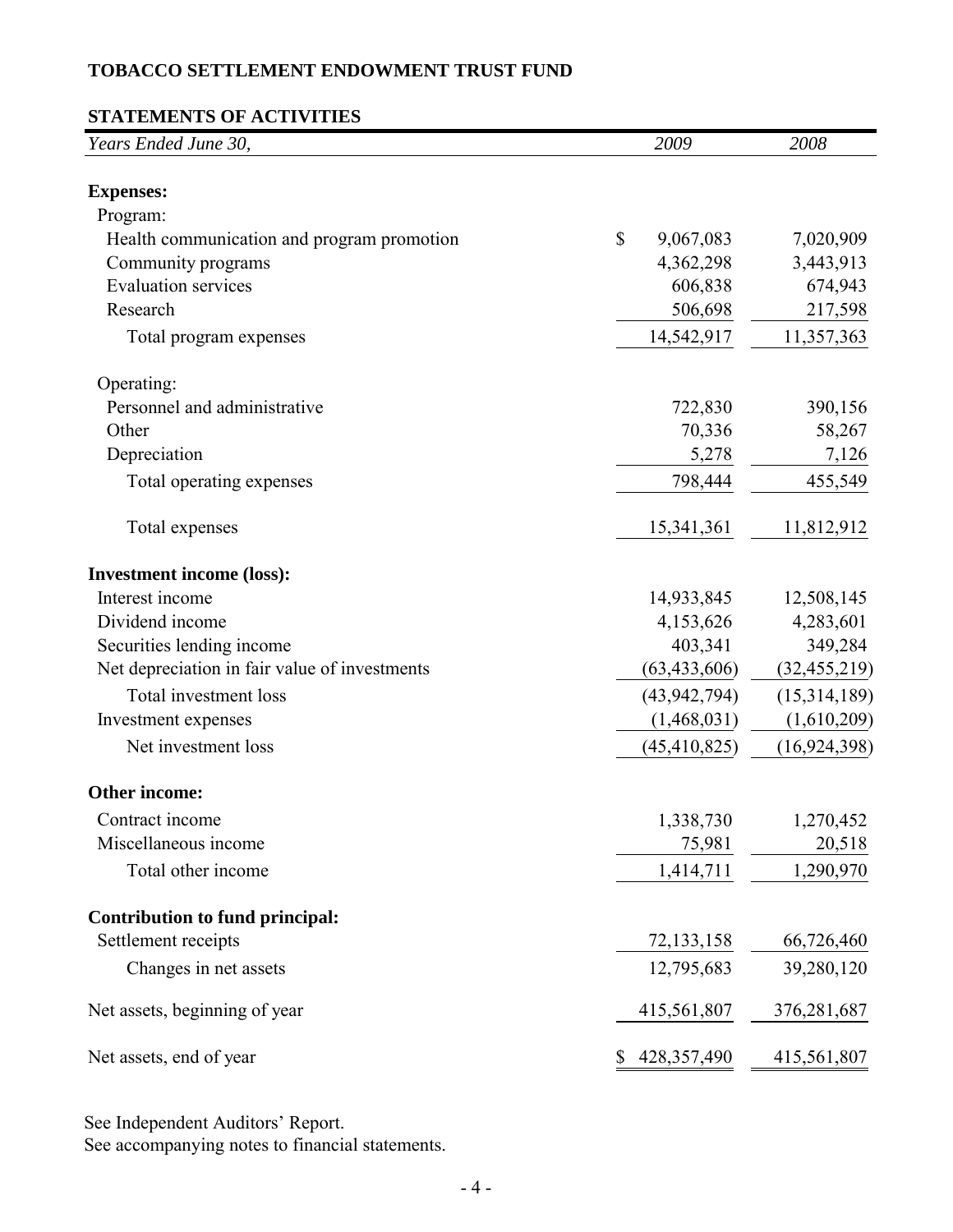# **BALANCE SHEETS—PERMANENT FUND**

| June 30,                                      | 2009              | 2008          |
|-----------------------------------------------|-------------------|---------------|
| <b>Assets</b>                                 |                   |               |
| Cash and cash equivalents:                    |                   |               |
| Unrestricted cash                             | \$<br>21,834,198  | 49,868,923    |
| Securities lending collateral—restricted cash | 56,888,947        | 49,067,239    |
| Total cash and cash equivalents               | 78,723,145        | 98,936,162    |
| Receivables:                                  |                   |               |
| Interest and dividends                        | 3,493,577         | 3,188,699     |
| Contract receivable                           | 126,047           | 20,452        |
| Net receivable from brokers                   | 182,800           |               |
| Securities lending receivable                 | 24,501            | 27,840        |
| Total receivables                             | 3,826,925         | 3,236,991     |
| Investments, at fair value:                   |                   |               |
| U.S. government securities                    | 55,825,943        | 73,330,944    |
| Foreign government securities                 | 4,271,571         | 3,994,193     |
| Domestic corporate bonds                      | 142,227,921       | 125,962,041   |
| Foreign corporate bonds                       | 14,537,817        | 19,704,161    |
| Domestic stocks                               | 123,668,356       | 119,809,381   |
| Foreign stocks                                | 65,358,638        | 47,490,396    |
| Total investments, at fair value              | 405,890,246       | 390,291,116   |
| Total assets                                  | \$<br>488,440,316 | 492,464,269   |
| <b>Liabilities and Fund Balances</b>          |                   |               |
| Liabilities:                                  |                   |               |
| Net payable to brokers                        | \$                | 23,445,497    |
| Accounts payable                              | 3,193,434         | 4,374,913     |
| Liability under securities lending            | 56,888,947        | 49,067,239    |
| <b>Total liabilities</b>                      | 60,082,381        | 76,887,649    |
| Fund balances:                                |                   |               |
| Reserved for investment                       | 406, 342, 739     | 397, 567, 206 |
| Unreserved                                    | 22,015,196        | 18,009,414    |
| Total fund balances                           | 428, 357, 935     | 415,576,620   |
| Total liabilities and fund balances           | 488,440,316<br>S  | 492,464,269   |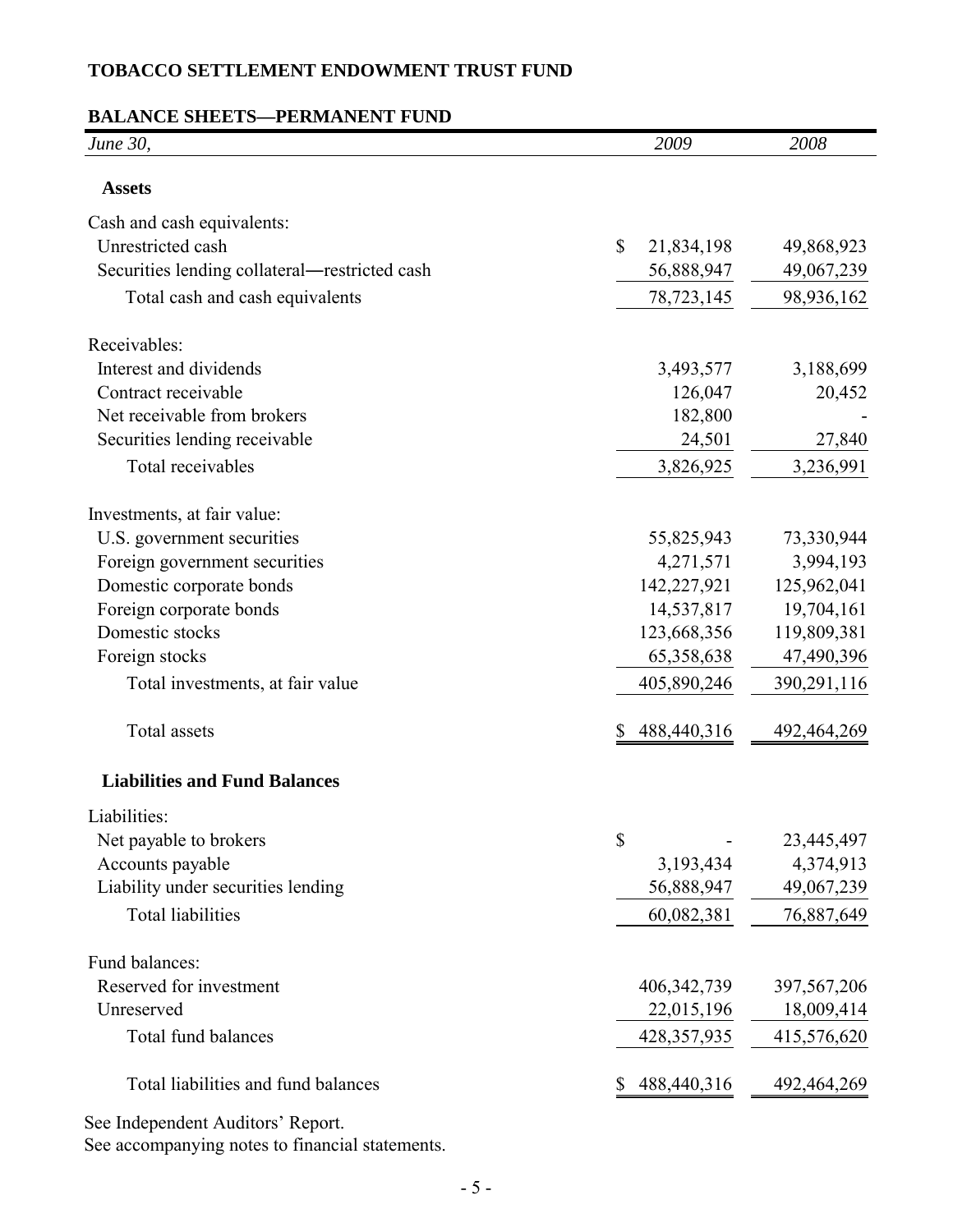### **RECONCILIATION OF THE BALANCE SHEETS—PERMANENT FUND TO THE STATEMENTS OF NET ASSETS**

| June 30,                                                                                                                                       | 2009                | 2008        |
|------------------------------------------------------------------------------------------------------------------------------------------------|---------------------|-------------|
| Total fund balances                                                                                                                            | 428, 357, 935<br>\$ | 415,576,620 |
| Amounts reported in the statements of net assets are.<br>different because:                                                                    |                     |             |
| Capital assets used in governmental activities<br>are not financial resources and therefore<br>are not reported in the fund.                   | 45,581              | 31,605      |
| Some liabilities are not due and payable in the<br>current period and therefore are not reported<br>in the fund. Those liabilities consist of: |                     |             |
| Compensated absences                                                                                                                           | (46, 026)           | (46, 418)   |
| Net assets                                                                                                                                     | 428, 357, 490       | 415,561,807 |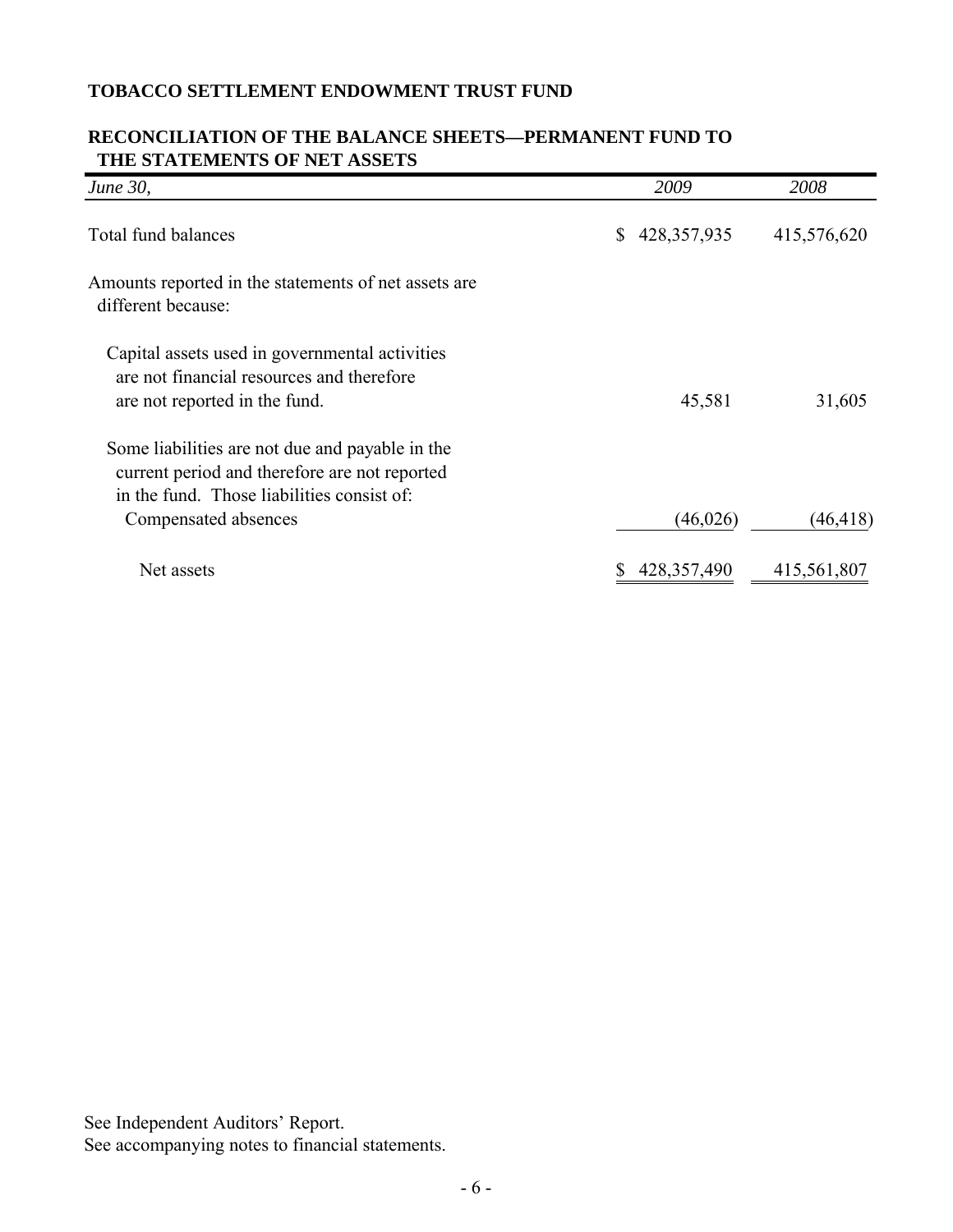# **STATEMENTS OF REVENUES, EXPENDITURES, AND CHANGES IN FUND BALANCES—PERMANENT FUND**

| Years Ended June 30,                          | 2009                 | 2008           |
|-----------------------------------------------|----------------------|----------------|
| <b>Revenues:</b>                              |                      |                |
| Restricted:                                   |                      |                |
| Net depreciation in fair value of investments | \$<br>(63, 433, 606) | (32, 455, 219) |
| Settlement receipts                           | 72,133,158           | 66,726,460     |
| Miscellaneous income                          | 75,981               | 20,518         |
| Total restricted revenues                     | 8,775,533            | 34,291,759     |
| Interest income                               | 14,933,845           | 12,508,145     |
| Dividend income                               | 4,153,626            | 4,283,601      |
| Securities lending income                     | 403,341              | 349,284        |
| Contract income                               | 1,338,730            | 1,270,452      |
| <b>Total revenues</b>                         | 29,605,075           | 52,703,241     |
| <b>Expenditures:</b>                          |                      |                |
| Personnel and administrative                  | 723,222              | 373,166        |
| Health communication and program promotion    | 9,067,083            | 7,020,909      |
| Community programs                            | 4,362,298            | 3,443,913      |
| <b>Evaluation services</b>                    | 606,838              | 674,943        |
| Research                                      | 506,698              | 217,598        |
| Investment management fees                    | 1,468,031            | 1,610,209      |
| Equipment                                     | 29,073               | 11,901         |
| Other                                         | 60,517               | 55,960         |
| Total expenditures                            | 16,823,760           | 13,408,599     |
| Net changes in fund balances                  | 12,781,315           | 39,294,642     |
| Fund balances, beginning of year              | 415,576,620          | 376,281,978    |
| Fund balances, end of year                    | 428, 357, 935<br>\$  | 415,576,620    |

See Independent Auditors' Report.

See accompanying notes to financial statements.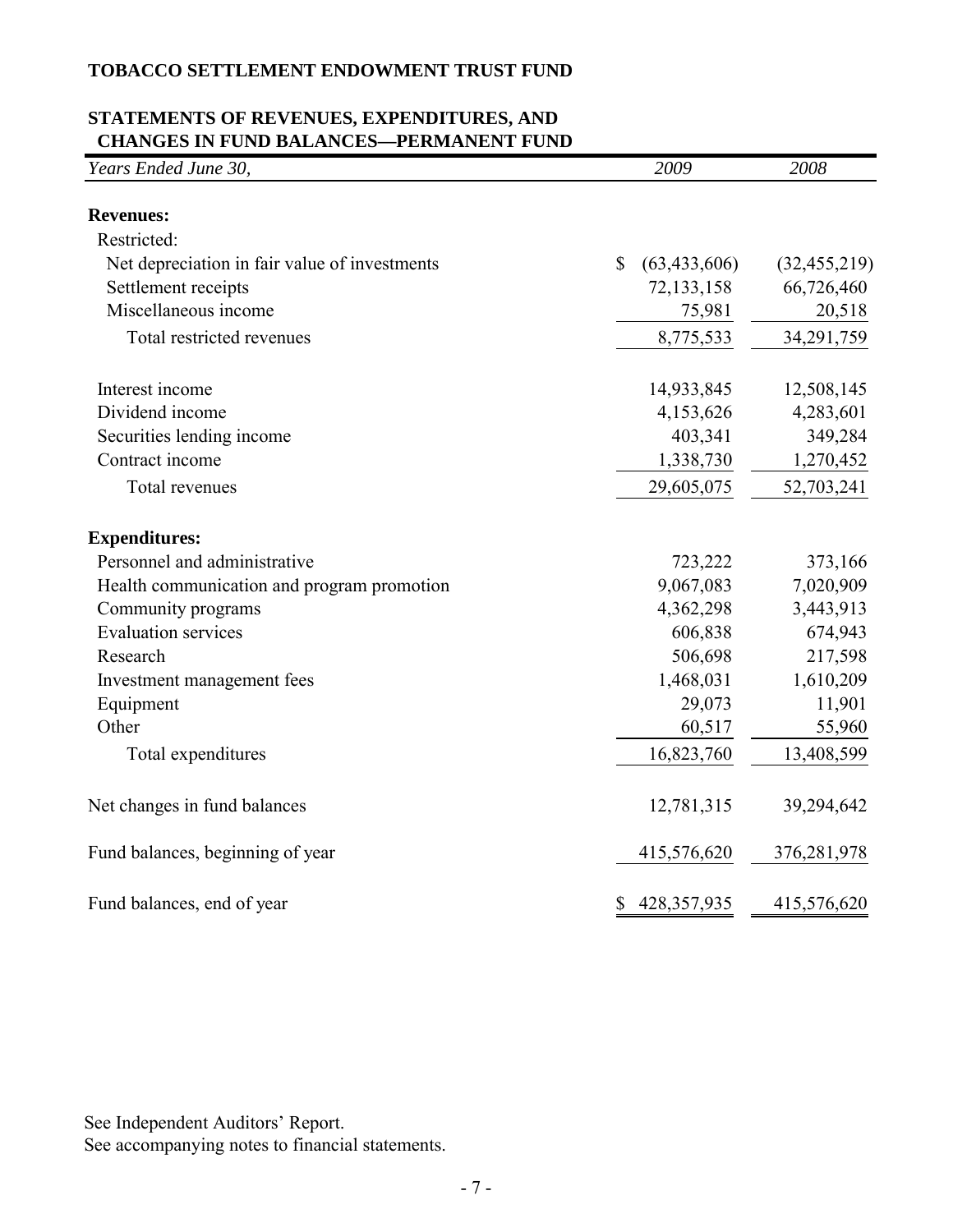# **RECONCILIATION OF THE STATEMENTS OF REVENUES, EXPENDITURES, AND CHANGES IN FUND BALANCES—PERMANENT FUND TO THE STATEMENTS OF ACTIVITIES**

| Years Ended June 30,                                                                                                                                                                                                                                                                                                | 2009             | 2008       |
|---------------------------------------------------------------------------------------------------------------------------------------------------------------------------------------------------------------------------------------------------------------------------------------------------------------------|------------------|------------|
| Net changes in fund balances                                                                                                                                                                                                                                                                                        | \$<br>12,781,315 | 39,294,642 |
| Amounts reported in the statements of activities are<br>different because:                                                                                                                                                                                                                                          |                  |            |
| Governmental funds report capital outlays as expenditures.<br>However, in the statements of activities, the cost of those<br>assets is allocated over their estimated useful lives as<br>depreciation expense. This is the amount by which capital<br>outlays were greater than depreciation in the current period. | 13,976           | 2,468      |
| Some expenses reported in the statements of activities<br>do not require the use of current financial resources<br>and therefore are not reported as expenditures in<br>governmental funds. This amount represents the cost<br>of compensated absences earned but not used in the                                   |                  |            |
| current year.                                                                                                                                                                                                                                                                                                       | 392              | (16,990)   |
| Changes in net assets, per statements of activities                                                                                                                                                                                                                                                                 | 12,795,683       | 39,280,120 |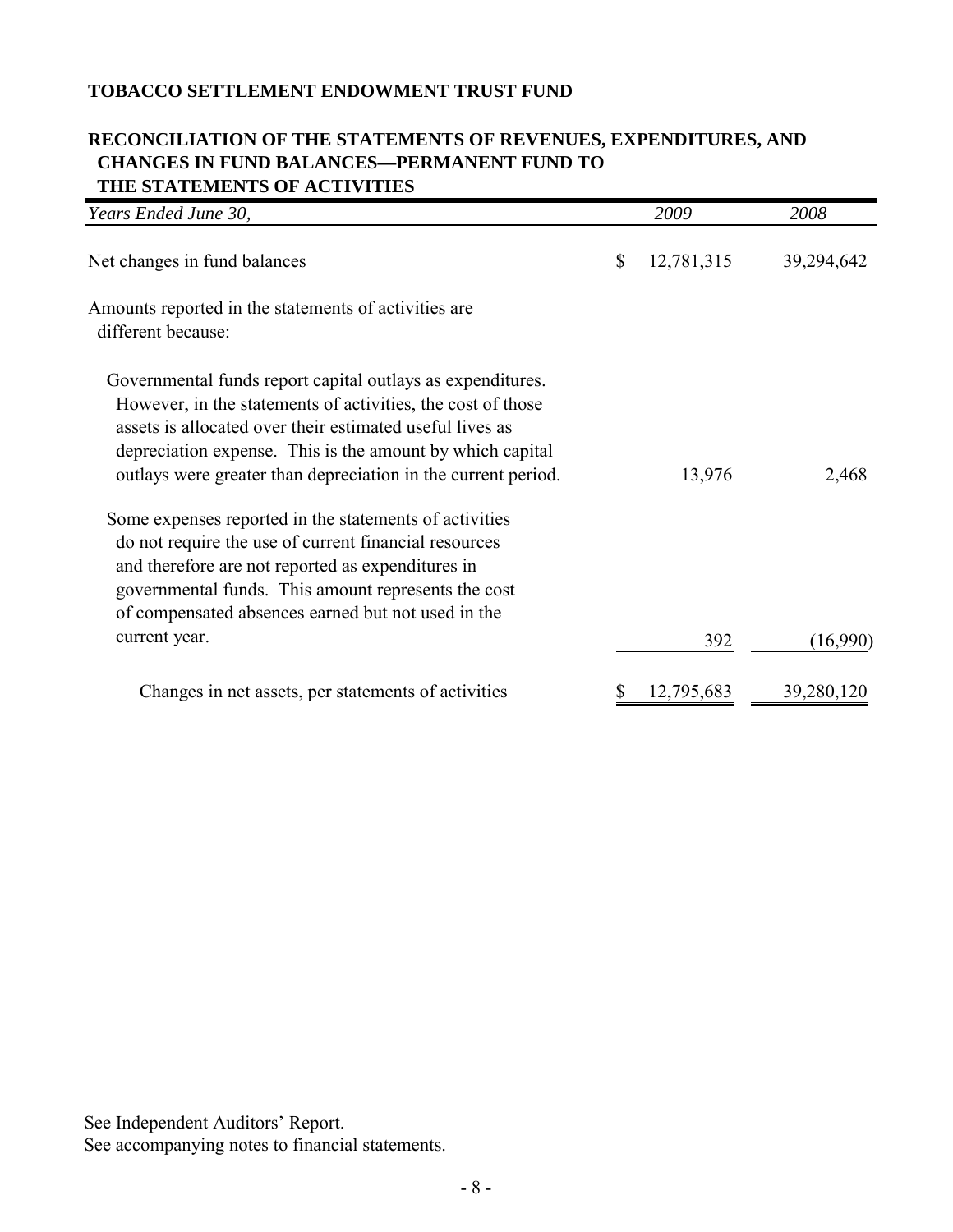#### **NOTES TO FINANCIAL STATEMENTS**

#### **June 30, 2009 and 2008**

#### **(1) SUMMARY OF SIGNIFICANT ACCOUNTING POLICIES**

#### **Reporting Entity**

The Tobacco Settlement Endowment Trust Fund (the "Fund") was established pursuant to the Constitution of the State of Oklahoma. The Fund principal was established with funds received by the State of Oklahoma (the "State") on or after July 1, 2001, pursuant to any settlement with or judgment against any tobacco companies. Fifty percent (50%) of all such receipts was deposited into the Fund during the fiscal year ended June 30, 2002. That percentage increased by 5% annually until it reached 75% during the fiscal year ending June 30, 2007, where it remains. However, there are no guarantees regarding the State's continued receipt of funds in settlement of claims against tobacco companies. The principal funds are invested, and the dividends and interest, less fees to manage the Fund, may be expended for operations; tobacco prevention and cessation programs; research and treatment efforts in Oklahoma to prevent and combat cancer and other tobacco-related diseases; and other programs to maintain or improve the health of Oklahomans or to enhance health care services provided to Oklahomans, with a particular emphasis on children and senior adults.

Pursuant to the Constitution of the State of Oklahoma, the Board of Investors was created to manage the investment of the principal of the Fund and to annually certify the earnings that are available for program expenditures. The Board of Directors was created to oversee Fund operating and program expenditures. The Fund is a part of the State's financial reporting entity and is included in the State's Comprehensive Annual Financial Report as a permanent fund and a governmental entity.

The financial statements of the Fund are intended to present the financial position and changes in financial position of only that portion of the governmental activities and governmental funds of the State that is attributable to the transactions of the Fund, and not those of the entire State.

#### **Basis of Presentation, Measurement Focus, and Basis of Accounting**

*Government-Wide Financial Statements—*The statements of net assets and the statements of activities are reported using the economic resources measurement focus and the accrual basis of accounting. Revenues are recorded when earned and expenses are recorded when a liability is incurred, regardless of the timing of related cash flows. Investment purchases and sales are recorded as of their trade dates. Settlement receipts are recognized as revenue when they are received by the State and their use is restricted as noted above.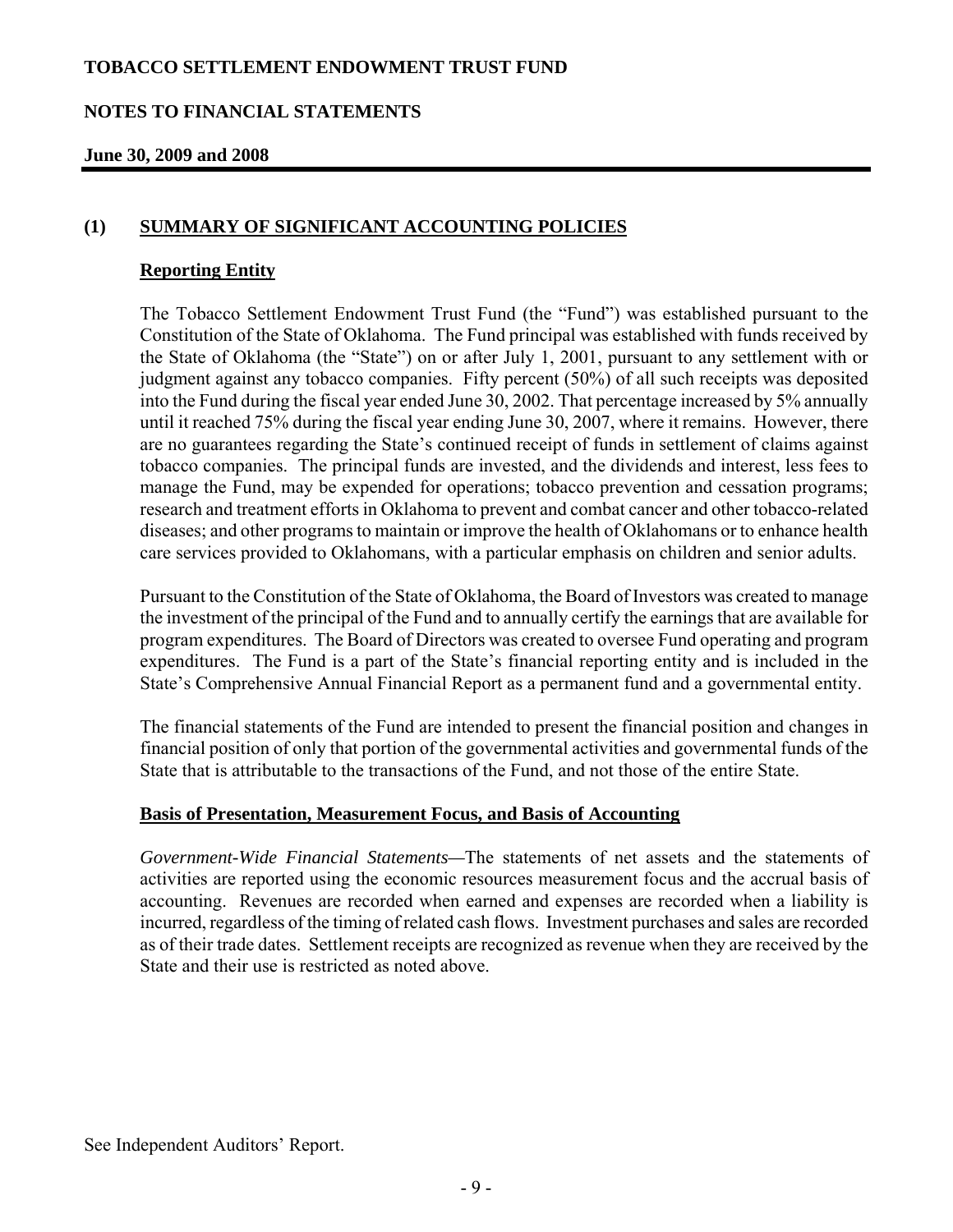# **NOTES TO FINANCIAL STATEMENTS, CONTINUED**

### **(1) SUMMARY OF SIGNIFICANT ACCOUNTING POLICIES, CONTINUED**

#### **Basis of Presentation, Measurement Focus, and Basis of Accounting, Continued**

*Governmental Fund Financial Statements—*As a permanent fund, the Fund is reported in the governmental fund financial statements using the current financial resources measurement focus and the modified accrual basis of accounting. Revenues are recognized as soon as they are both measurable and available. Since the Fund predominantly accounts for financial resources, revenue recognition is generally consistent between the accrual and modified accrual basis of accounting. Settlement receipts are recognized as revenue when they are received by the State and their use is restricted as noted above.

Investment purchases and sales are recorded as of their trade dates. Expenditures generally are recorded when a liability is incurred.

Since the governmental fund financial statements are presented on a different measurement focus and basis of accounting than the government-wide financial statements, reconciliations are presented which briefly explain the adjustments necessary to reconcile the fund and government-wide presentations.

#### **Investments**

The Fund is authorized to invest in eligible investments as approved by the Board of Investors and set forth in its investment policy.

Fund investments are reported at fair value, except for the funds invested in an SEC-registered money market mutual fund, which are reported as cash equivalents and reported at cost, which approximates fair value. Debt and equity securities are reported at fair value, as determined by the Fund's custodial agent, using pricing services or prices quoted by independent brokers based on the latest reported sales prices at current exchange rates for securities traded on national or international exchanges.

The Fund invests in various traditional financial instruments that fall under the broad definition of derivatives. The Fund's derivatives include U.S. Treasury strips, collateralized mortgage obligations, asset-backed securities, forward-based derivatives, option-based derivatives, and variable-rate instruments. These investments do not increase investment risk beyond allowable limits specified in the Fund's investment policy.

Net investment income includes net appreciation (depreciation) in the fair value of investments, interest income, dividend income, securities lending income, and investment expenses, which includes investment management and custodial fees and all other significant investment-related costs.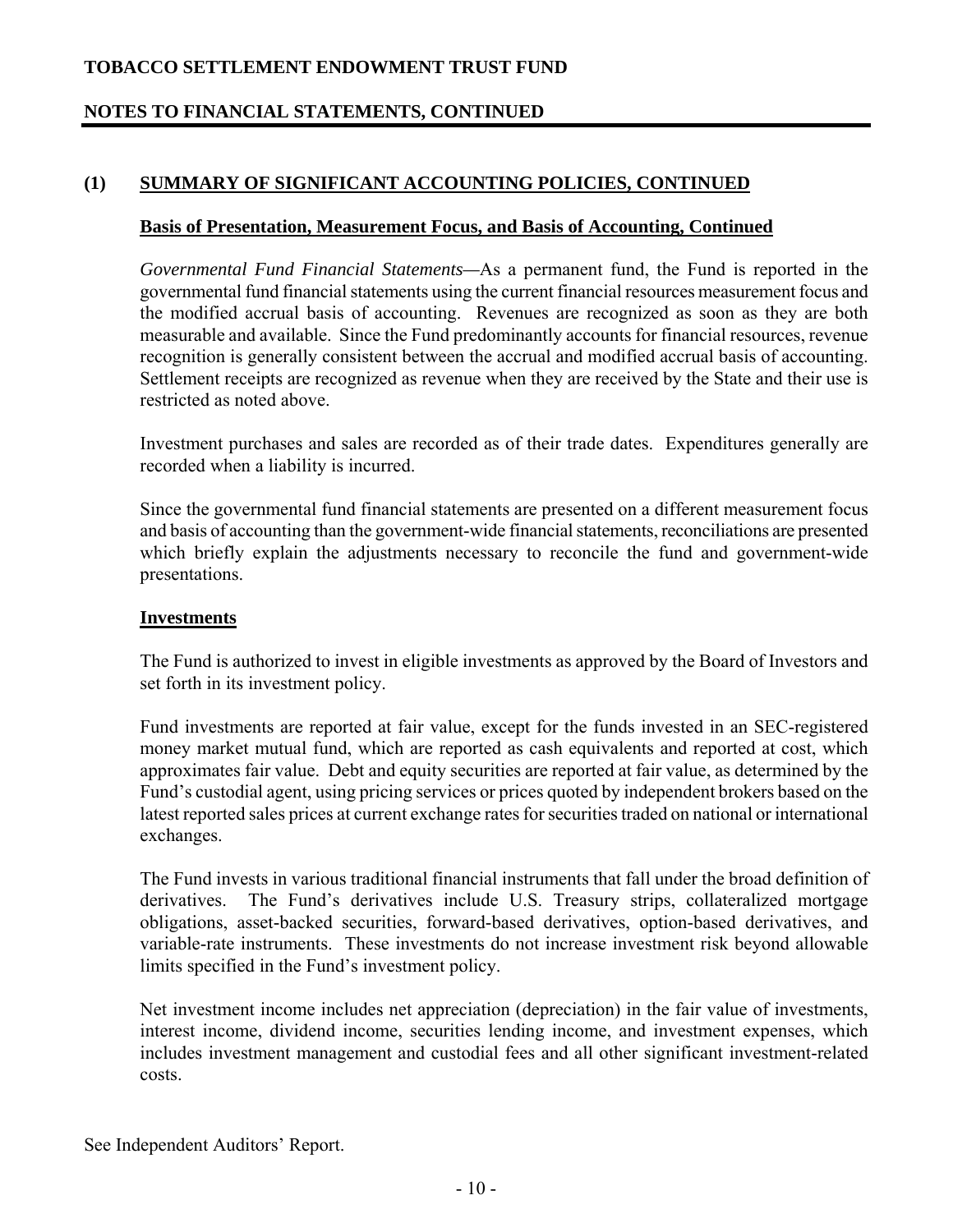### **NOTES TO FINANCIAL STATEMENTS, CONTINUED**

#### **(1) SUMMARY OF SIGNIFICANT ACCOUNTING POLICIES, CONTINUED**

#### **Securities Lending**

The investment policy authorizes the Board of Investors to contract with their custodian to act as their securities lending agent. The policy requires the securities lending agent to provide indemnification against borrower default, have written agreements with each borrower, not loan securities until acceptable collateral is received and monitor that collateral on a daily basis, and review and monitor the approved borrowers to minimize risk.

The fair values of securities loaned and cash collateral maintained for those securities at June 30 were:

|                                                                     | Fair Value |            |            |
|---------------------------------------------------------------------|------------|------------|------------|
|                                                                     |            | 2009       | 2008       |
| U.S. government securities                                          | \$         | 19,194,269 | 13,716,858 |
| U.S. corporate bonds                                                |            | 10,397,352 | 6,122,996  |
| U.S. equity                                                         |            | 26,570,070 | 27,350,188 |
|                                                                     | \$         | 56,161,691 | 47,190,042 |
| Cash collateral maintained for                                      |            |            |            |
| securities loaned                                                   | \$         | 56,888,947 | 49,067,239 |
| Percentage of cash collateral to<br>securities loaned as of June 30 |            |            |            |
|                                                                     |            | 101.29%    | 103.98%    |

Borrowers were required to deliver and maintain collateral for each loan with a fair value equal to 102% of the current fair value of the loaned securities. Collateral delivered in non-U.S. currency is required to be equal to 105% of the fair value of the securities loaned; however, at June 30, 2009 and 2008, all collateral was presented as cash in U.S. currency. The total value of the collateral held at June 30, 2009 and 2008, was \$727,256 and \$1,877,197, respectively, more than the current fair value of the securities loaned. Thus, no credit risk existed at the balance sheet date from these transactions. Cash collateral is invested in a short term investment pool and is included as an asset on the balance sheet with an offsetting liability for the return of the collateral.

Securities lending income included as certified earnings was \$403,341and \$349,284 for the fiscal years ended June 30, 2009 and 2008, respectively.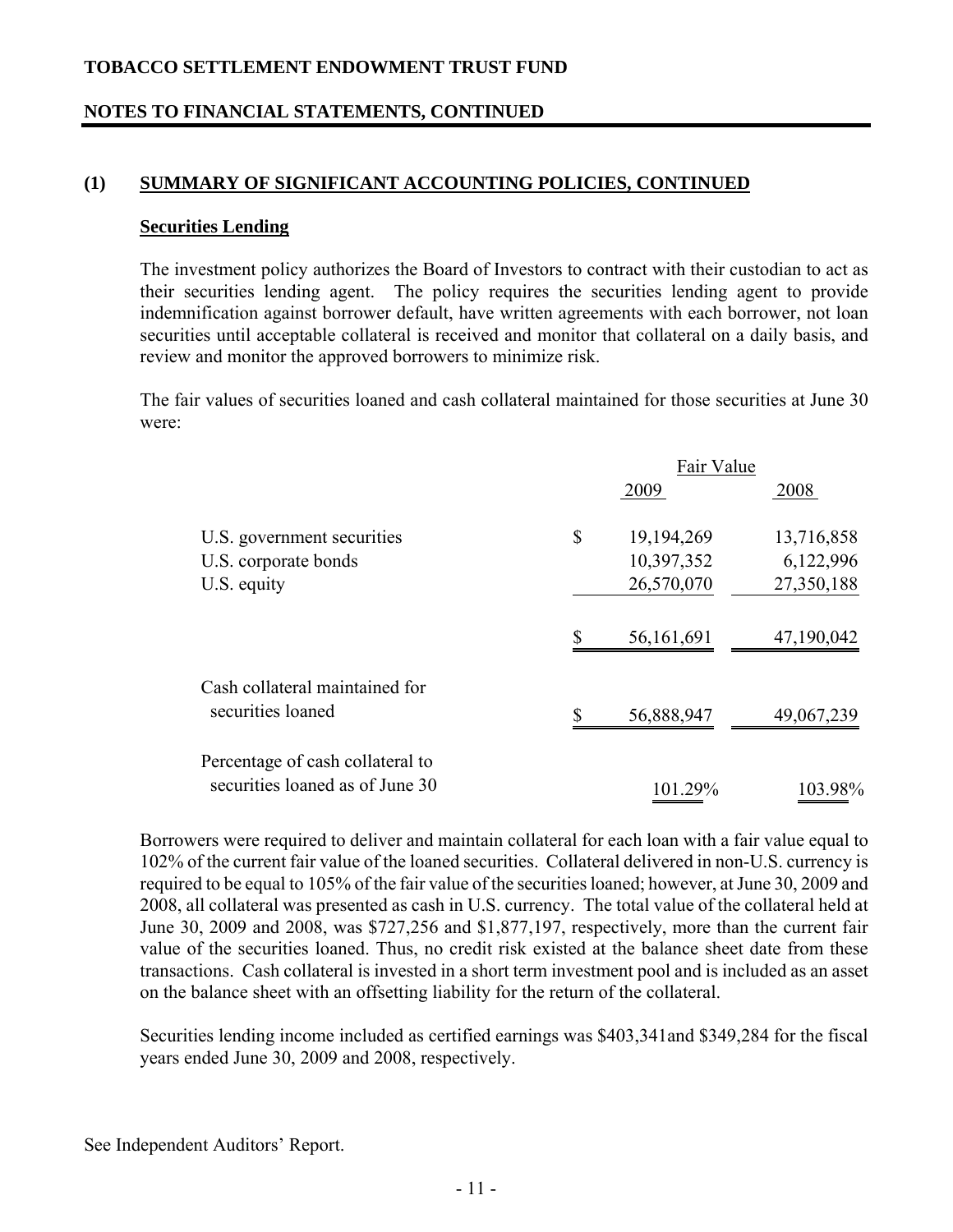### **NOTES TO FINANCIAL STATEMENTS, CONTINUED**

#### **(1) SUMMARY OF SIGNIFICANT ACCOUNTING POLICIES, CONTINUED**

#### **Capital Assets**

Office equipment and furnishings which have an expected useful life of more than 1 year are recorded as capital assets. Capital assets are recorded at cost when purchased. Depreciation is recorded on capital assets in the government-wide financial statements. Depreciation is calculated on a straight-line basis over a 4- to 12-year period.

No provision for depreciation is recorded in the governmental fund financial statements, as expenditures for capital assets are recorded as period costs when the capital assets are purchased.

#### **Use of Estimates**

The preparation of financial statements in conformity with accounting principles generally accepted in the United States requires management to make estimates and assumptions that affect the reported amounts of assets and liabilities and disclosure of contingent assets and liabilities at the date of the financial statements and the reported amounts of revenues and expenses during the reporting period. Actual results could differ from those estimates.

#### **Compensated Absences**

Employees earn annual vacation leave at the rate of 10 hours per month for the first 5 years of service, 12 hours per month for service of over 5 years to 10 years, 13.33 hours per month for service of over 10 years to 20 years, and 16.67 hours per month for over 20 years of service. Unused annual leave may be accumulated to a maximum of 480 hours. All accrued annual leave is payable upon termination, resignation, retirement, or death. The governmental fund financial statements record expenditures when employees are paid for leave. The government-wide financial statements present the cost of accumulated vacation leave as a liability. The liability is valued based on the current rate of pay.

#### **Advertising Costs**

All costs associated with advertising are expensed as incurred.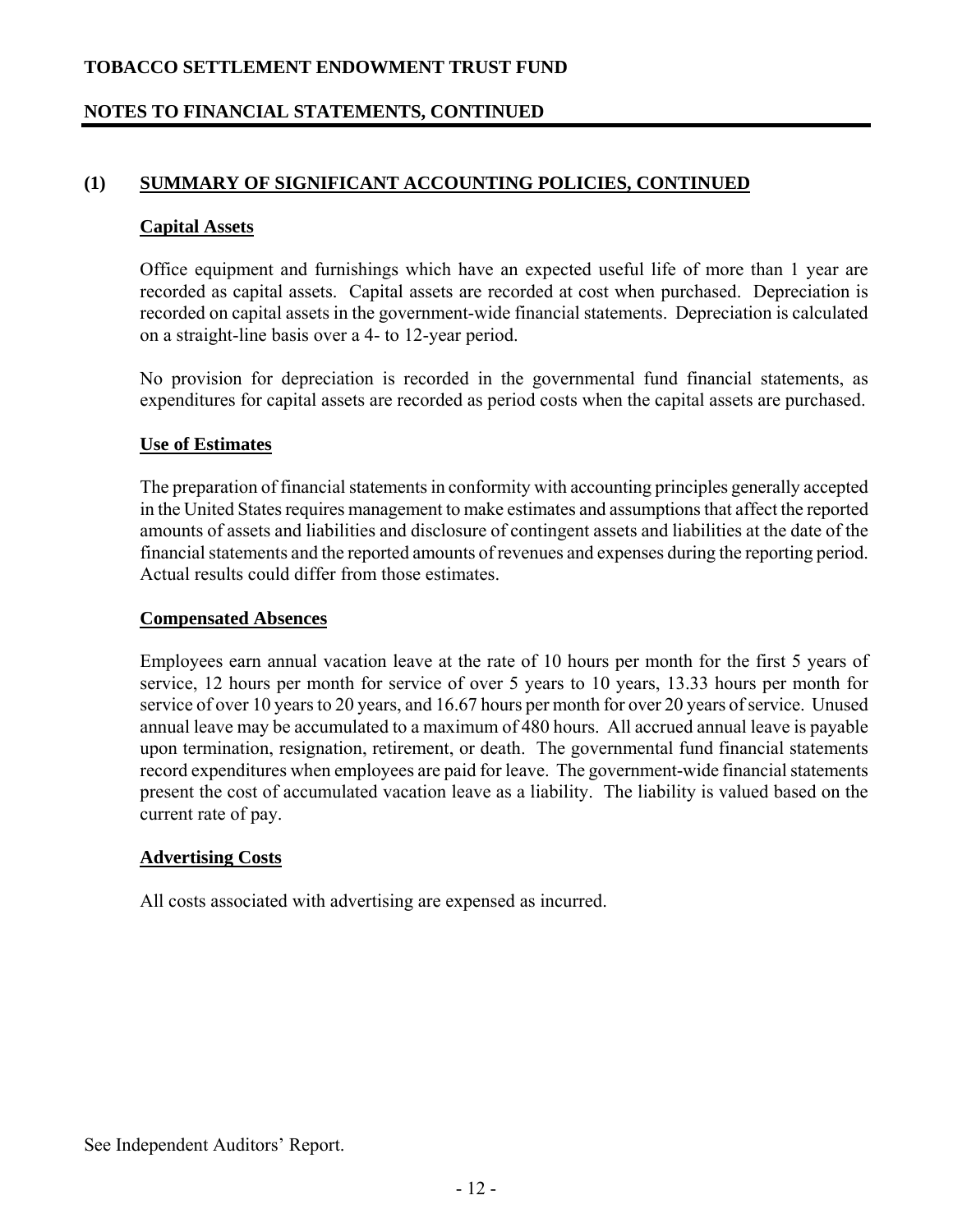# **NOTES TO FINANCIAL STATEMENTS, CONTINUED**

#### **(1) SUMMARY OF SIGNIFICANT ACCOUNTING POLICIES, CONTINUED**

#### **New Accounting Pronouncements**

On June 30, 2008, the Governmental Accounting Standards Board issued Statement No. 53, *Accounting for Financial Reporting for Derivative Instruments* (GASB 53), which provides guidance to governments to improve the reporting of derivative instruments in their financial statements. GASB 53 applies to all state and local governments and is effective for financial statements for periods beginning after June 15, 2009. The effect of implementing GASB 53 is not anticipated to have a material impact on the financial reporting of the Fund.

In March 2009, GASB issued Statement No. 54, *Fund Balance Reporting and Governmental Fund Type Definitions* (GASB 54), which provides guidance to governments to:

- Improve the consistency in reporting fund balance components;
- Enhance fund balance presentation;
- Improve the usefulness of fund balance information; and
- Clarify the definitions of the governmental fund types.

GASB 54 is effective for financial statements for periods beginning after June 15, 2010, with early implementation encouraged. GASB 54 will require the Fund to review its definitions of fund balances. The overall effect of GASB 54 upon the Fund's financial reporting has not been determined, but is not expected to have a material impact on the financial statements of the Fund.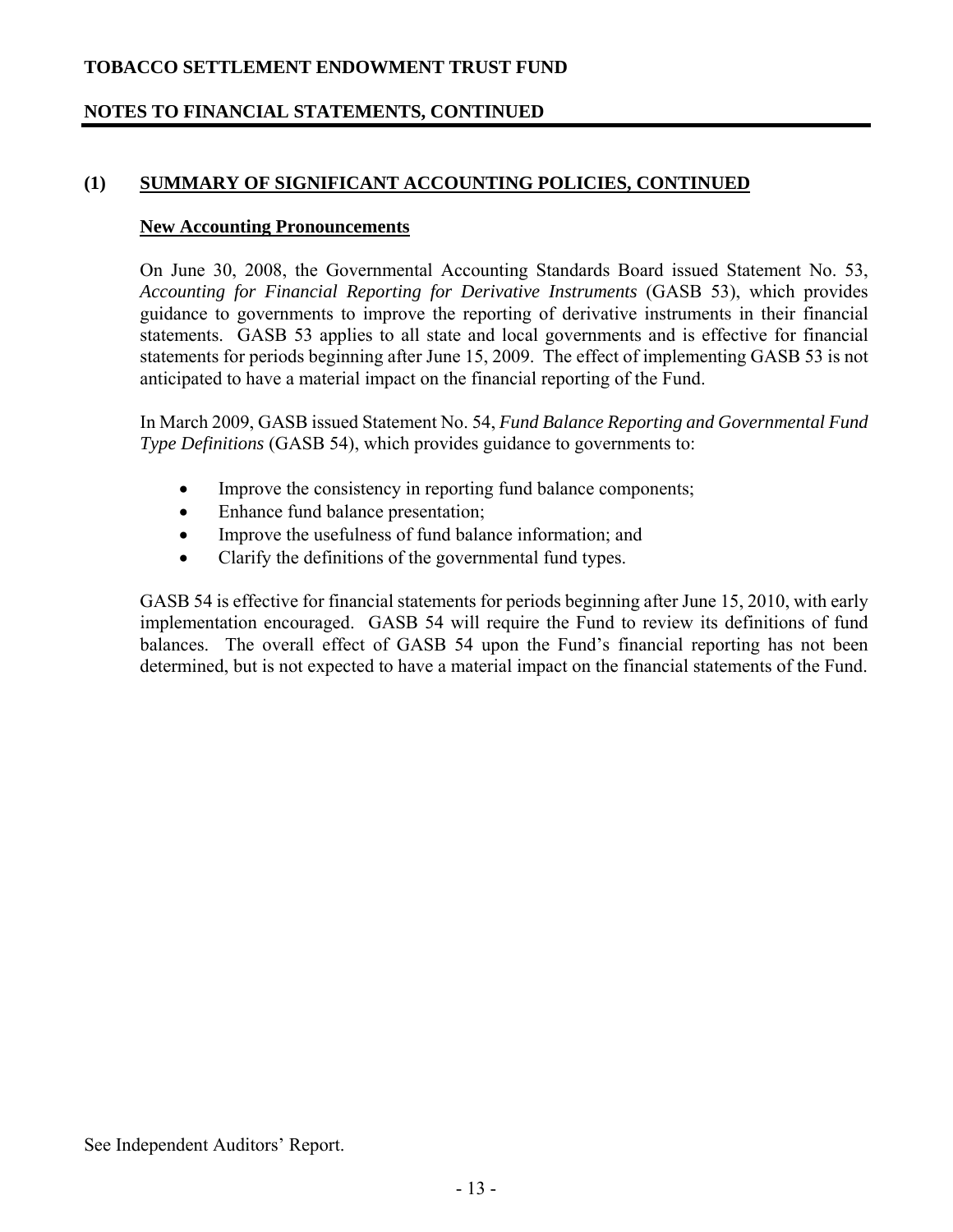### **NOTES TO FINANCIAL STATEMENTS, CONTINUED**

#### **(2) CASH AND INVESTMENTS**

At June 30, cash and cash equivalents were composed of the following:

|                                                    | 2009            | 2008         |
|----------------------------------------------------|-----------------|--------------|
| Cash on deposit with the State                     | \$<br>2,333,699 | 81,477       |
| Foreign currency                                   | 626,924         | 416,183      |
| Collateral from securities lending—restricted cash | 56,888,947      | 49,067,239   |
| Certificates of deposit                            | 3,202,056       |              |
| Money market mutual fund                           | 15,671,519      | 49, 371, 263 |
|                                                    | 78,723,145      | 98,936,162   |

**Restricted Cash—**Contractual restricted cash represents the net cash balance of funds advanced to the Board of Directors for the reimbursement of the program expenses related to the Oklahoma Tobacco Helpline (the "Helpline"). According to contract terms, the Oklahoma State Department of Health (OSDH) pays the Board of Directors up to 31 days of estimated Helpline costs at the beginning of the contract. OSDH agrees to reimburse additional Helpline expenses throughout the year funded through monthly pro forma invoicing. Total revenue from this contract was \$1,338,730 for 2009 and \$1,270,452 for 2008. As of June 30, 2009 and 2008, there was no restricted cash related to the OSDH contract.

Cash collateral from securities lending activity is identified as restricted cash as it cannot be used by the Fund unless there is default in the return of the securities loaned.

**Custodial Credit Risk—**Custodial credit risk is the risk that in the event of the failure of a counterparty, the Fund will not be able to recover the value of its investments. Deposits are exposed to custodial credit risk if they are uninsured and uncollateralized. Investment securities are exposed to custodial credit risk if they are uninsured, are not registered in the name of the Fund, and are held by a counterparty or the counterparty's trust department but not in the name of the Fund. The investment policy requires that all deposits be invested in a fully collateralized interest-bearing account. Policy also provides that investment collateral be held by a third-party custodian with whom the Fund has a current custodial agreement in the Fund's name.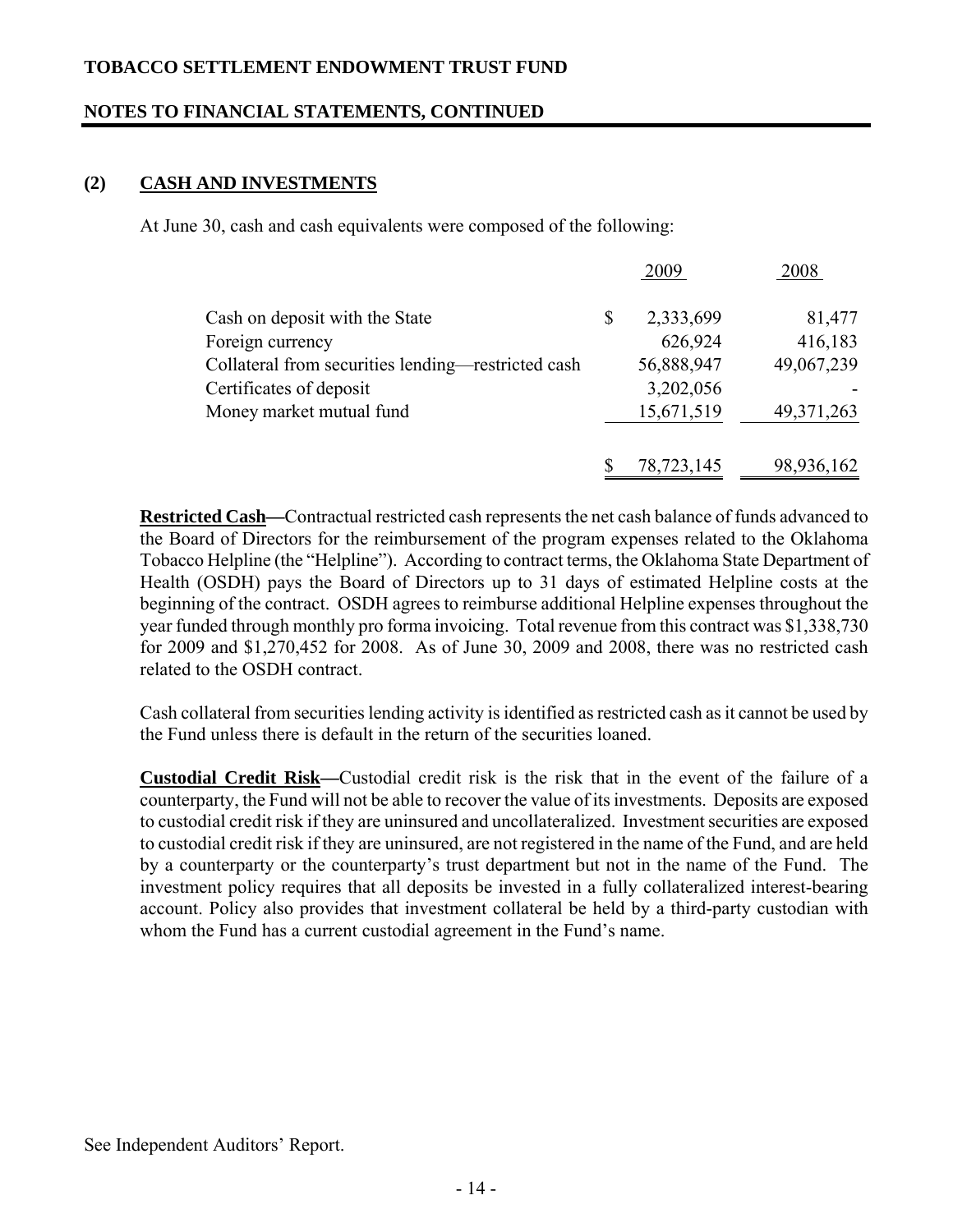### **NOTES TO FINANCIAL STATEMENTS, CONTINUED**

# **(2) CASH AND INVESTMENTS, CONTINUED**

**Credit Risk**—Fixed income securities are subject to credit risk. A bond's credit quality rating is one method of assessing the ability of the issuer to meet its obligation. Exposure to credit risk as of June 30 was as follows:

|                                                   | 2009 |               |               |
|---------------------------------------------------|------|---------------|---------------|
|                                                   |      |               | Moody         |
|                                                   |      | Fair Value    | Rating        |
|                                                   |      | (Expressed in |               |
|                                                   |      | thousands)    |               |
| U.S. government agencies (held in U.S. currency): |      |               |               |
| U.S. Treasury bonds                               | \$   | 697           | (1)           |
| U.S. Treasury notes                               |      | 30,078        | (1)           |
| <b>Federal Farm Credit</b>                        |      | 998           | <b>AAA</b>    |
| Federal Home Loan Bank                            |      | 430           | <b>AAA</b>    |
| Federal Home Loan Mortgage Corp.                  |      | 9,354         | <b>AAA</b>    |
| Federal National Mortgage Corp.                   |      | 12,283        | <b>AAA</b>    |
| Government National Mortgage Association          |      | 451           | <b>AAA</b>    |
| Other                                             |      | 1,535         | Other         |
|                                                   |      | 55,826        |               |
| Corporate bonds (held in U.S. currency):          |      |               |               |
| Domestic bonds                                    |      | 28,189        | $\mathsf{A}$  |
| Domestic bonds                                    |      | 9,048         | AA            |
| Domestic bonds                                    |      | 17,111        | <b>AAA</b>    |
| Domestic bonds                                    |      | 28,005        | B             |
| Domestic bonds                                    |      | 21,791        | <b>BA</b>     |
| Domestic bonds                                    |      | 24,829        | <b>BAA</b>    |
| Domestic bonds                                    |      | 199           | <b>BB</b>     |
| Domestic bonds                                    |      | 483           | <b>BBB</b>    |
| Domestic bonds                                    |      | 170           | $\mathcal{C}$ |
| Domestic bonds                                    |      | 708           | CA            |
| Domestic bonds                                    |      | 10,064        | <b>CAA</b>    |
| Domestic bonds                                    |      | 20            | CC            |
| Domestic bonds                                    |      | 1,129         | <b>CCC</b>    |
| Domestic bonds                                    |      | 482           | Other         |
|                                                   |      | 142,228       |               |
| Corporate bonds (held in foreign currency):       |      |               |               |
| Domestic bonds                                    |      | 267           | <b>AAA</b>    |
|                                                   |      |               | (Continued)   |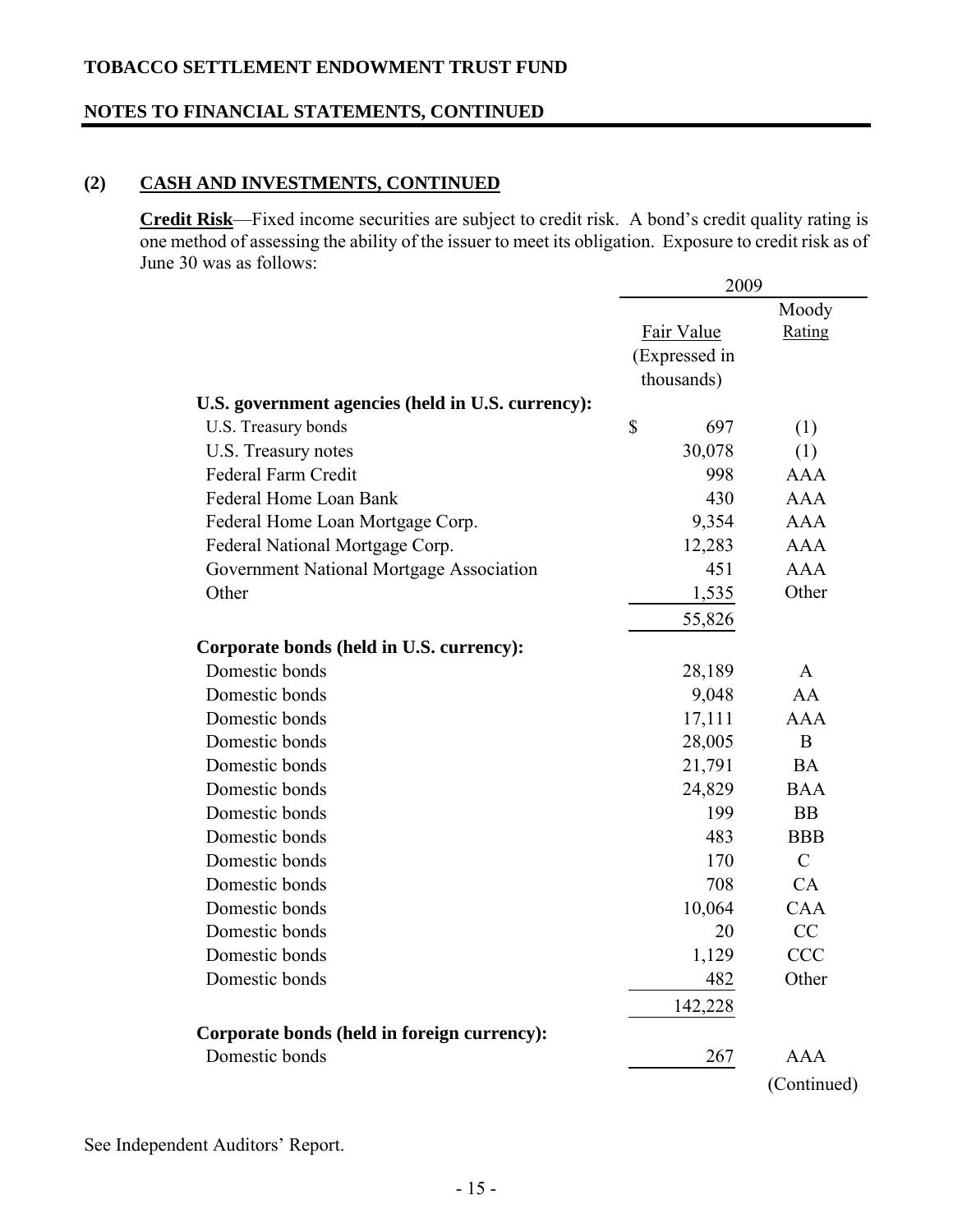# **NOTES TO FINANCIAL STATEMENTS, CONTINUED**

# **(2) CASH AND INVESTMENTS, CONTINUED**

**Credit Risk**—Continued

|                                                      | 2009          |               |  |
|------------------------------------------------------|---------------|---------------|--|
|                                                      |               | Moody         |  |
|                                                      | Fair Value    | Rating        |  |
|                                                      | (Expressed in |               |  |
|                                                      | thousands)    |               |  |
| Foreign corporate bonds (held in U.S. currency):     |               |               |  |
| Foreign bonds                                        | 1,154         | A             |  |
| Foreign bonds                                        | 2,797         | B             |  |
| Foreign bonds                                        | 877           | <b>BA</b>     |  |
| Foreign bonds                                        | 3,486         | <b>BAA</b>    |  |
| Foreign bonds                                        | 78            | CA            |  |
|                                                      | 8,392         |               |  |
| Foreign government bonds (held in U.S. currency):    |               |               |  |
| Foreign government bonds                             | 69            | B             |  |
| Foreign government bonds                             | 1,226         | <b>BA</b>     |  |
| Foreign government bonds                             | 177           | <b>BAA</b>    |  |
|                                                      | 1,472         |               |  |
| Foreign government bonds (held in foreign currency): |               |               |  |
| Foreign government bonds                             | 2,800         | <b>AAA</b>    |  |
|                                                      |               |               |  |
| Foreign corporate bonds (held in foreign currency):  |               |               |  |
| Foreign bonds                                        | 1,590         | A             |  |
| Foreign bonds                                        | 892           | AA            |  |
| Foreign bonds                                        | 665           | <b>AAA</b>    |  |
| Foreign bonds                                        | 1,103         | $\mathbf{B}$  |  |
| Foreign bonds                                        | 417           | <b>BA</b>     |  |
| Foreign bonds                                        | 630           | <b>BAA</b>    |  |
| Foreign bonds                                        | 39            | <b>BBB</b>    |  |
| Foreign bonds                                        | 331           | <b>CAA</b>    |  |
| Foreign bonds                                        | 75            | $\mathcal{C}$ |  |
| Foreign bonds                                        | 136           | CCC           |  |
|                                                      | 5,878         |               |  |
| Total fair value of credit risk                      | \$<br>216,863 |               |  |

(1) Backed by full faith and credit of the U.S. government.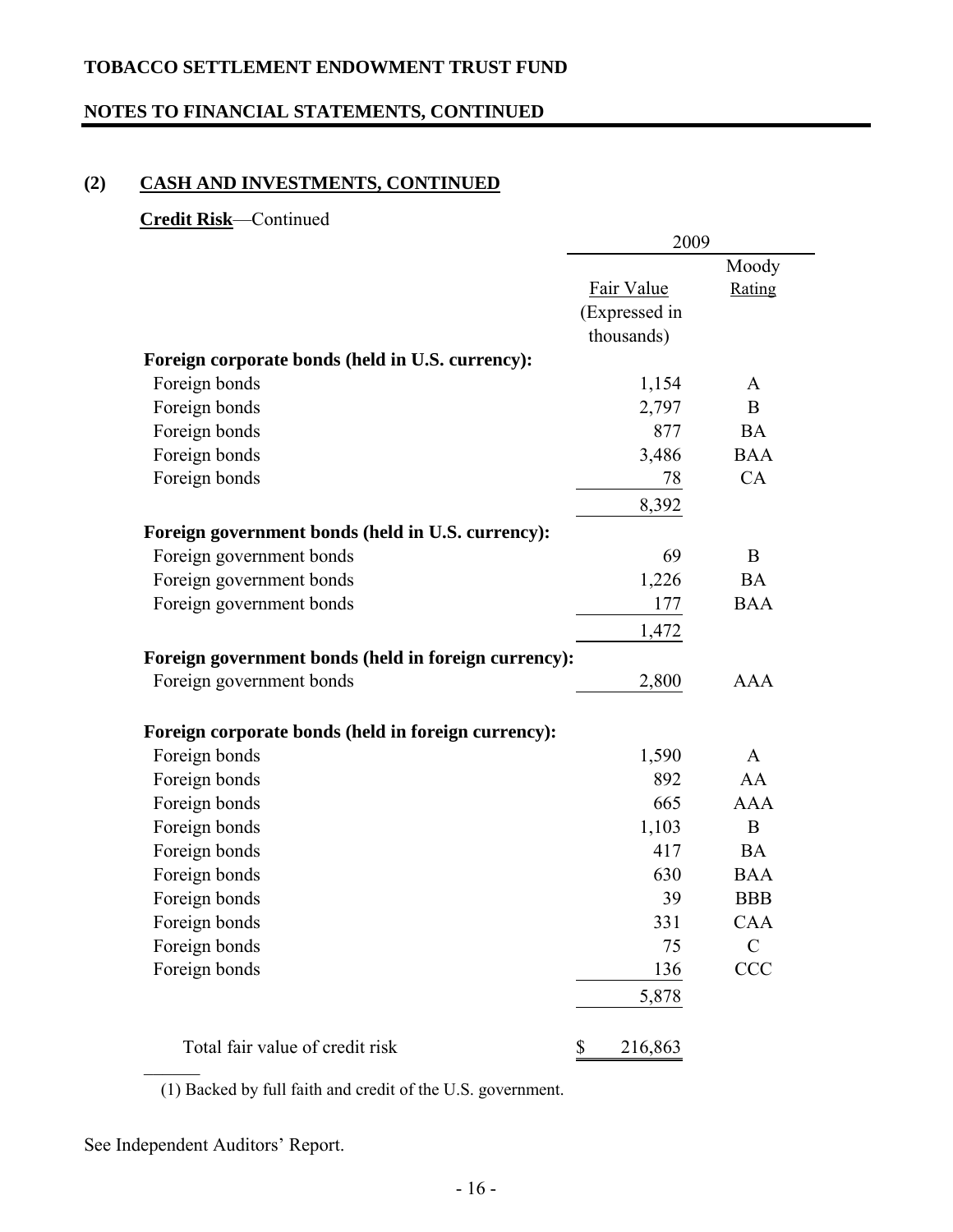# **NOTES TO FINANCIAL STATEMENTS, CONTINUED**

# **(2) CASH AND INVESTMENTS, CONTINUED**

# **Credit Risk**—Continued

|                                                   | 2008 |               |              |
|---------------------------------------------------|------|---------------|--------------|
|                                                   |      |               | Moody        |
|                                                   |      | Fair Value    | Rating       |
|                                                   |      | (Expressed in |              |
|                                                   |      | thousands)    |              |
| U.S. government agencies (held in U.S. currency): |      |               |              |
| U.S. Treasury bonds                               | \$   | 1,292         | (1)          |
| U.S. Treasury notes                               |      | 17,466        | (1)          |
| Federal Home Loan Bank                            |      | 6,876         | <b>AAA</b>   |
| Federal Home Loan Mortgage Corp.                  |      | 9,805         | <b>AAA</b>   |
| Federal National Mortgage Corp.                   |      | 36,006        | <b>AAA</b>   |
| Government National Mortgage Association          |      | 958           | <b>AAA</b>   |
| Other                                             |      | 928           | Other        |
|                                                   |      | 73,331        |              |
| Corporate bonds (held in U.S. currency):          |      |               |              |
| Domestic bonds                                    |      | 6,609         | $\mathbf{A}$ |
| Domestic bonds                                    |      | 7,692         | AA           |
| Domestic bonds                                    |      | 51,863        | <b>AAA</b>   |
| Domestic bonds                                    |      | 29,917        | B            |
| Domestic bonds                                    |      | 15,813        | <b>BA</b>    |
| Domestic bonds                                    |      | 9,635         | <b>BAA</b>   |
| Domestic bonds                                    |      | 332           | <b>BBB</b>   |
| Domestic bonds                                    |      | 2,583         | <b>CAA</b>   |
| Domestic bonds                                    |      | 1,518         | Other        |
|                                                   |      | 125,962       |              |
| Foreign corporate bonds (held in U.S. currency):  |      |               |              |
| Foreign bonds                                     |      | 1,615         | A            |
| Foreign bonds                                     |      | 509           | <b>AAA</b>   |
| Foreign bonds                                     |      | 2,272         | B            |
| Foreign bonds                                     |      | 2,977         | <b>BA</b>    |
| Foreign bonds                                     |      | 1,754         | <b>BAA</b>   |
| Foreign bonds                                     |      | 363           | Other        |
|                                                   |      | 9,490         |              |
|                                                   |      |               |              |

(Continued)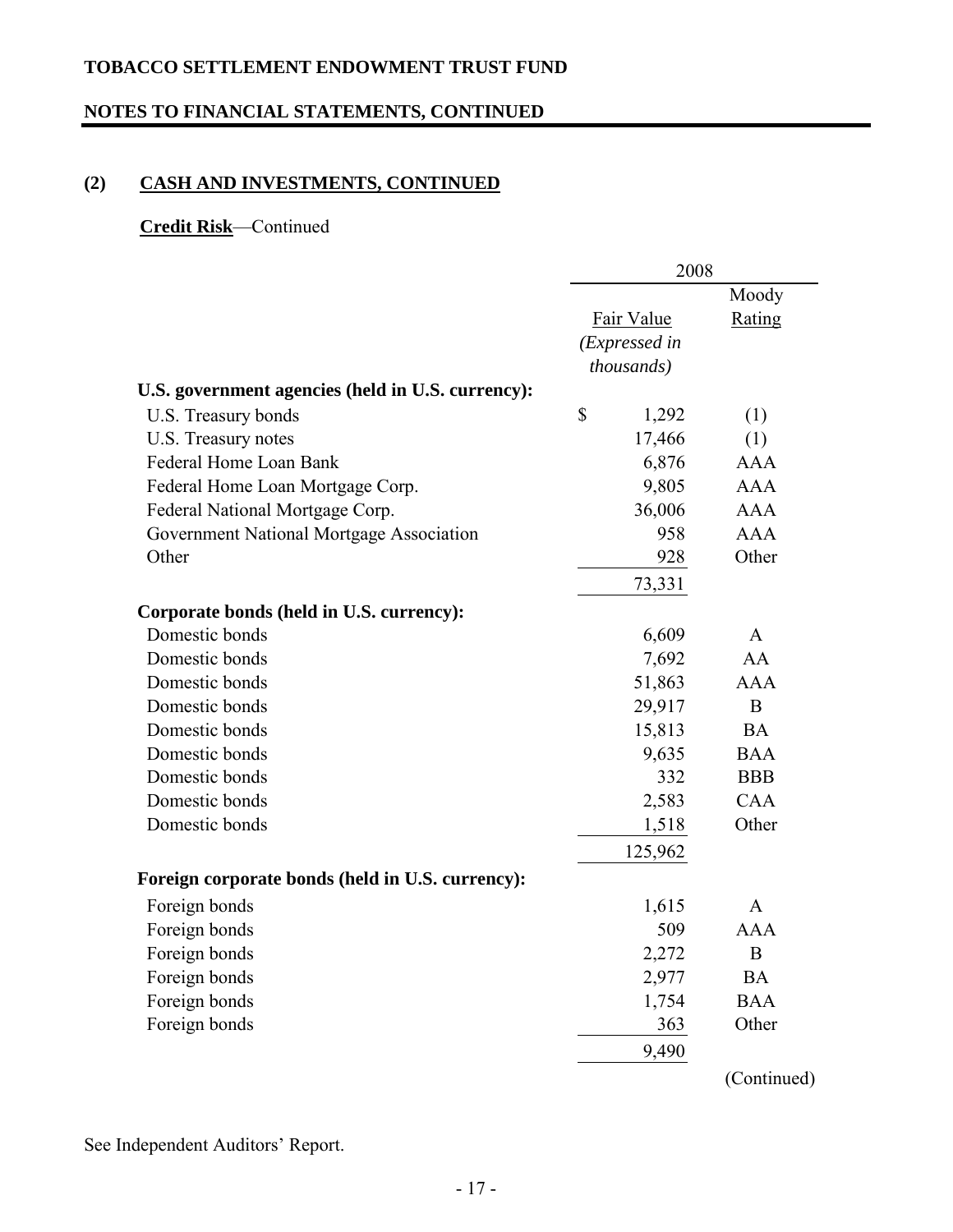# **NOTES TO FINANCIAL STATEMENTS, CONTINUED**

# **(2) CASH AND INVESTMENTS, CONTINUED**

#### **Credit Risk**—Continued

|                                                      | 2008          |            |  |
|------------------------------------------------------|---------------|------------|--|
|                                                      |               | Moody      |  |
|                                                      | Fair Value    | Rating     |  |
|                                                      | (Expressed in |            |  |
|                                                      | thousands)    |            |  |
| Foreign government bonds (held in U.S. currency):    |               |            |  |
| Foreign government bonds                             | 100           | B          |  |
| Foreign government bonds                             | 797           | <b>BA</b>  |  |
| Foreign government bonds                             | 9             | <b>BAA</b> |  |
|                                                      | 906           |            |  |
| Foreign government bonds (held in foreign currency): |               |            |  |
| Foreign government bonds                             | 1,576         | <b>AAA</b> |  |
| Foreign government bonds                             | 1,512         | Other      |  |
|                                                      | 3,088         |            |  |
| Foreign corporate bonds (held in foreign currency):  |               |            |  |
| Foreign bonds                                        | 3,156         | A          |  |
| Foreign bonds                                        | 949           | AA         |  |
| Foreign bonds                                        | 2,629         | <b>AAA</b> |  |
| Foreign bonds                                        | 1,122         | B          |  |
| Foreign bonds                                        | 600           | <b>BA</b>  |  |
| Foreign bonds                                        | 499           | <b>BAA</b> |  |
| Foreign bonds                                        | 114           | <b>BBB</b> |  |
| Foreign bonds                                        | 398           | CAA        |  |
| Foreign bonds                                        | 747           | Other      |  |
|                                                      | 10,214        |            |  |
| Total fair value of credit risk                      | \$<br>222,991 |            |  |

(1) Backed by full faith and credit of the U.S. government.

**Concentration of Credit Risk**—The Fund limits its exposure to concentration of credit risk through its investment policy and asset allocation policy. Within asset classes, individual securities are limited to not more than 6% of the investment manager's portfolio; however, securities of one issuer could be represented in more than one asset class. No investments in any one organization, excluding those guaranteed by the U.S. government, represent 5% or more of the Fund's net assets at June 30, 2009 and 2008.

See Independent Auditors' Report.

 $\mathcal{L}$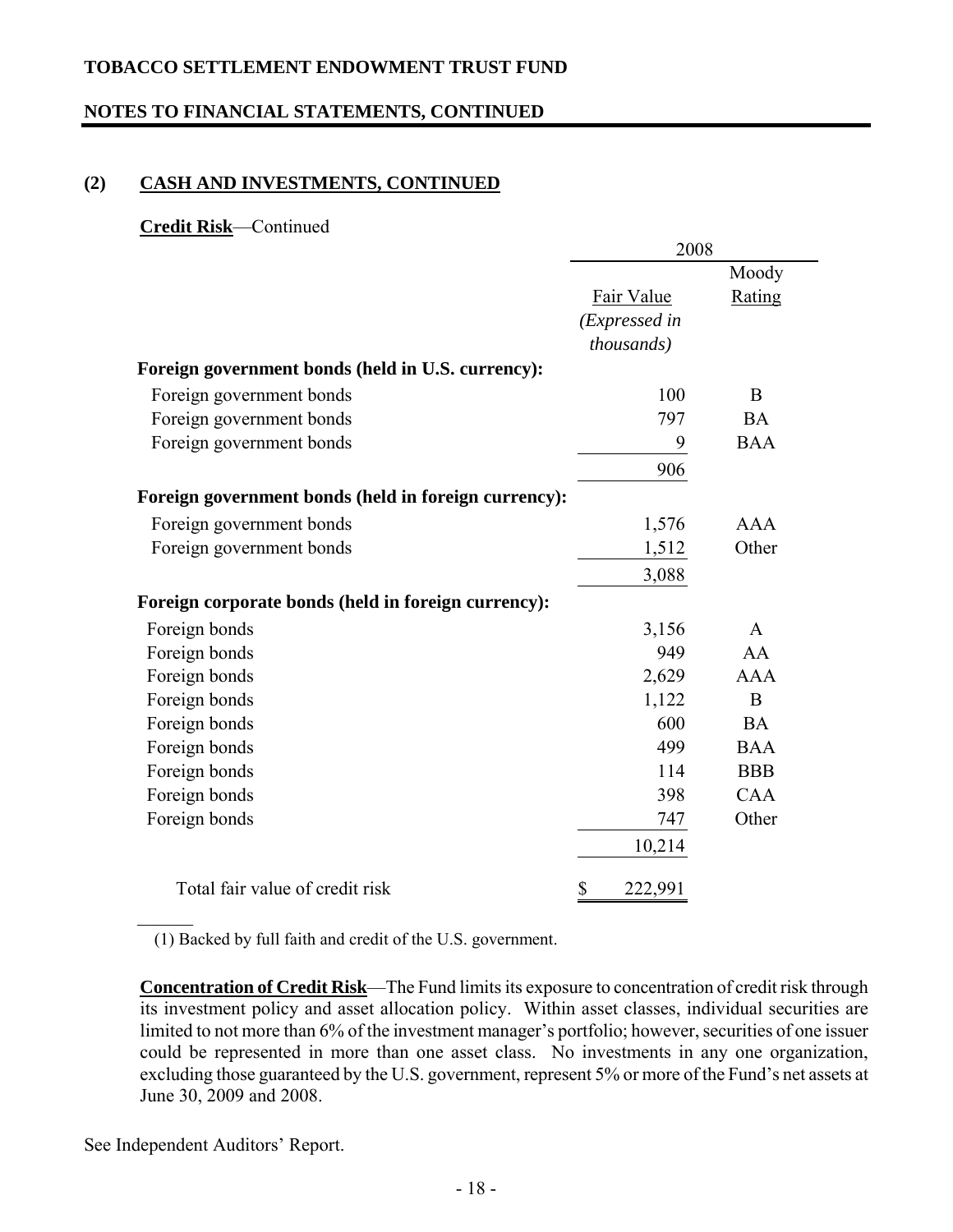#### **NOTES TO FINANCIAL STATEMENTS, CONTINUED**

# **(2) CASH AND INVESTMENTS, CONTINUED**

**Interest Rate Risk**—Interest rate risk is the risk that changes in interest rates will adversely affect the fair value of an investment. Mortgage-backed securities are highly sensitive to interest rate changes. The investment policy manages interest rate risk by limiting the effective duration of an actively managed fixed-income portfolio. Excluding U.S. government guaranteed securities, effective duration is not to exceed 7 years.

|                                                     | 2009 |                    |           |
|-----------------------------------------------------|------|--------------------|-----------|
|                                                     |      |                    | Effective |
|                                                     |      |                    | Duration  |
|                                                     |      | Fair Value         | Years     |
|                                                     |      | (Expressed in      |           |
|                                                     |      | <i>thousands</i> ) |           |
| U.S. government securities (government guaranteed): |      |                    |           |
| U.S. Treasury bonds                                 | \$   | 697                | 13.49     |
| U.S. Treasury notes                                 |      | 30,078             | 4.24      |
| Federal Farm Credit                                 |      | 998                | 4.68      |
| Federal Home Loan Bank                              |      | 430                | 8.64      |
| Government National Mortgage Association            |      | 451                | 2.90      |
| Other                                               |      | 1,535              | 10.91     |
| <b>Foreign government securities:</b>               |      |                    |           |
| Foreign government bonds (held in U.S. currency)    |      | 1,472              | 6.88      |
| Foreign government bonds (held in foreign currency) |      | 2,800              | 9.33      |
| <b>Mortgage-backed securities:</b>                  |      |                    |           |
| Federal Home Loan Mortgage Corp.                    |      | 9,354              | 2.32      |
| Federal National Mortgage Corp.                     |      | 12,283             | 2.85      |
| <b>Corporate bonds:</b>                             |      |                    |           |
| Domestic bonds (held in U.S. currency)              |      | 142,228            | 6.69      |
| Domestic bonds (held in foreign currency)           |      | 267                | 20.39     |
| Foreign bonds (held in U.S. currency)               |      | 8,392              | 4.14      |
| Foreign bonds (held in foreign currency)            |      | 5,878              | 3.50      |
| Total fixed income                                  | \$   | 216,863            |           |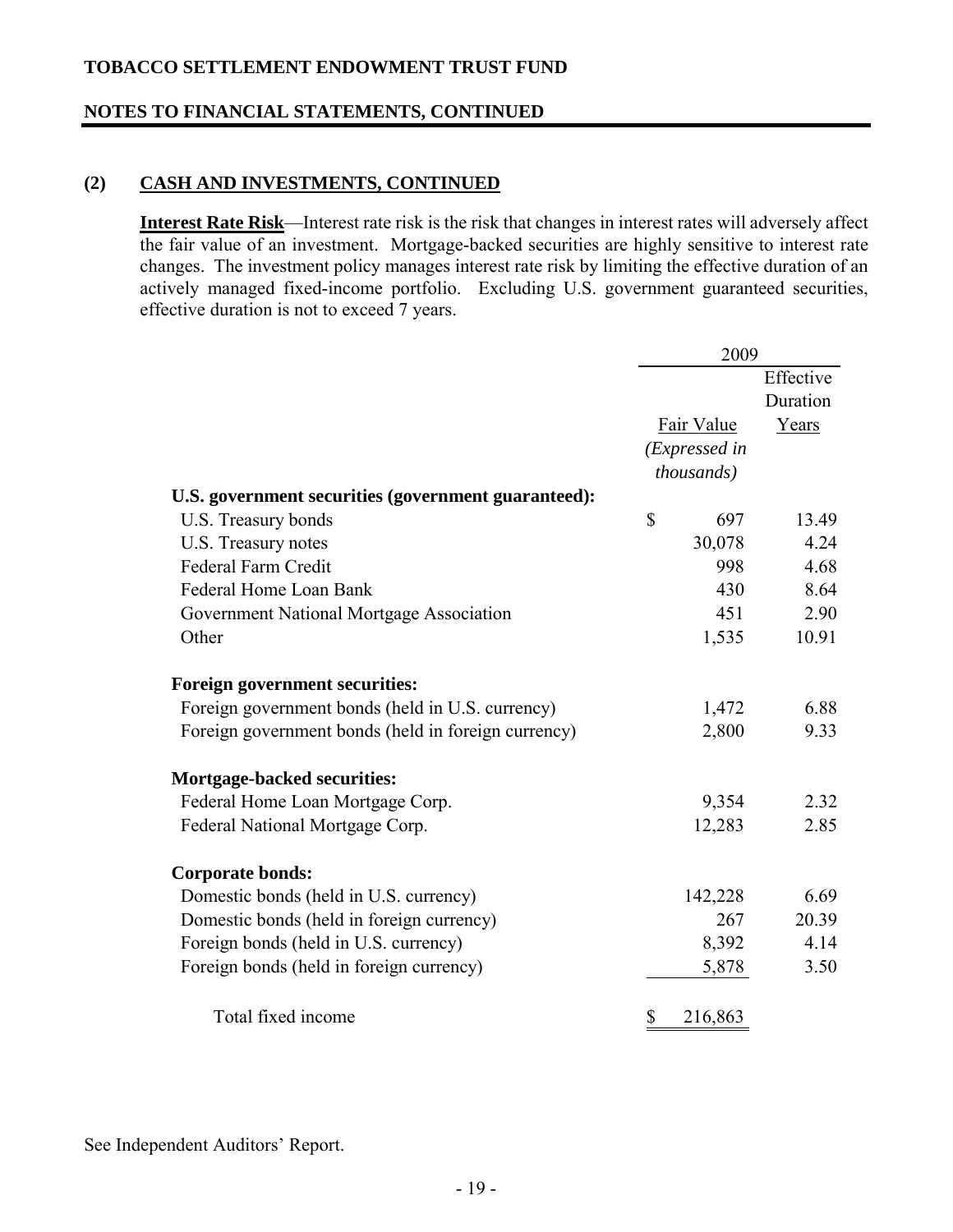### **NOTES TO FINANCIAL STATEMENTS, CONTINUED**

# **(2) CASH AND INVESTMENTS, CONTINUED**

# **Interest Rate Risk**—Continued

|                                                     | 2008 |                   |           |
|-----------------------------------------------------|------|-------------------|-----------|
|                                                     |      |                   | Effective |
|                                                     |      |                   | Duration  |
|                                                     |      | <b>Fair Value</b> | Years     |
|                                                     |      | (Expressed in     |           |
|                                                     |      | thousands)        |           |
| U.S. government securities (government guaranteed): |      |                   |           |
| U.S. Treasury bonds                                 | \$   | 1,292             | 10.78     |
| U.S. Treasury notes                                 |      | 17,466            | 5.22      |
| Federal Home Loan Bank                              |      | 6,876             | 2.42      |
| Government National Mortgage Association            |      | 958               | 7.81      |
| Other                                               |      | 928               | 10.02     |
| Foreign government securities:                      |      |                   |           |
| Foreign government bonds (held in U.S. currency)    |      | 906               | 9.73      |
| Foreign government bonds (held in foreign currency) |      | 3,088             | 3.32      |
| <b>Mortgage-backed securities:</b>                  |      |                   |           |
| Federal Home Loan Mortgage Corp.                    |      | 9,805             | 2.17      |
| Federal National Mortgage Corp.                     |      | 36,006            | 4.08      |
| <b>Corporate bonds:</b>                             |      |                   |           |
| Domestic bonds (held in U.S. currency)              |      | 125,962           | 7.49      |
| Foreign bonds (held in U.S. currency)               |      | 9,490             | 5.94      |
| Foreign bonds (held in foreign currency)            |      | 10,214            | 5.18      |
| Total fixed income                                  | \$   | 222,991           |           |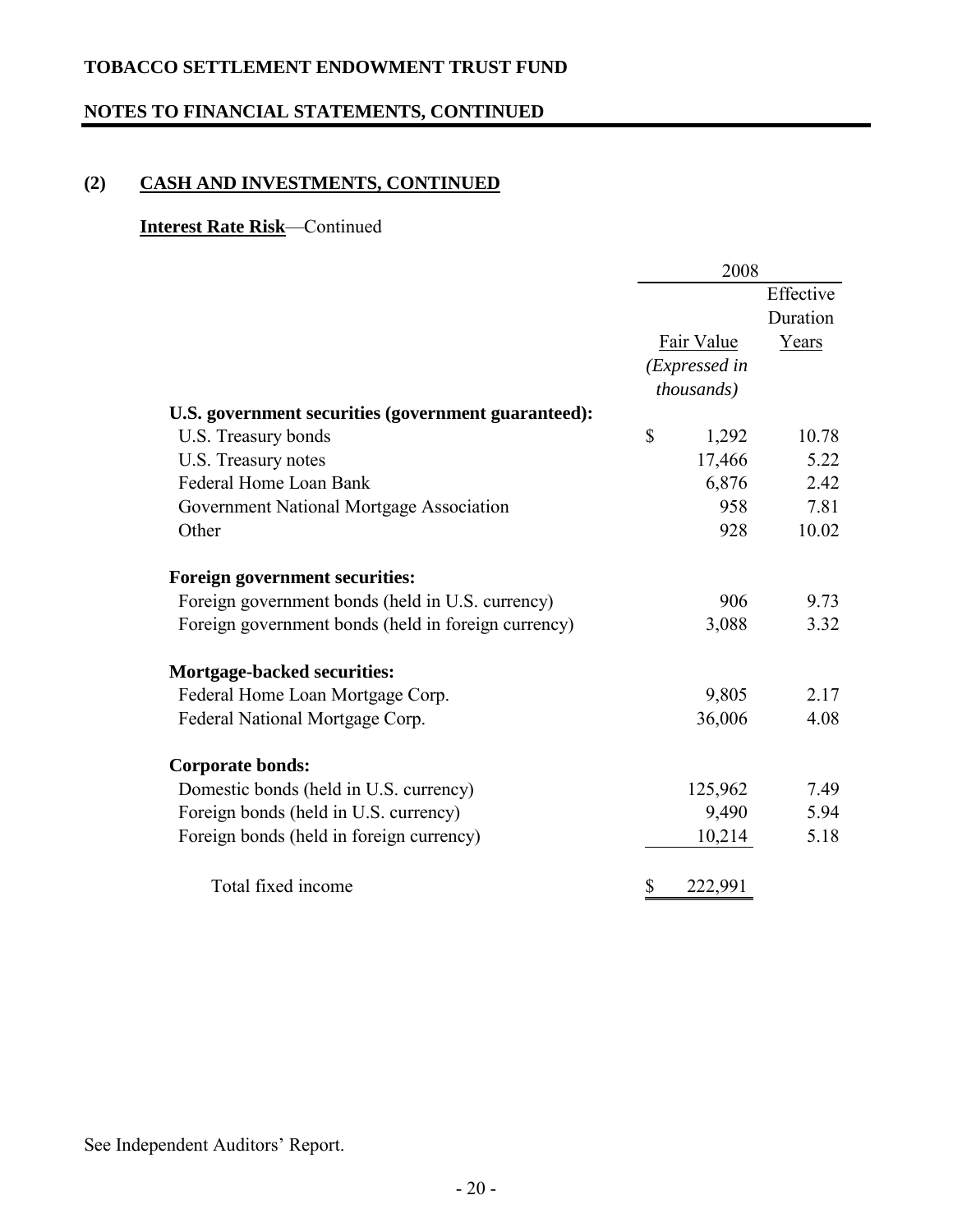### **NOTES TO FINANCIAL STATEMENTS, CONTINUED**

# **(2) CASH AND INVESTMENTS, CONTINUED**

**Foreign Currency Risk**—Foreign currency risk is the risk that changes in exchange rates will adversely affect the fair value of an investment or a deposit. The investment policy limits foreign equity investments to 10% of total net assets through its asset allocation policy. Investment in foreign equities and fixed income is shown by monetary unit to indicate possible foreign currency risk.

|                        |              | 2009          |                  |  |  |
|------------------------|--------------|---------------|------------------|--|--|
|                        |              | Fair Value    | <b>Type</b>      |  |  |
|                        |              | (Expressed in |                  |  |  |
|                        |              | thousands)    |                  |  |  |
| Foreign currency:      |              |               |                  |  |  |
| Argentine peso         | $\mathbb{S}$ | 116           | Fixed income     |  |  |
| Bermuda dollar         |              | 571           | Fixed income     |  |  |
| Brazilian real         |              | 1,174         | Equity           |  |  |
| British pound sterling |              | 99            | Foreign currency |  |  |
| British pound sterling |              | 11,725        | Equity           |  |  |
| British pound sterling |              | 1,851         | Fixed income     |  |  |
| Canadian dollar        |              | 1,296         | Fixed income     |  |  |
| Cayman dollar          |              | 1,034         | Equity           |  |  |
| Cayman dollar          |              | 669           | Fixed income     |  |  |
| Czech koruna           |              | 960           | Equity           |  |  |
| Euro                   |              | 517           | Foreign currency |  |  |
| Euro                   |              | 18,327        | Equity           |  |  |
| Euro                   |              | 11,467        | Fixed income     |  |  |
| Hong Kong dollar       |              | 3,893         | Equity           |  |  |
| Indian rupee           |              | 92            | Fixed income     |  |  |
| Japanese yen           |              | 11            | Foreign currency |  |  |
| Japanese yen           |              | 12,603        | Equity           |  |  |
| Japanese yen           |              | 366           | Fixed income     |  |  |
| New Israeli shequel    |              | 1,263         | Equity           |  |  |
| New Taiwan dollar      |              | 832           | Equity           |  |  |
| North Korean won       |              | 936           | Equity           |  |  |
| Norwegian krone        |              | 851           | Equity           |  |  |
| Russian ruble          |              | 1,086         | Fixed income     |  |  |
| Singapore dollar       |              | 1,094         | Equity           |  |  |
| Swedish krona          |              | 10,667        | Equity           |  |  |
|                        | \$           | 83,500        | (1)              |  |  |

 $\overline{^{(1)}}$ Total does not include investment in foreign securities held in U.S. currency.

See Independent Auditors' Report.

 $\mathcal{L}$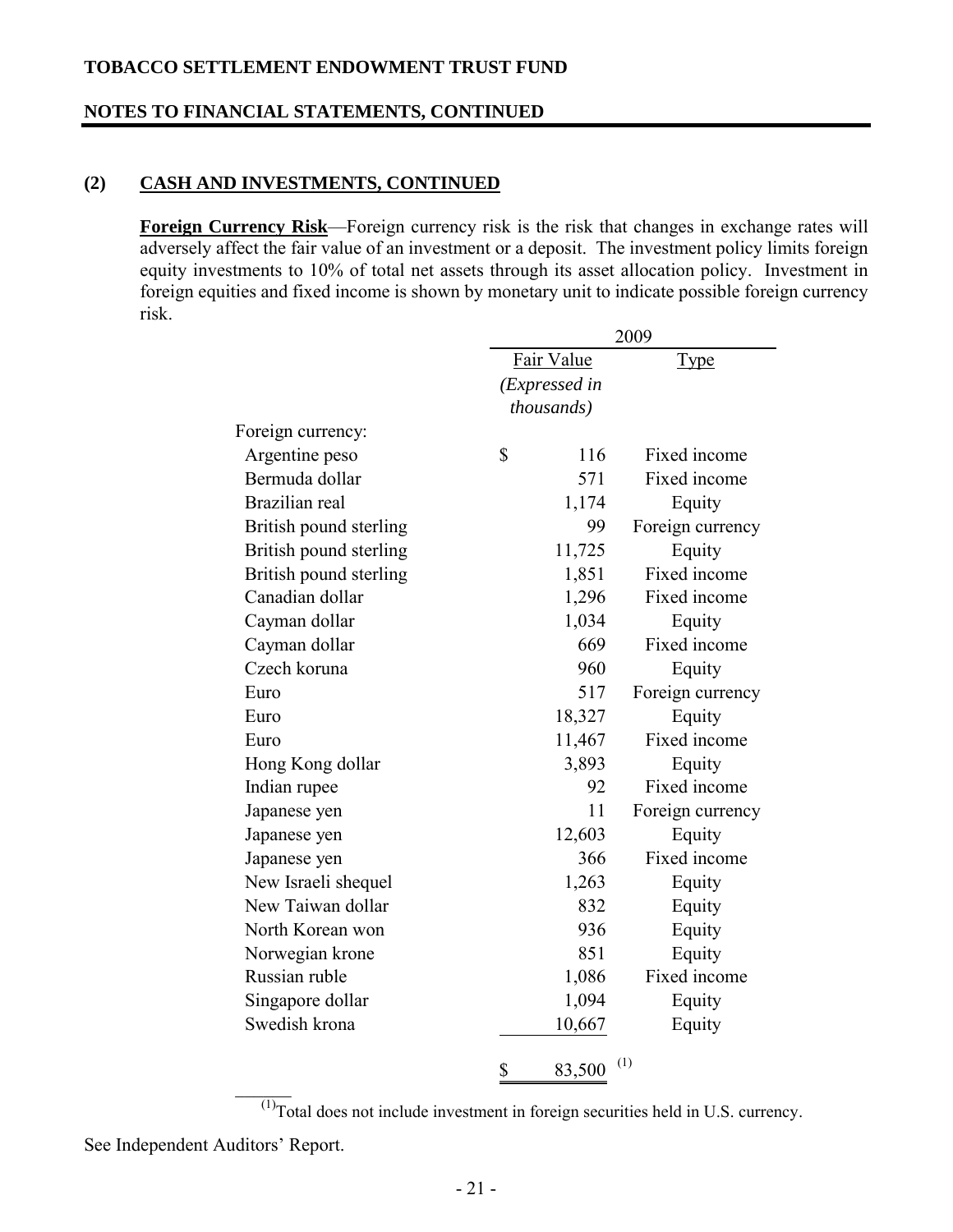# **NOTES TO FINANCIAL STATEMENTS, CONTINUED**

# **(2) CASH AND INVESTMENTS, CONTINUED**

# **Foreign Currency Risk**—Continued

|                        | 2008 |                    |                  |
|------------------------|------|--------------------|------------------|
|                        |      | Fair Value         | <b>Type</b>      |
|                        |      | (Expressed in      |                  |
|                        |      | <i>thousands</i> ) |                  |
| Foreign currency:      |      |                    |                  |
| Argentine peso         | \$   | 163                | Fixed income     |
| Australian dollar      |      | 11                 | Foreign currency |
| Australian dollar      |      | 1,204              | Equity           |
| Australian dollar      |      | 371                | Fixed income     |
| Bermuda dollar         |      | 101                | Fixed income     |
| Brazilian real         |      | 565                | Equity           |
| Brazilian real         |      | 606                | Fixed income     |
| British pound sterling |      | 116                | Foreign currency |
| British pound sterling |      | 8,721              | Equity           |
| British pound sterling |      | 1,825              | Fixed income     |
| Canadian dollar        |      | 628                | Equity           |
| Canadian dollar        |      | 1,401              | Fixed income     |
| Cayman dollar          |      | 2,574              | Fixed income     |
| Chinese renminbi       |      | 554                | Equity           |
| Colombian peso         |      | 150                | Fixed income     |
| Danish kroner          |      | 604                | Equity           |
| Danish kroner          |      | 98                 | Fixed income     |
| Euro                   |      | 287                | Foreign currency |
| Euro                   |      | 19,264             | Equity           |
| Euro                   |      | 11,736             | Fixed income     |
| Hong Kong dollar       |      | 826                | Equity           |
| Hungarian forint       |      | 948                | Fixed income     |
| Indian rupee           |      | 525                | Equity           |
| Indian rupee           |      | 324                | Fixed income     |
|                        |      |                    | (Continued)      |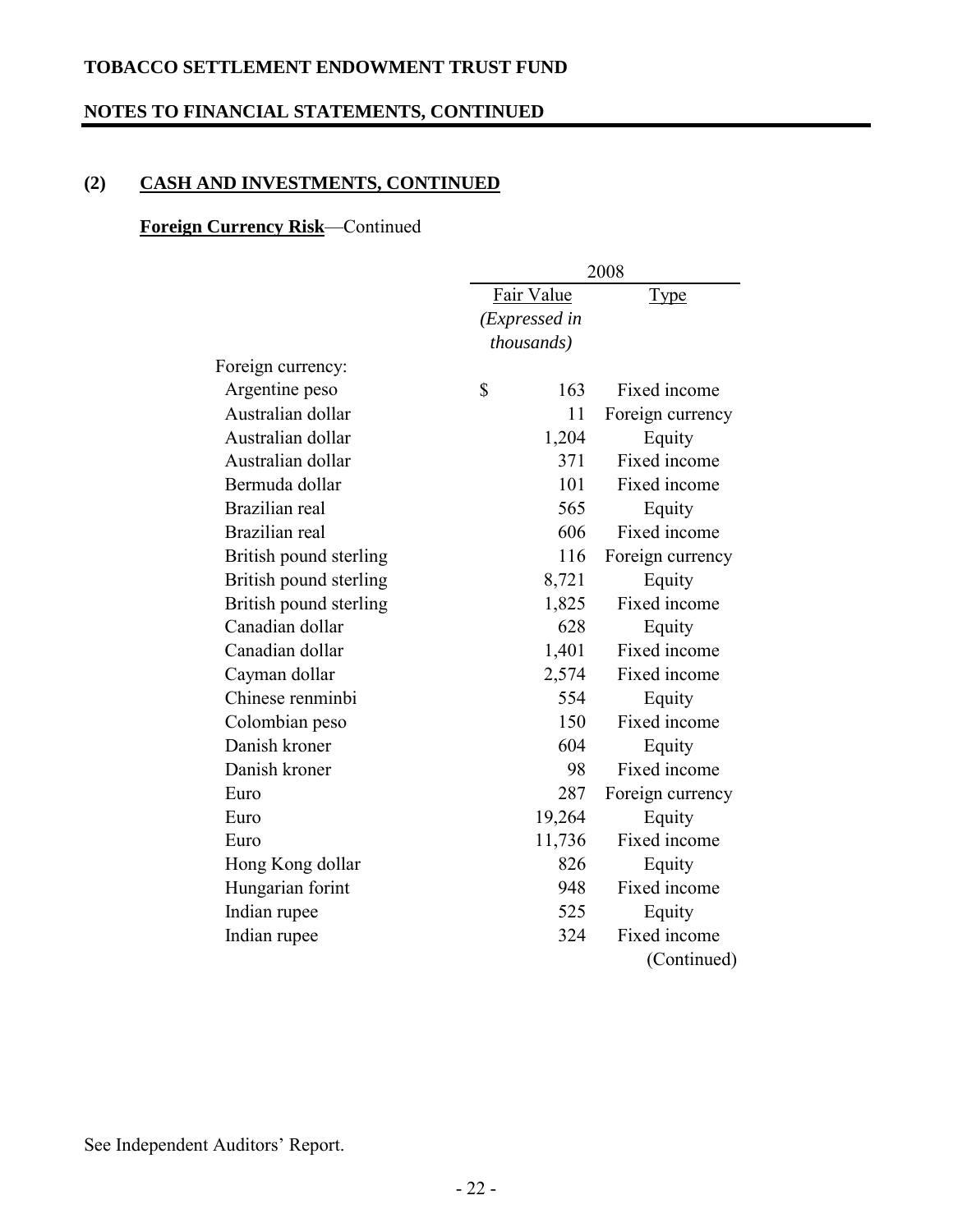# **NOTES TO FINANCIAL STATEMENTS, CONTINUED**

# **(2) CASH AND INVESTMENTS, CONTINUED**

# **Foreign Currency Risk**—Continued

|                              | 2008          |                  |  |  |
|------------------------------|---------------|------------------|--|--|
|                              | Fair Value    | <u>Type</u>      |  |  |
|                              | (Expressed in |                  |  |  |
|                              | thousands)    |                  |  |  |
| Foreign currency, continued: |               |                  |  |  |
| Japanese yen                 | 3             | Foreign currency |  |  |
| Japanese yen                 | 9,941         | Equity           |  |  |
| Japanese yen                 | 368           | Fixed income     |  |  |
| Mexican peso                 | 1             | Foreign currency |  |  |
| Mexican peso                 | 280           | Equity           |  |  |
| Mexican peso                 | 565           | Fixed income     |  |  |
| Norwegian krone              | 2,050         | Equity           |  |  |
| Peruvian nuevo sol           | 41            | Fixed income     |  |  |
| Russian ruble                | 544           | Fixed income     |  |  |
| Singapore dollar             | 809           | Equity           |  |  |
| Singapore dollar             | 310           | Fixed income     |  |  |
| South African rand           | 65            | Fixed income     |  |  |
| Swedish krona                | 851           | Equity           |  |  |
| Swedish krona                | 225           | Fixed income     |  |  |
| Swiss franc                  | 667           | Equity           |  |  |
| Thai baht                    | 153           | Fixed income     |  |  |
| Turkish lira                 | 537           | Fixed income     |  |  |
| Venezuelan bolivar           | 593           | Fixed income     |  |  |
|                              | \$<br>71,605  |                  |  |  |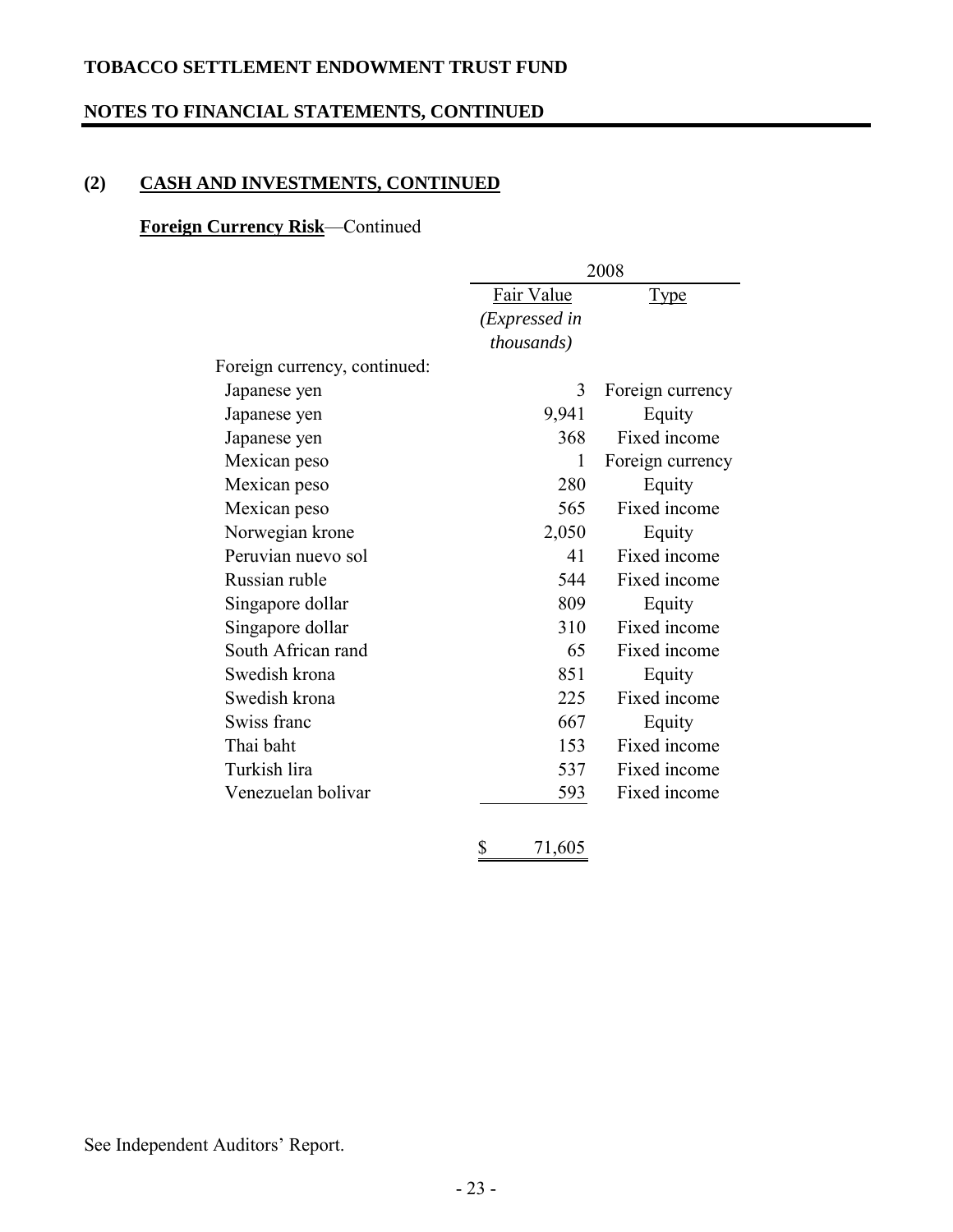### **NOTES TO FINANCIAL STATEMENTS, CONTINUED**

# **(3) CAPITAL ASSETS**

The following is a summary of changes in capital assets as of June 30:

|                                     | 2009 |               |                  |                  |               |
|-------------------------------------|------|---------------|------------------|------------------|---------------|
|                                     |      | Balance at    |                  |                  | Balance at    |
|                                     |      | June 30, 2008 | <b>Additions</b> | <b>Disposals</b> | June 30, 2009 |
| Depreciable capital assets:         |      |               |                  |                  |               |
| Office equipment and furnishings \$ |      | 62,267        | 19,254           |                  | 81,521        |
| Accumulated depreciation:           |      |               |                  |                  |               |
| Office equipment and furnishings    |      | (30,662)      | (5,278)          |                  | (35,940)      |
| Net capital assets                  | \$   | 31,605        | 13,976           |                  | 45,581        |
|                                     |      |               | 2008             |                  |               |
|                                     |      | Balance at    |                  |                  | Balance at    |
|                                     |      | June 30, 2007 | Additions        | Disposals        | June 30, 2008 |
| Depreciable capital assets:         |      |               |                  |                  |               |
| Office equipment and furnishings \$ |      | 52,673        | 9,594            |                  | 62,267        |
| Accumulated depreciation:           |      |               |                  |                  |               |
| Office equipment and furnishings    |      | (23, 536)     | (7,126)          |                  | (30,662)      |
| Net capital assets                  |      | 29,137        | 2,468            |                  | 31,605        |

#### **(4) CHANGES IN COMPENSATED ABSENCES**

Compensated absence activity was as follows:

|                      | Balance at<br>July 1, 2008 | <b>Additions</b> | Reductions | Balance at<br>June 30, 2009 | Amounts<br>due within<br>1 year        |
|----------------------|----------------------------|------------------|------------|-----------------------------|----------------------------------------|
| Compensated absences | \$<br>46,418               | 24,947           | (25, 339)  | 46,026                      | 18,410                                 |
|                      | Balance at<br>July 1, 2007 | <b>Additions</b> | Reductions | Balance at<br>June 30, 2008 | Amounts<br>due within<br><u>l year</u> |
| Compensated absences | \$<br>29,428               | 25,001           | (8,011)    | 46,418                      | 18,567                                 |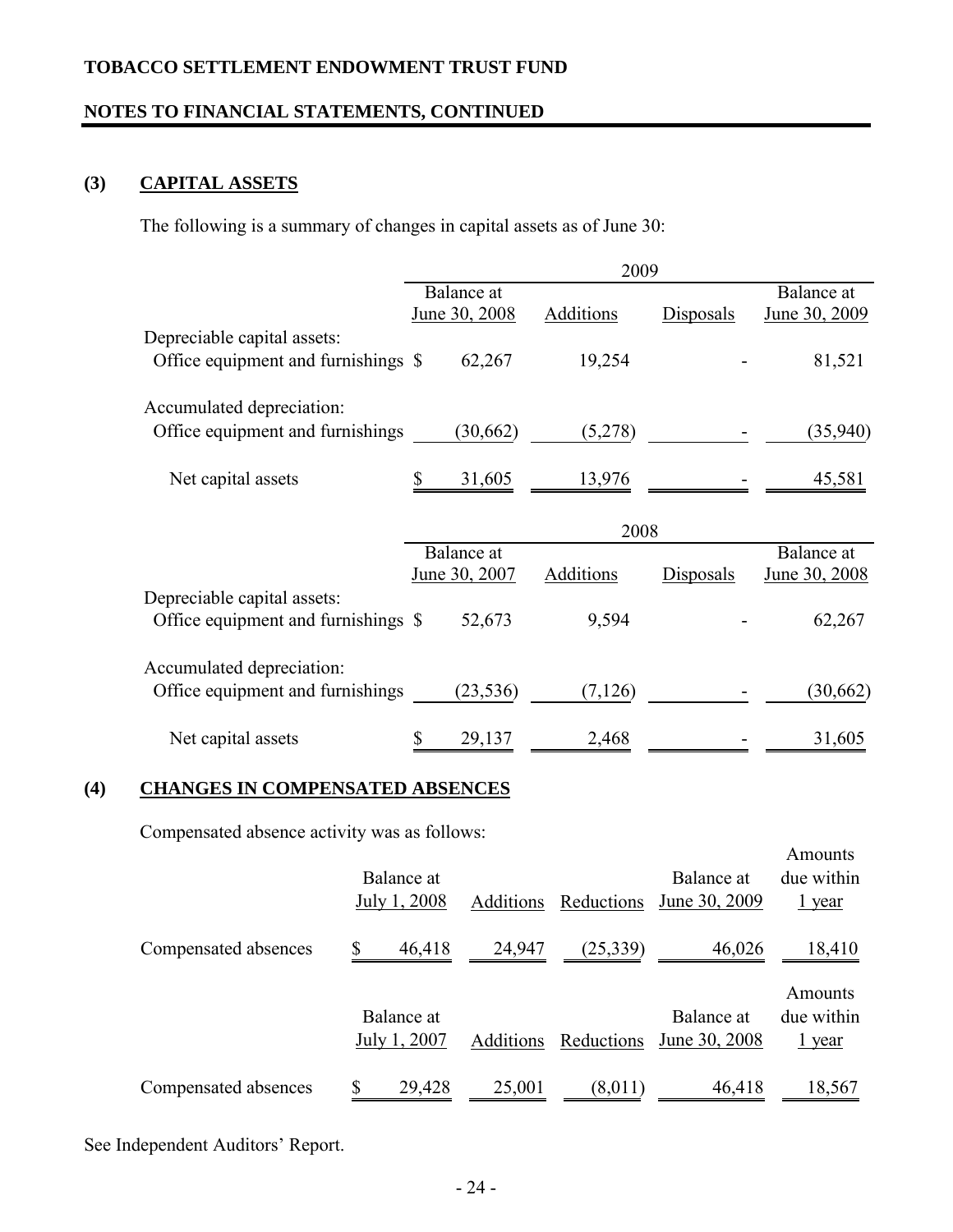#### **NOTES TO FINANCIAL STATEMENTS, CONTINUED**

#### **(5) FUND BALANCES**

Principal funds that are reserved for investment purposes only are composed of settlement receipts and the net appreciation or depreciation in the fair value of invested funds. Annual earnings that are available for expenditure are defined by law as dividends and interest, less fees to manage the Fund, and are recorded as additions to the unreserved fund balance. The Board of Directors manages program and operating expenses that are expended from the unreserved fund balance. Contract revenue is the reimbursement of program expenses related to the Helpline and is considered a reduction to unreserved expenses. Operating expenses include salaries, travel, and other operating expenses of the Board of Investors and the Board of Directors. During 2007, the maximum amount allowed for operating expenses was changed from \$500,000 to 15% of certified earnings in any fiscal year. Operating expenses do not include program expenses or investment management expenses. A reconciliation of the reserved and unreserved components of the fund balances is as follows:

|                                | 2009           |                |                |
|--------------------------------|----------------|----------------|----------------|
|                                | Reserved for   |                |                |
|                                | Investment     | Unreserved     | Total          |
| Balance, June 30, 2008         | \$397,567,206  | 18,009,414     | 415,576,620    |
| Settlement receipts            | 72,133,158     |                | 72,133,158     |
| Net depreciation in fair value |                |                |                |
| of investments                 | (63, 433, 606) |                | (63, 433, 606) |
| Miscellaneous income           | 75,981         |                | 75,981         |
| Contract income                |                | 1,338,730      | 1,338,730      |
| Expendable earnings            |                | 18,022,781     | 18,022,781     |
| Program and operating expenses |                | (15, 355, 729) | (15, 355, 729) |
| Balance, June 30, 2009         | \$406,342,739  | 22,015,196     | 428, 357, 935  |

Subsequent to June 30, 2009, the Board of Investors certified \$17,801,484 of earnings for the 2010 operations. The Board of Investors intends to certify an additional \$221,297 of earnings for 2010 operations at a future date, which would bring the total certified earnings for 2010 operations to \$18,022,781.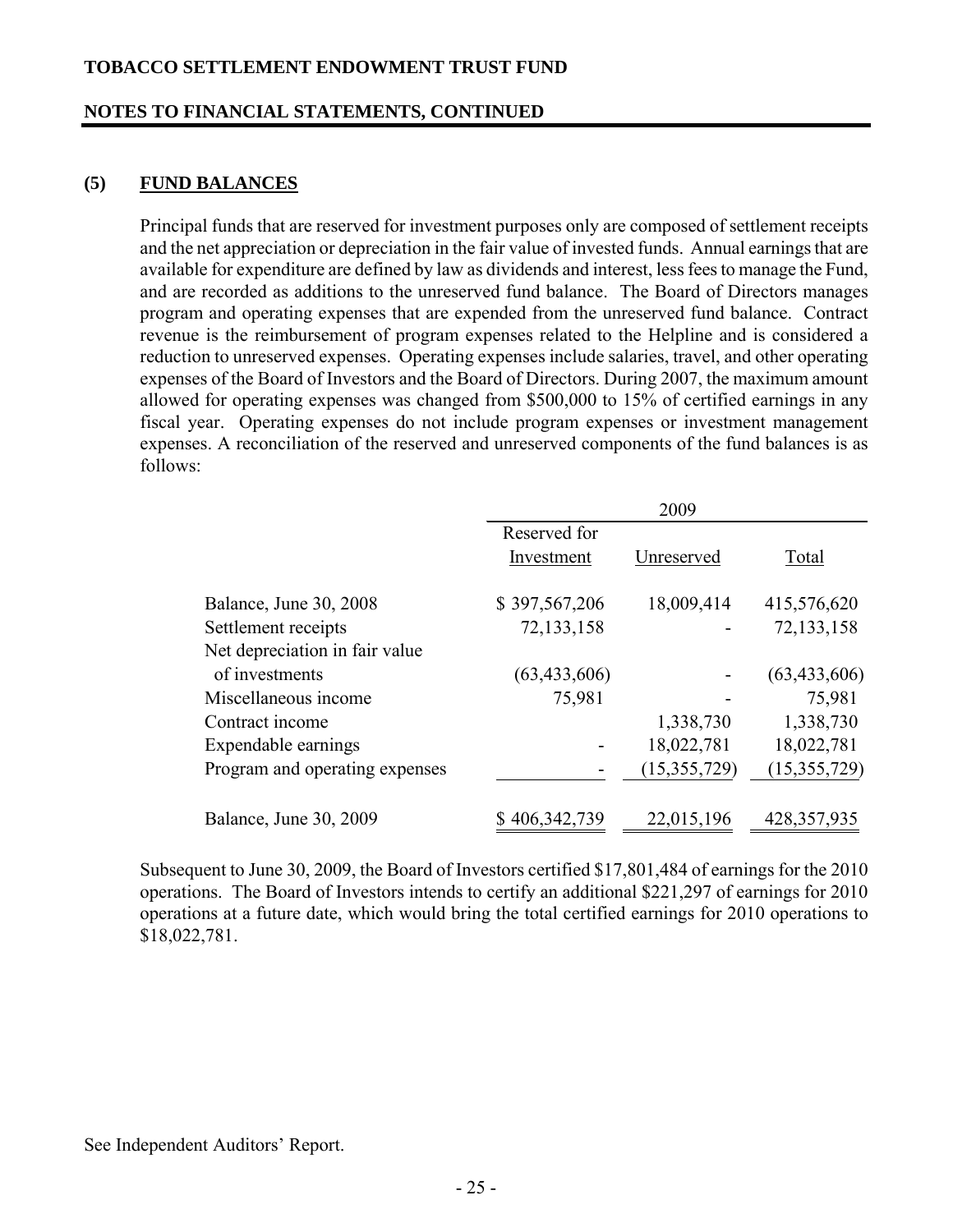# **NOTES TO FINANCIAL STATEMENTS, CONTINUED**

### **(5) FUND BALANCES, CONTINUED**

|                                |                | 2008           |                |
|--------------------------------|----------------|----------------|----------------|
|                                | Reserved for   |                |                |
|                                | Investment     | Unreserved     | Total          |
| Balance, June 30, 2007         | \$363,275,447  | 13,006,531     | 376,281,978    |
| Settlement receipts            | 66,726,460     |                | 66,726,460     |
| Net depreciation in fair value |                |                |                |
| of investments                 | (32, 455, 219) |                | (32, 455, 219) |
| Miscellaneous income           | 20,518         |                | 20,518         |
| Contract income                |                | 1,270,452      | 1,270,452      |
| Expendable earnings            |                | 15,530,821     | 15,530,821     |
| Program and operating expenses |                | (11, 798, 390) | (11, 798, 390) |
|                                |                |                |                |
| Balance, June 30, 2008         | \$397,567,206  | 18,009,414     | 415,576,620    |
|                                |                |                |                |

The Board of Directors has determined that 10% of the unreserved fund balance be designated as a reserve for future periods should annual earnings prove insufficient to cover expenses.

### **(6) PENSION PLAN**

#### **Plan Description**

The Fund contributes to the Oklahoma Public Employees Retirement Plan (the "Retirement Plan"), a cost-sharing, multiple-employer public employee retirement system administered by the Oklahoma Public Employees Retirement System (the "System"). The Retirement Plan provides retirement, disability, and death benefits to plan members and beneficiaries. The benefit provisions are established and may be amended by the Oklahoma Legislature. Title 74 of the Oklahoma Statutes, Sections 901–943, as amended, assigns the authority for management and operation of the Retirement Plan to the Board of Trustees of the System. The System issues a publicly available annual financial report that includes financial statements and required supplementary information for the Retirement Plan. That annual report may be obtained by writing to the Oklahoma Public Employees Retirement System, 5801 N. Broadway Extension, Suite 400, Oklahoma City, Oklahoma 73118 or by calling 1-800-733-9008.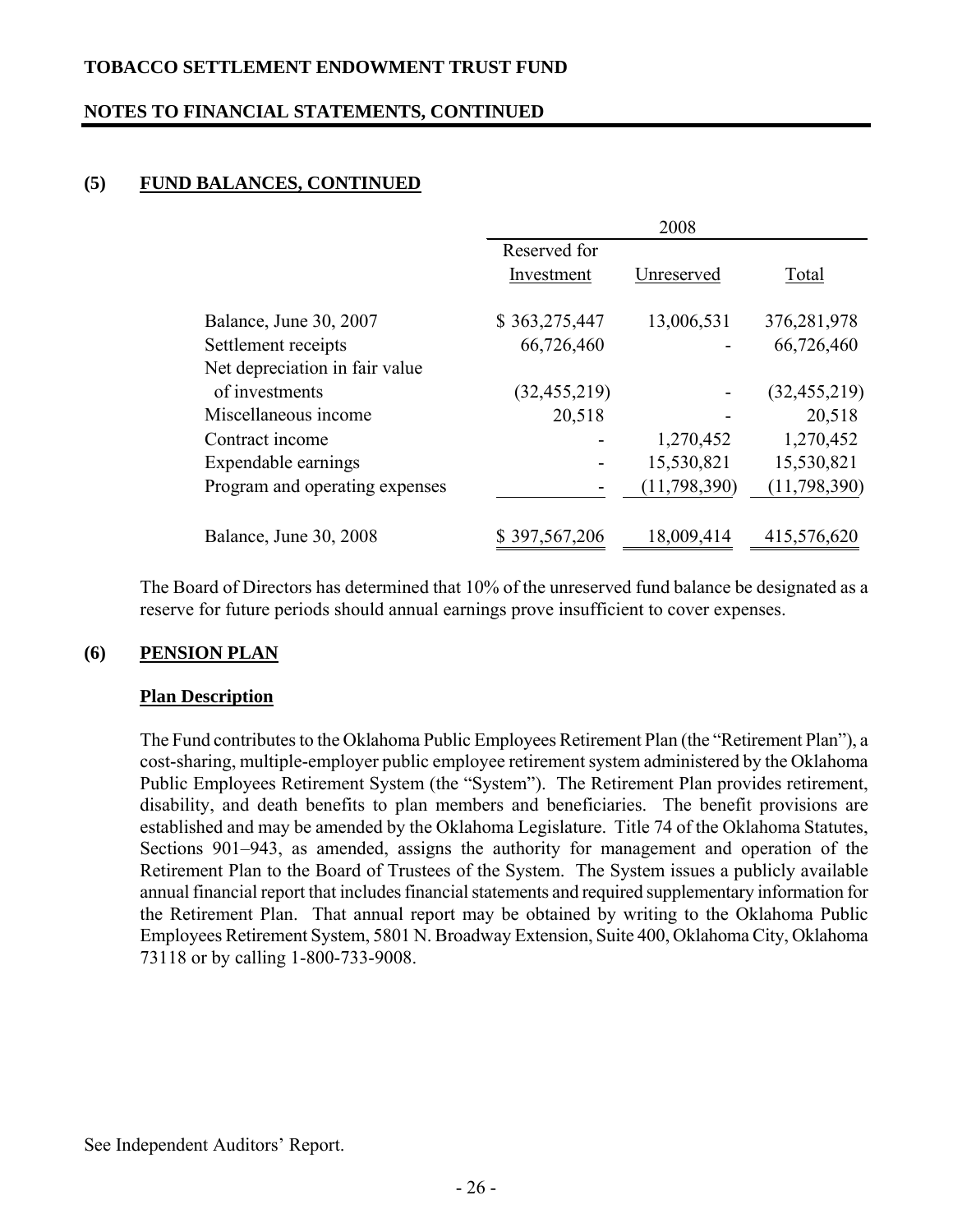# **NOTES TO FINANCIAL STATEMENTS, CONTINUED**

#### **(6) PENSION PLAN, CONTINUED**

#### **Funding Policy**

Retirement Plan members and the Fund are required to contribute at a rate set by statute. The contribution requirements of Retirement Plan members and the Fund are established and may be amended by the Oklahoma Legislature. The contribution rates are as follows:

| Fiscal Year 2009       |              |  |  |  |
|------------------------|--------------|--|--|--|
| <b>State Employees</b> | The Fund     |  |  |  |
| All Salaries           | All Salaries |  |  |  |
| $3.5\%$                | 14.5%        |  |  |  |
|                        |              |  |  |  |
| Fiscal Year 2008       |              |  |  |  |
| <b>State Employees</b> | The Fund     |  |  |  |
| All Salaries           | All Salaries |  |  |  |
| $3.5\%$                | 13.5%        |  |  |  |

The Fund's contributions to the Retirement Plan for the years ended June 30, 2009, 2008, and 2007, were \$51,967, \$40,268, and \$28,489, respectively, and were equal to its required contributions for each year.

### **(7) OKLAHOMA STATE EMPLOYEES DEFERRED COMPENSATION PLAN AND DEFERRED SAVINGS INCENTIVE PLAN**

#### **Deferred Compensation Plan**

The State offers its employees a Deferred Compensation Plan (the "Plan") as authorized by Section 457 of the Internal Revenue Code (IRC), as amended by the Tax Reform Act of 1986, and in accordance with the provisions of Sections 1701 through 1706 of Title 74 of the Oklahoma Statutes.

The supervisory authority for the management and operation of the Plan is the Board of Trustees of the Oklahoma Public Employees Retirement System (the "Board").

The Plan is available to all State employees, as well as any elected officials receiving a salary from the State. Participants may direct the investment of their contributions in available investment options offered by the Plan. The minimum contribution amount is the equivalent of \$25 per month, and participants are immediately 100% vested in their respective accounts. All interest, dividends, and investment fees are allocated to participants' accounts.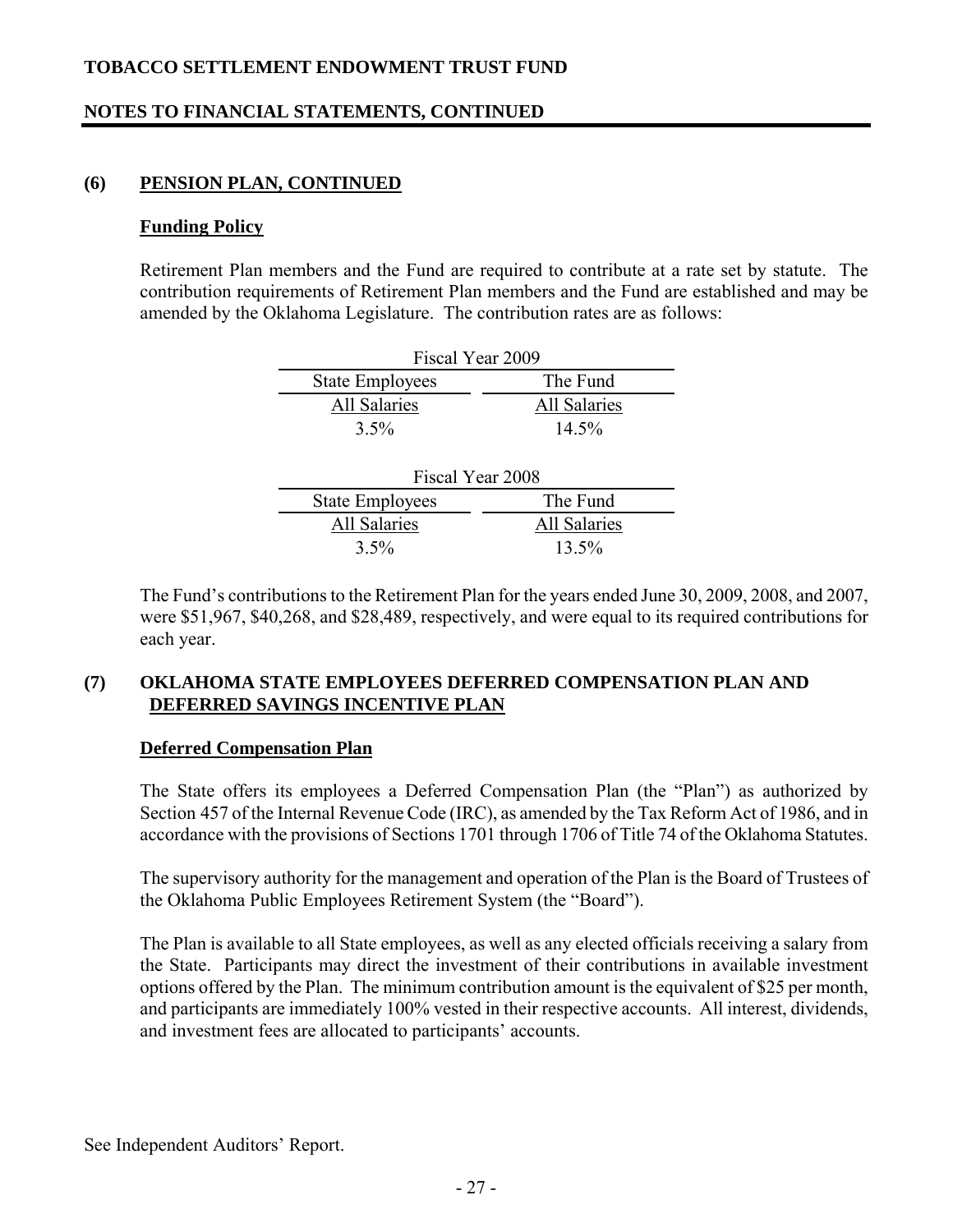# **NOTES TO FINANCIAL STATEMENTS, CONTINUED**

### **(7) OKLAHOMA STATE EMPLOYEES DEFERRED COMPENSATION PLAN AND DEFERRED SAVINGS INCENTIVE PLAN, CONTINUED**

#### **Deferred Compensation Plan, Continued**

Participants may defer until future years up to the lesser of 100% of their compensation as defined by Plan documents or the maximum amount allowed each year as determined by the Internal Revenue Service, currently \$15,500.

The Plan offers a catch-up program to participants, which allows them to defer annually for the 3 years prior to their year of retirement up to twice that plan year's deferral limit. The amount of additional contributions in excess of the normal maximum contributions to the Plan are also limited to contributions for years in which the participant was eligible but did not participate in the Plan or the difference between contributions made and the maximum allowable level. To be eligible for the catch-up program, the participant must be within 3 years of retirement with no reduced benefits.

Participants age 50 or older may make additional contributions of up to \$5,000 annually subject to certain limits.

Deferred compensation benefits are paid to participants or beneficiaries upon termination, retirement, death, or unforeseeable emergency. Such benefits are based on a participant's account balance and are disbursed in a lump sum or periodic payments at the option of the participant or beneficiaries in accordance with the Plan's provisions.

Effective January 1, 1998, the Board established a Trust and a Trust Fund covering the Plan's assets, pursuant to federal legislation enacted in 1996, requiring public employers to establish such trusts for plans meeting the requirements of Section 457 of the IRC no later than January 1, 1999. Under the terms of the Trust, the corpus or income of the Trust Fund may be used only for the exclusive benefit of the Plan's participants and their beneficiaries. Prior to the establishment of the Trust, the Plan's assets were subject to the claims of general creditors of the State. The Board acts as trustee of the Trust. The participants' accounts are invested in accordance with the investment elections of the participants. The Board is accountable for all deferred compensation received, but has no duty to require any compensation to be deferred or to determine that the amounts received comply with the Plan or to determine that the Trust Fund is adequate to provide the benefits payable pursuant to the Plan.

Further information may be obtained from the Plan's audited financial statements for the years ended June 30, 2009 and 2008. The Fund believes that it has no liabilities with respect to the Plan.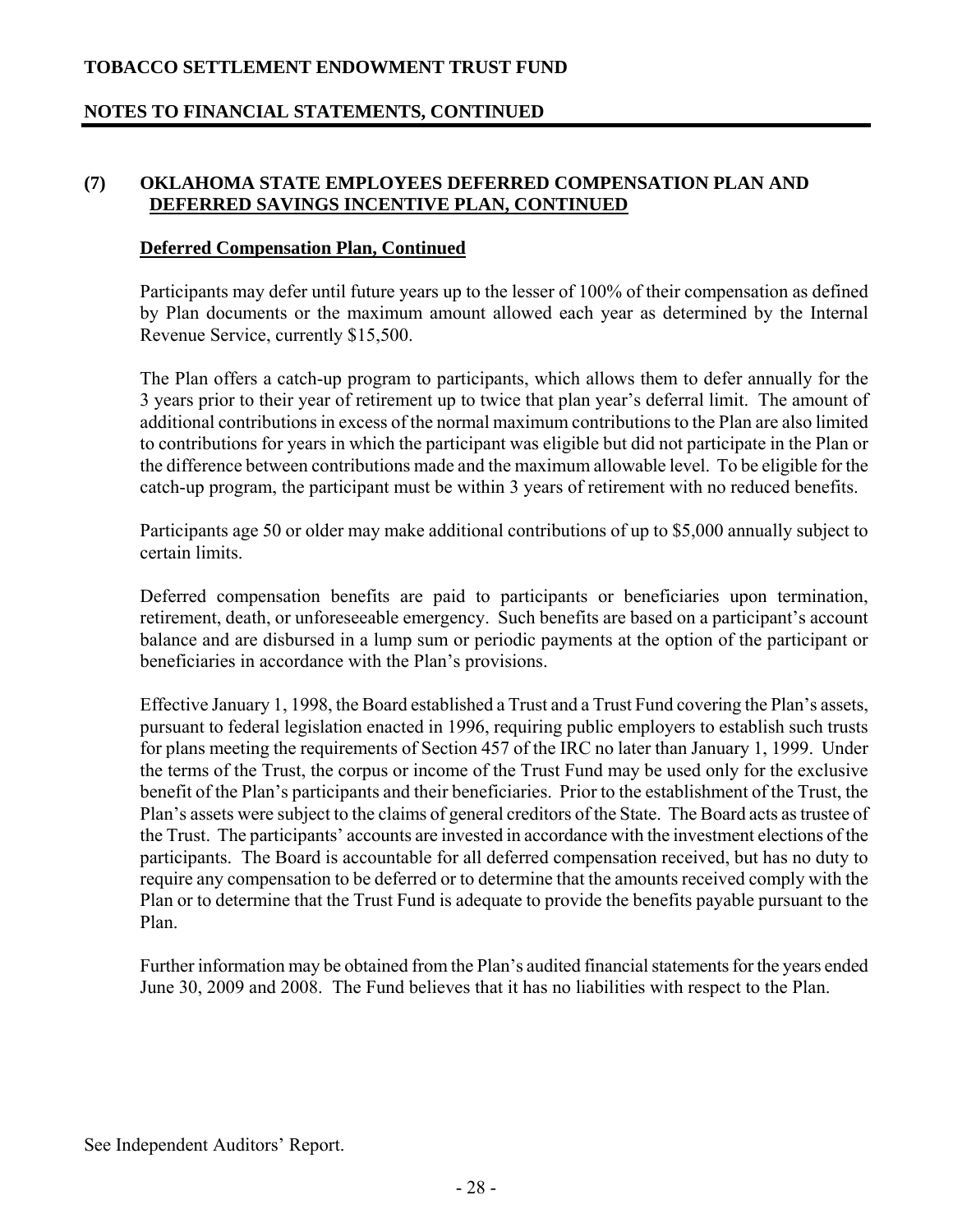# **NOTES TO FINANCIAL STATEMENTS, CONTINUED**

### **(7) OKLAHOMA STATE EMPLOYEES DEFERRED COMPENSATION PLAN AND DEFERRED SAVINGS INCENTIVE PLAN, CONTINUED**

#### **Deferred Savings Incentive Plan**

Effective January 1, 1998, the State established the Oklahoma State Employees Deferred Savings Incentive Plan (the "Savings Incentive Plan") as a money purchase pension plan pursuant to IRC Section 401(a). The Savings Incentive Plan and its related Trust are intended to meet the requirements of IRC Sections 401(a) and 501(a).

Any qualified participant who is a State employee that is an active participant in the Plan is eligible for a contribution of the amount determined by Oklahoma Legislature, currently the equivalent of \$25 per month. Participation in the Savings Incentive Plan is automatic in the month of participation in the Plan and is not voluntary.

Upon cessation of contributions to the Plan, termination of employment with the State, retirement, or death, a participant will no longer be eligible for contributions from the State into the Savings Incentive Plan. Participants are at all times 100% vested in their Savings Incentive Plan account. Participant contributions are not required or permitted. Qualified participants may make rollover contributions to the Savings Incentive Plan, provided such rollover contributions meet applicable requirements of the IRC. Plan participants may direct the investment of the contributions in available investment options offered by the Savings Incentive Plan. All interest, dividends, and investment fees are allocated to the participants' accounts.

Savings Incentive Plan benefits are paid to participants or beneficiaries upon termination, retirement, or death. Such benefits are based on a participant's account balance and are disbursed in a lump sum or periodic payments or may be rolled over to a qualified plan at the option of the participant or beneficiaries.

### **(8) OPERATING EXPENSES**

The State constitutional amendment creating the Fund also provides for the payment of authorized administrative expenses of the Office of the State Treasurer and the Board of Directors. State statutes further specify that the State Treasurer shall provide any necessary staff support to the Board of Investors and may request funding for the cost of up to two full-time equivalent employees.

Effective July 1, 2008, both Boards have approved that \$93,000 be provided to the Office of the State Treasurer as funding for staff support to the Board of Investors for FY2009. During 2007, State statutes were amended and specify that annual operating expenses shall not exceed 15% of certified earnings. Previously, State statutes specified that annual operating expenses could not exceed \$500,000.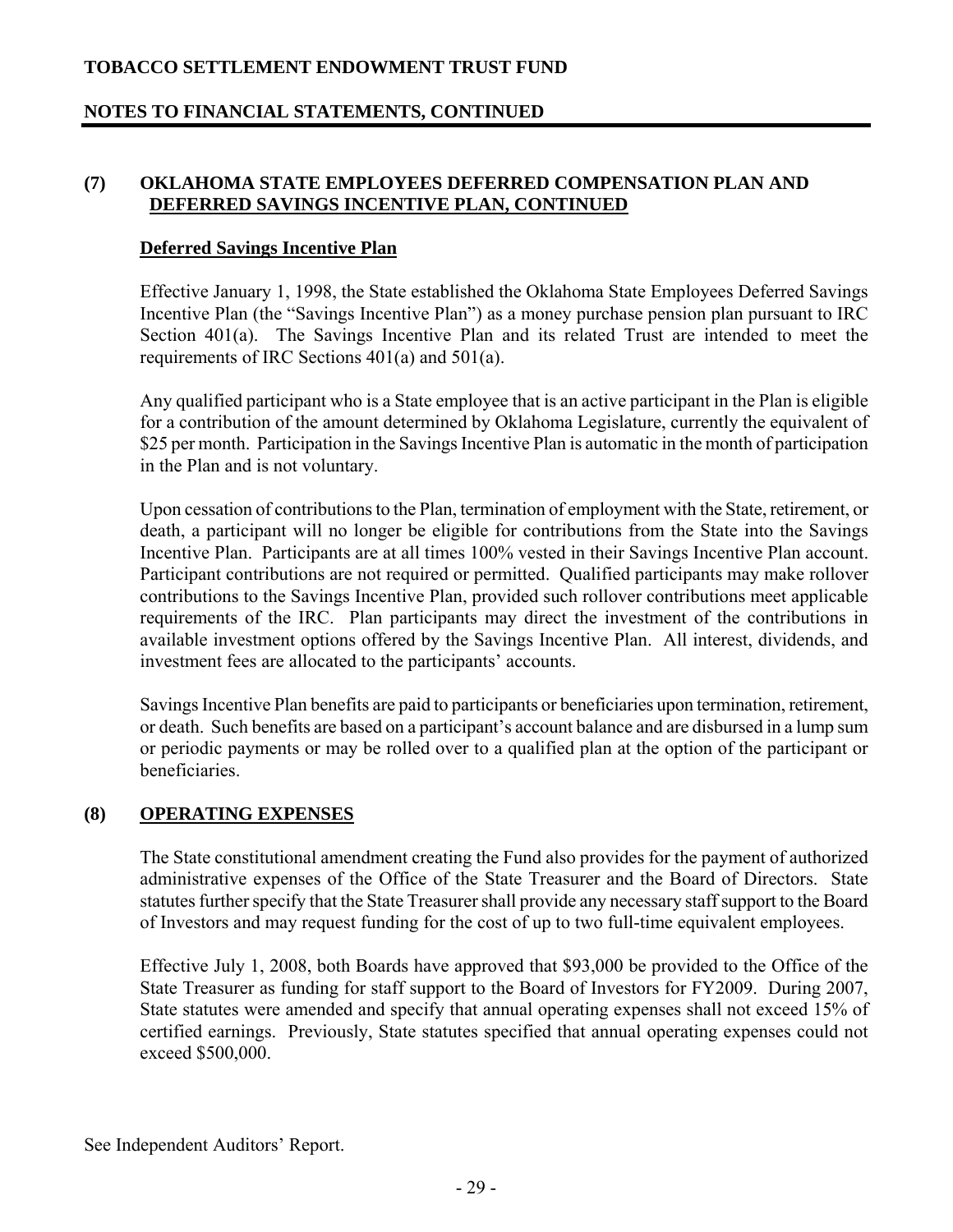# **NOTES TO FINANCIAL STATEMENTS, CONTINUED**

### **(9) COMMITMENTS AND CONTINGENCIES**

#### **Contracts**

The Fund has entered into various contracts to assist in its program operations. The contracts are generally for a commitment of 1 year with options to renew.

#### **Settlement Receipts**

As permitted by the Master Settlement Agreement between the State and participating manufacturers, the participating manufacturers have disputed the amount due to the State based on the final calculation and have placed the disputed funds in an escrow account. For the years ended June 30, 2009 and 2008, the Fund's portion of the disputed final calculation was approximately \$4,100,000 and \$4,700,000, respectively. These amounts were deposited in the escrow account for each of the respective years.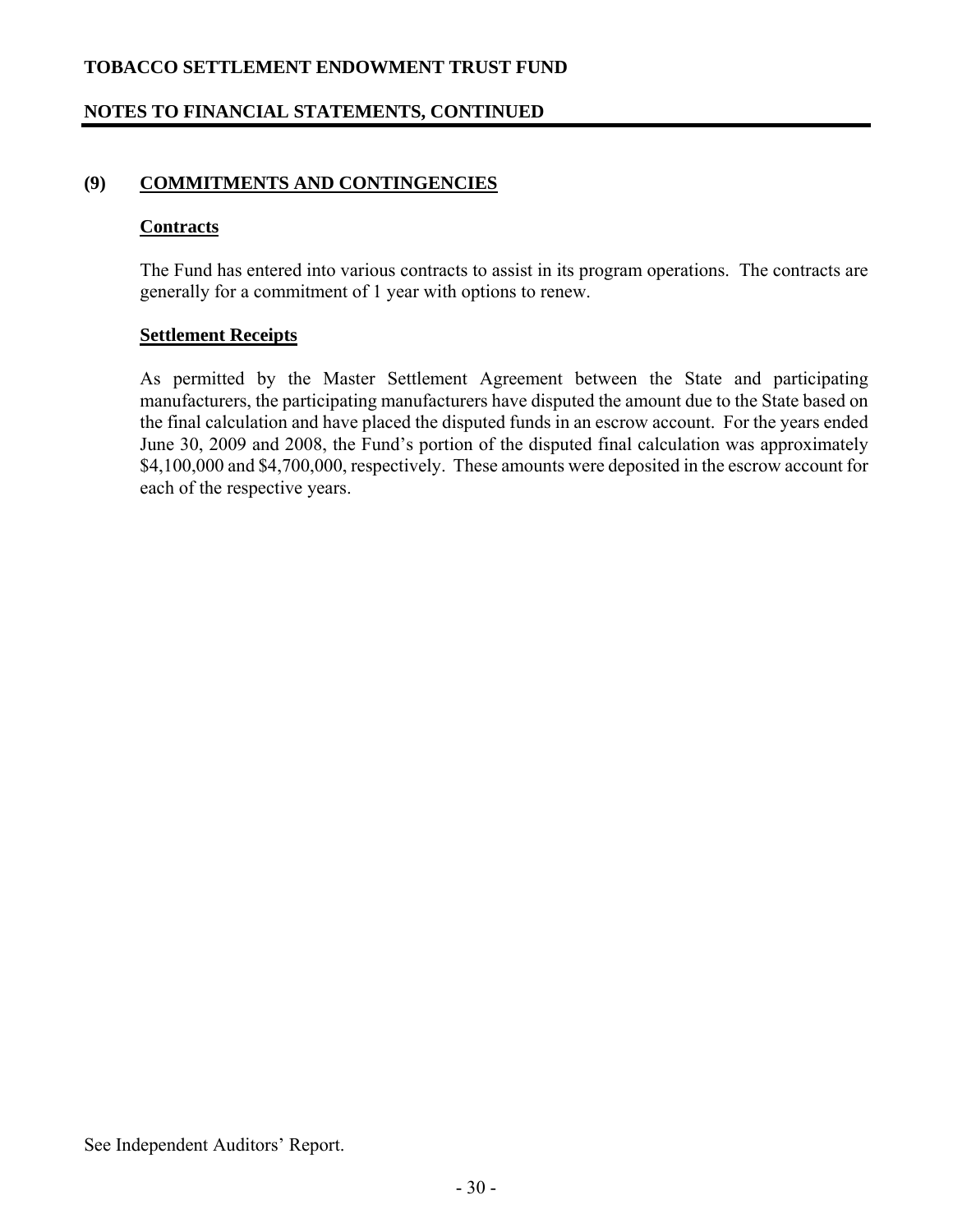#### **REPORT ON INTERNAL CONTROL OVER FINANCIAL REPORTING AND ON COMPLIANCE AND OTHER MATTERS BASED ON AN AUDIT OF FINANCIAL STATEMENTS PERFORMED IN ACCORDANCE WITH** *GOVERNMENT AUDITING STANDARDS*

Board of Directors and Board of Investors Tobacco Settlement Endowment Trust Fund

We have audited the financial statements of the governmental activities and the permanent fund of the Tobacco Settlement Endowment Trust Fund (the "Fund") as of and for the year ended June 30, 2009, and have issued our report thereon dated September 29, 2009. The Fund is a part of the reporting entity of the State of Oklahoma. Our report includes an explanatory paragraph to emphasize the fact that the financial statements included only that portion of the State of Oklahoma that was attributable to the transactions of the Fund and an explanatory paragraph disclaiming an opinion on required supplementary information. We conducted our audit in accordance with auditing standards generally accepted in the United States and the standards applicable to financial audits contained in *Government Auditing Standards*, issued by the Comptroller General of the United States.

### **Internal Control Over Financial Reporting**

In planning and performing our audit, we considered the Fund's internal control over financial reporting as a basis for designing our auditing procedures for the purpose of expressing our opinions on the financial statements, but not for the purpose of expressing an opinion on the effectiveness of the Fund's internal control over financial reporting. Accordingly, we do not express an opinion on the effectiveness of the Fund's internal control over financial reporting.

A control deficiency exists when the design or operation of a control does not allow management or employees, in the normal course of performing their assigned functions, to prevent or detect misstatements on a timely basis. A significant deficiency is a control deficiency, or combination of control deficiencies, that adversely affects the entity's ability to initiate, authorize, record, process, or report financial data reliably in accordance with accounting principles generally accepted in the United States such that there is more than a remote likelihood that a misstatement of the entity's financial statements that is more than inconsequential will not be prevented or detected by the entity's internal control.

A material weakness is a significant deficiency, or combination of significant deficiencies, that results in more than a remote likelihood that a material misstatement of the financial statements will not be prevented or detected by the entity's internal control.

Our consideration of internal control over financial reporting was for the limited purpose described in the first paragraph of this section and would not necessarily identify all deficiencies in internal control that might be significant deficiencies or material weaknesses. We did not identify any deficiencies in internal control over financial reporting that we consider to be material weaknesses, as defined above.

(Continued)